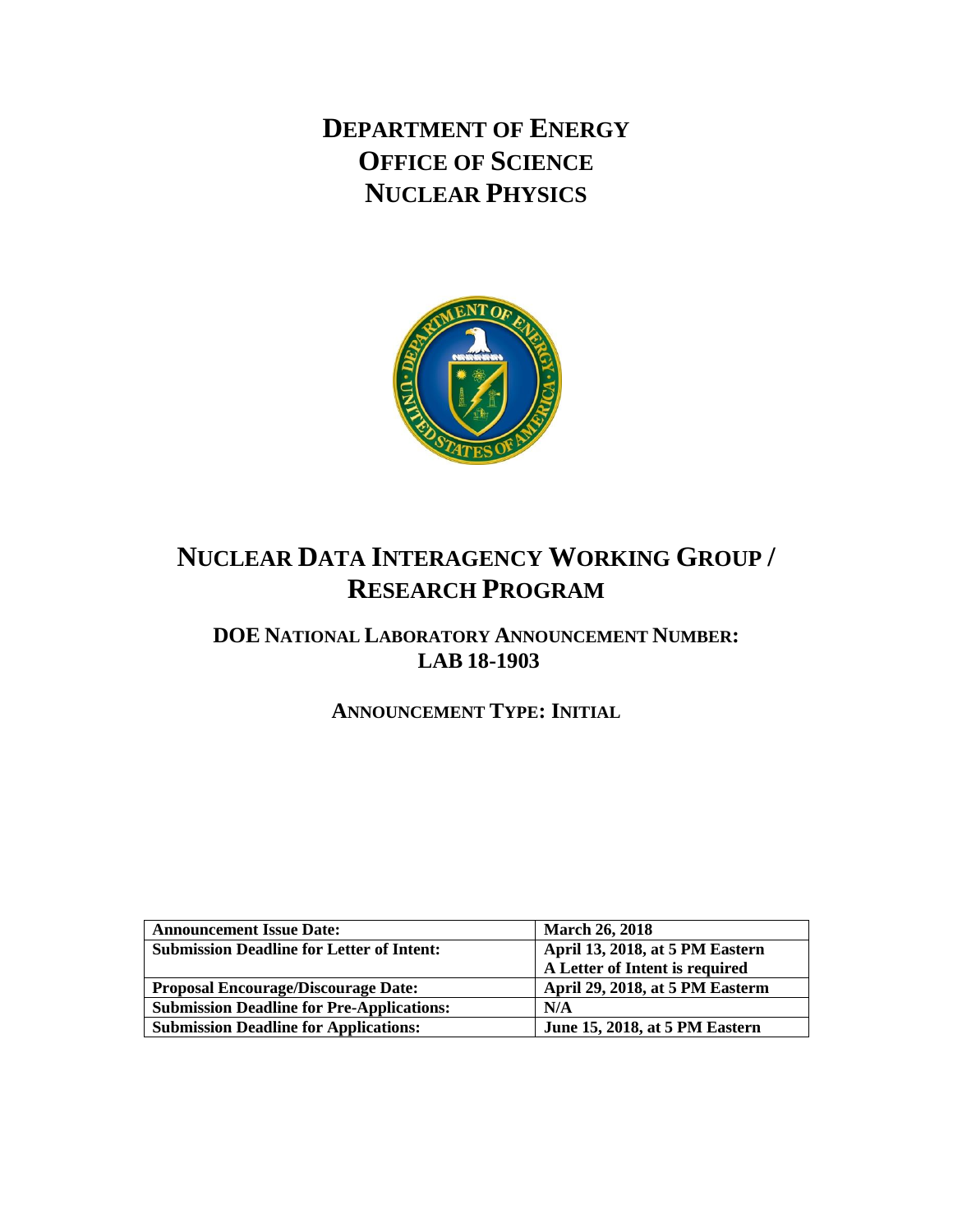| SECTION I - DOE NATIONAL LABORATORY OPPORTUNITY DESCRIPTION 1      |  |
|--------------------------------------------------------------------|--|
| TOPICAL AREA 1 – EXPERIMENTS: DIFFERENTIAL MEASUREMENTS OF FISSION |  |
| TOPICAL AREA 2 - INTEGRAL MEASUREMENTS OF CUMULATIVE FISSION       |  |
|                                                                    |  |
| TOPICAL AREA 3 - NUCLEAR DATA EVALUATION, PROCESSING AND           |  |
|                                                                    |  |
|                                                                    |  |
|                                                                    |  |
|                                                                    |  |
|                                                                    |  |
|                                                                    |  |
|                                                                    |  |
|                                                                    |  |
|                                                                    |  |
|                                                                    |  |
|                                                                    |  |
|                                                                    |  |
|                                                                    |  |
|                                                                    |  |
|                                                                    |  |
|                                                                    |  |
|                                                                    |  |
|                                                                    |  |
|                                                                    |  |
| G. OTHER SUBMISSION AND REGISTRATION REQUIREMENTS 30               |  |
|                                                                    |  |
|                                                                    |  |
|                                                                    |  |

# **Table of Contents**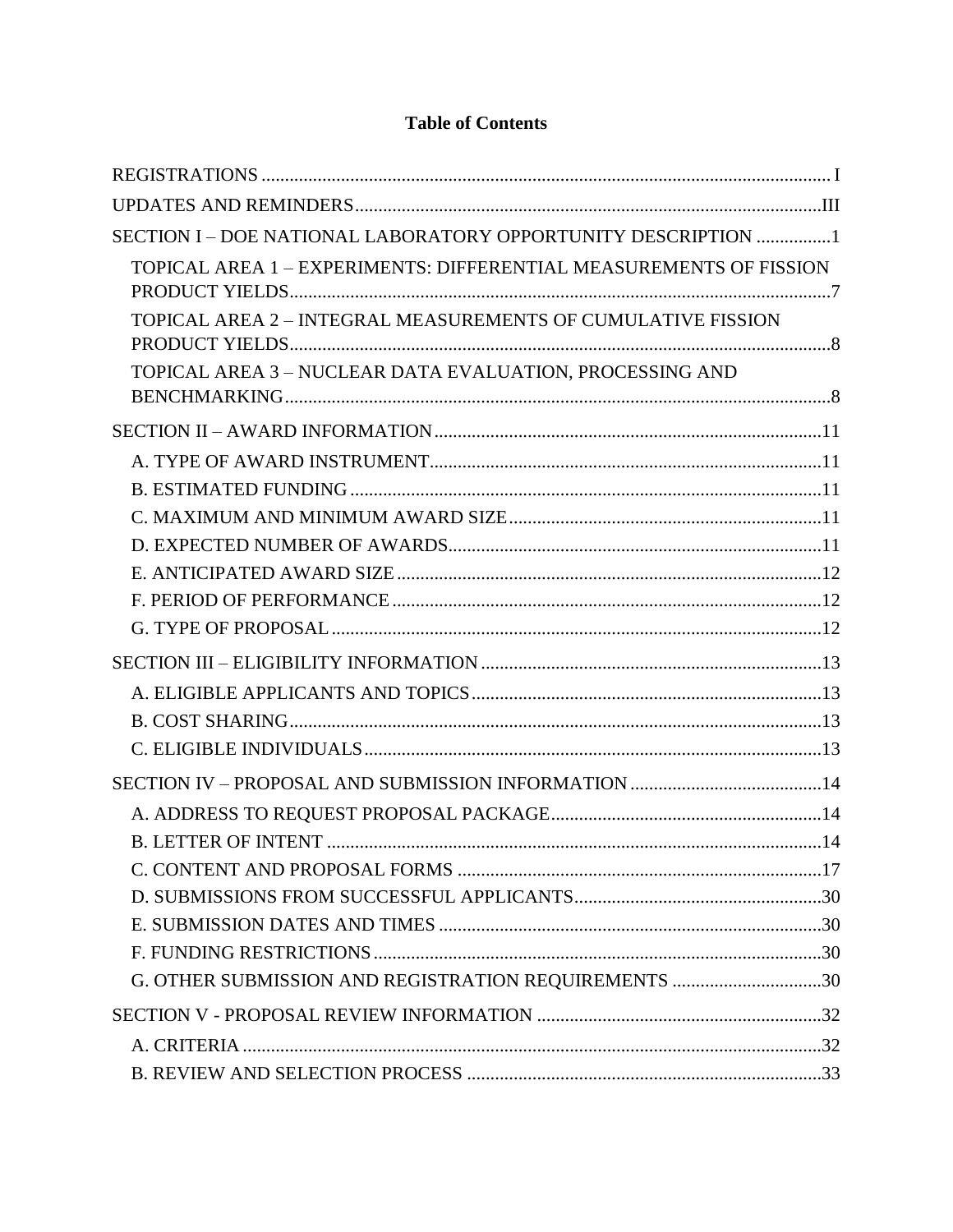| C. ANTICIPATED NOTICE OF SELECTION AND AWARD DATES 34       |  |
|-------------------------------------------------------------|--|
|                                                             |  |
|                                                             |  |
|                                                             |  |
|                                                             |  |
|                                                             |  |
|                                                             |  |
|                                                             |  |
|                                                             |  |
|                                                             |  |
|                                                             |  |
|                                                             |  |
| E. EVALUATION AND ADMINISTRATION BY NON-FEDERAL PERSONNEL37 |  |
|                                                             |  |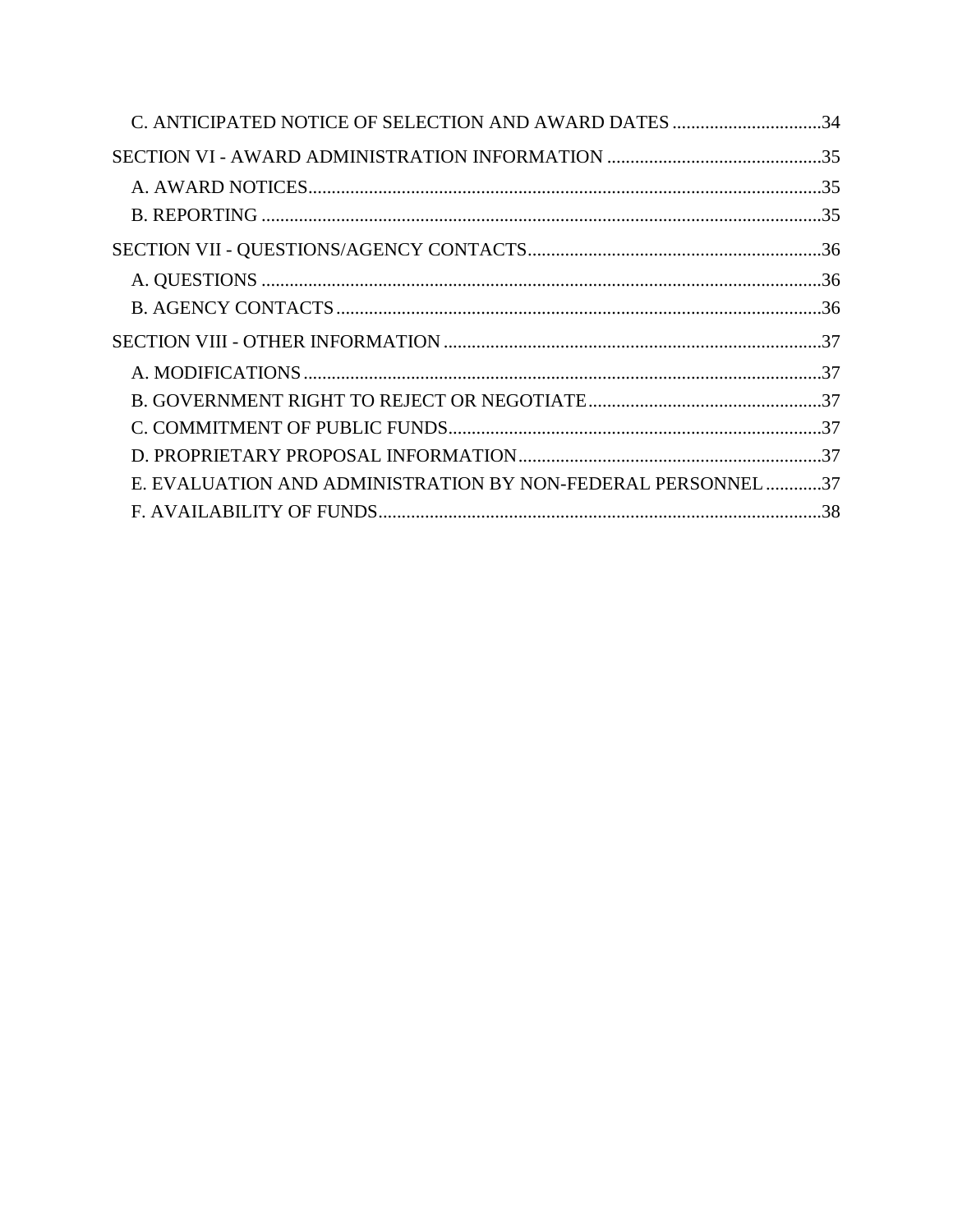# **REGISTRATIONS**

# <span id="page-3-0"></span>**A. DOE Office of Science Portfolio Analysis and Management System (PAMS)**

The DOE Office of Science performs many functions for DOE national laboratory proposals in the Portfolio Analysis and Management System (PAMS), which is available at [https://pamspublic.science.energy.gov.](https://pamspublic.science.energy.gov/)

There are many activities that you can perform in PAMS, and more functionality will be added throughout the near future. DOE national laboratories will submit pre-proposals, letters of intent, and proposals directly into PAMS.

You must register in PAMS to submit a pre-proposal, letter of intent, or DOE national laboratory proposal.

To access PAMS, you may use the Internet Explorer, Firefox, Google Chrome, or Safari browsers.

Notifications sent from the PAMS system will come from the PAMS email address [<PAMS.Autoreply@science.doe.gov>](mailto:PAMS.Autoreply@science.doe.gov). Please make sure your email server/software allows delivery of emails from the PAMS email address to yours.

Registering to PAMS is a two-step process; once you create an individual account, you must associate yourself with ("register to") your institution. Detailed steps are listed below.

1. CREATE PAMS ACCOUNT:

To register, click the "Create New PAMS Account" link on the website [https://pamspublic.science.energy.gov/.](https://pamspublic.science.energy.gov/)

- Click the "No, I have never had an account" link and then the "Create Account" button.
- You will be prompted to enter your name and email address, create a username and password, and select a security question and answer. Once you have done this, click the "Save and Continue" button.
- On the next page, enter the required information (at least one phone number and your mailing address) and any optional information you wish to provide (*e.g.*, FAX number, website, mailstop code, additional email addresses or phone numbers, Division/Department). Click the "Create Account" button.
- Read the user agreement and click the "Accept" button to indicate that you understand your responsibilities and agree to comply with the rules of behavior for PAMS.
- PAMS will take you the "Having Trouble Logging In?" page. (Note: If you reviewed for or were listed as PI on a prior submission to the Office of Science but have not previously created an account, you may already be linked to an institution in PAMS. If this is the case, PAMS will take you to the PAMS home page.)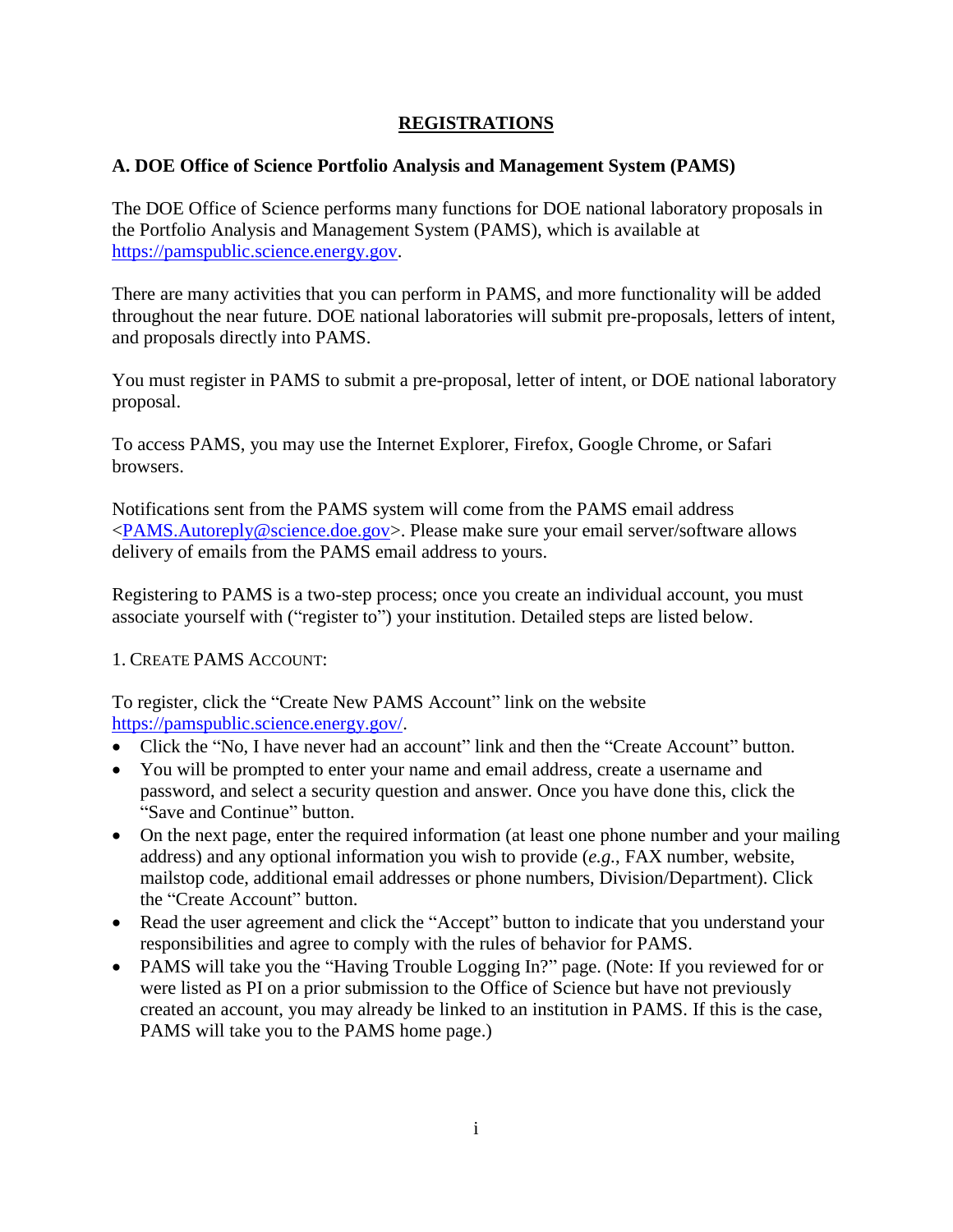- 2. REGISTER TO YOUR INSTITUTION:
- Click the link labeled "Option 2: I know my institution and I am here to register to the institution." (Note: If you previously created a PAMS account but did not register to an institution at that time, you must click the Institutions tab and click the "Register to Institution" link.)
- PAMS will take you to the "Register to Institution" page.
- Type a word or phrase from your institution name in the field labeled, "Institution Name like," choose the radio button next to the item that best describes your role in the system, and click the "Search" button. A "like" search in PAMS returns results that contain the word or phrase you enter; you need not enter the exact name of the institution, but you should enter a word or phrase contained within the institution name. (Hint: If your institution has an acronym, such as ANL for Argonne National Laboratory or UCLA for the Regents of the University of California, Los Angeles, you may search for the acronym under "Institution Name like." Many institutions with acronyms are listed in PAMS with their acronyms in parentheses after their names.)
- Find your institution in the list that is returned by the search and click the "Actions" link in the Options column next to the institution name to obtain a dropdown list. Select "Add me to this institution" from the dropdown. PAMS will take you to the "Institutions – List" page.
- If you do not see your institution in the initial search results, you can search again by clicking the "Cancel" button, clicking the Option 2 link, and repeating the search.
- All DOE National Laboratories have established profiles in PAMS, so please keep searching until you find your laboratory.

For help with PAMS, click the "PAMS User Guide" link on the PAMS website, [https://pamspublic.science.energy.gov/.](https://pamspublic.science.energy.gov/) You may also contact the PAMS Help Desk, which can be reached Monday through Friday, 9AM – 5:30 PM Eastern Time. Telephone: (855) 818-1846 (toll free) or (301) 903-9610, Email: [sc.pams-helpdesk@science.doe.gov.](mailto:sc.pams-helpdesk@science.doe.gov) All submission and inquiries about this DOE National Laboratory Announcement should reference **LAB 18-1903.**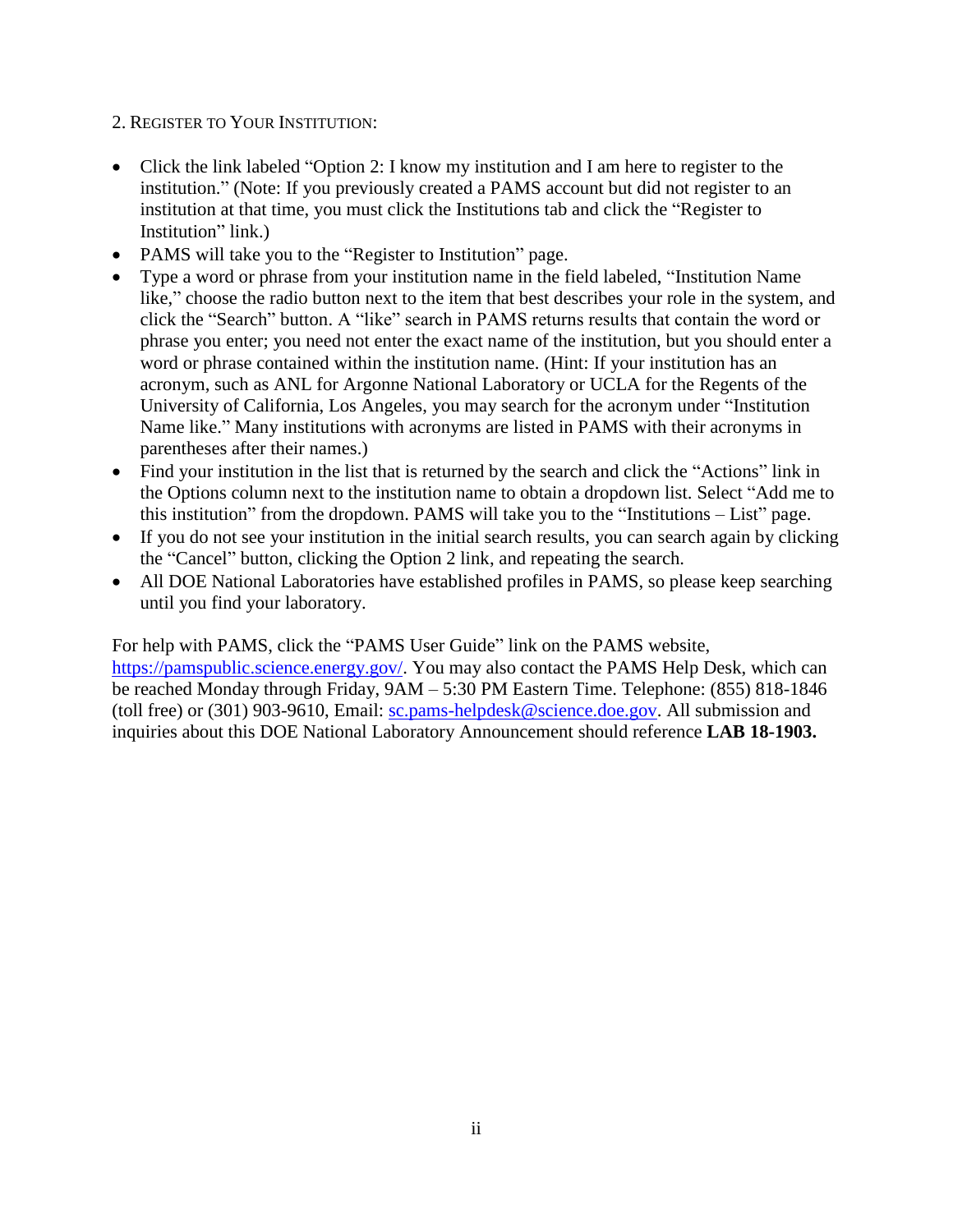# **UPDATES AND REMINDERS**

### <span id="page-5-0"></span>RECOMMENDATION

The Office of Science encourages you to register in all systems as soon as possible. You are also encouraged to submit letters of intent, pre-proposals, and proposals before the deadline.

# DATA MANAGEMENT PLAN

The Office of Science has published a Statement on Digital Data Management, published at [https://science.energy.gov/funding-opportunities/digital-data-management/,](https://science.energy.gov/funding-opportunities/digital-data-management/) which governs applications submitted under this FOA, and is detailed in Part IV of this FOA.

ACKNOWLEDGMENT OF FEDERAL SUPPORT

The Office of Science published guidance about how its support should be acknowledged at [https://science.energy.gov/funding-opportunities/acknowledgements/.](https://science.energy.gov/funding-opportunities/acknowledgements/)

# AVOIDING ERRORS

The following advice is compiled from actual experiences of applicants for Office of Science awards.

- Please ensure that the research narrative is comprised of one and only one PDF file, including all appendices, when it is uploaded.
- When using the Office of Science PAMS website at [https://pamspublic.science.energy.gov,](https://pamspublic.science.energy.gov/) please avoid using the back-arrow button in your web browser to navigate.
- Please ensure that the proposal contains no personally identifiable information (PII).
- Please ensure that the budget is calculated using the applicable negotiated indirect cost and fringe benefit rates.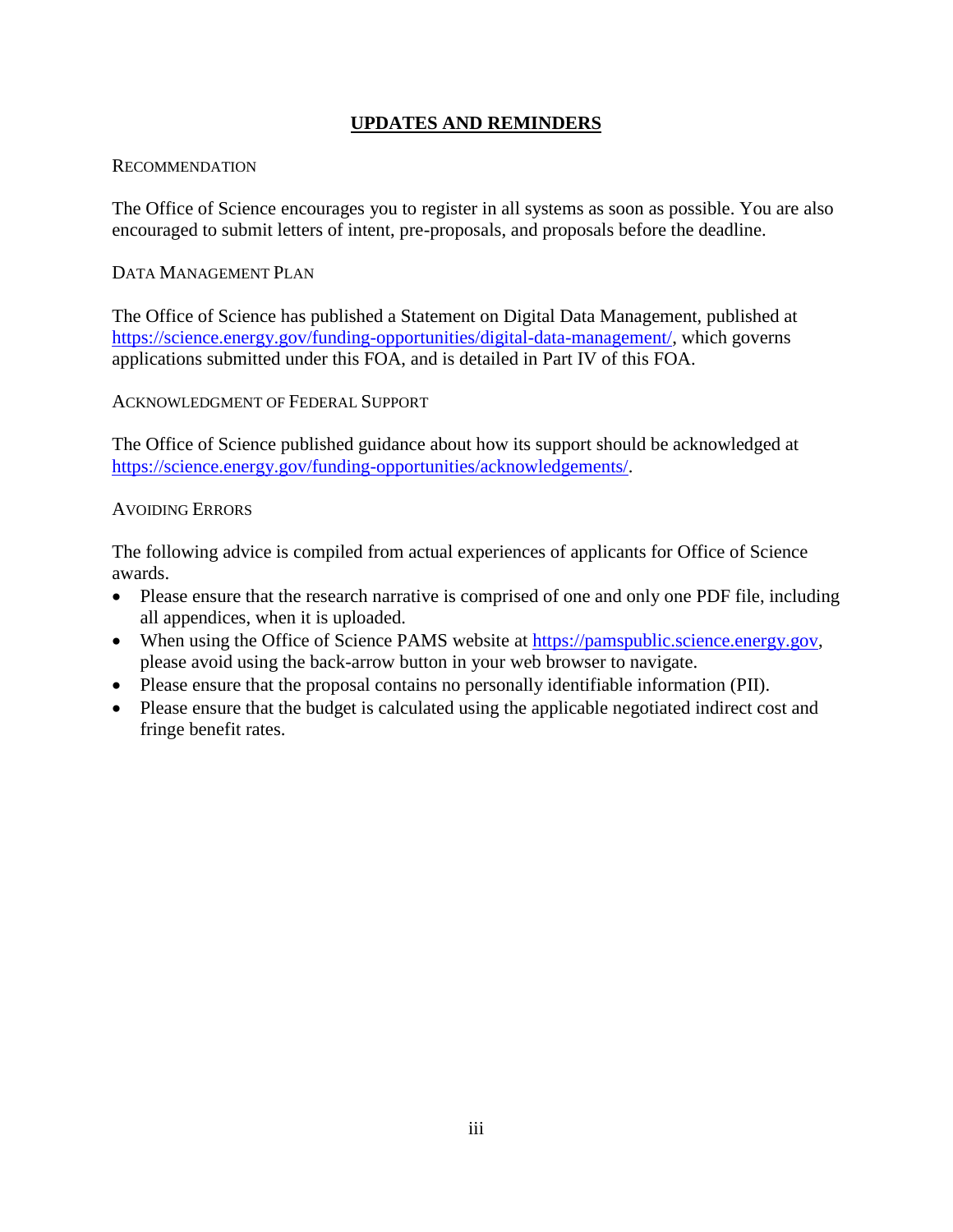# <span id="page-6-0"></span>**Section I – DOE NATIONAL LABORATORY OPPORTUNITY DESCRIPTION**

# **GENERAL INQUIRIES ABOUT THIS ANNOUNCEMENT SHOULD BE DIRECTED TO:**

### **Technical/Scientific Program Contacts:**

### **DOE Office of Nuclear Physics, and general information:** Dr. Ted Barnes, Office of Nuclear Physics Program Manager, Nuclear Data and Nuclear Theory Computing

301-903-3212 [ted.barnes@science.doe.gov](mailto:ted.barnes@science.doe.gov)

### **DOE Office of Advanced Scientific Computing Research (ASCR):**

Dr. Randall Laviolette, Office of Advanced Scientific Computing Research Program Manager 301-903-5195 [randall.laviolette@science.doe.gov](mailto:randall.laviolette@science.doe.gov)

#### **DOE Office of Nuclear Energy:**

Dr. Dan Funk, Office of Nuclear Energy Program Manager, Office of Accelerated Innovation in Nuclear Energy 301-903-3845 [dan.funk@nuclear.energy.gov](mailto:dan.funk@nuclear.energy.gov)

**NNSA / Defense Nuclear Nonproliferation Research and Development (NA-22):** Dr. Donald Hornback, NNSA/NA-22 Program Manager, Nuclear Nonproliferation Research and Development 202-586-6522 [donald.hornback@nnsa.doe.gov](mailto:donald.hornback@nnsa.doe.gov)

### **SUMMARY**

The Nuclear Physics (NP) and Advanced Scientific Computing Research (ASCR) programs within the Office of Science (SC), the Office of Nuclear Energy (NE), and the Offices of Defense Nuclear Nonproliferation Research and Development (NA-22) and Experimental Science (NA-113) of the National Nuclear Security Administration (NNSA) of the Department of Energy (DOE), hereby announce their interest in receiving applications to the *Nuclear Data Interagency Working Group / Research Program* for research projects intended to address nuclear data needs in areas of particular interest to these Offices, as described in this DOE National Laboratory Program Announcement.

### **SUPPLEMENTARY INFORMATION**

### **Program Objective**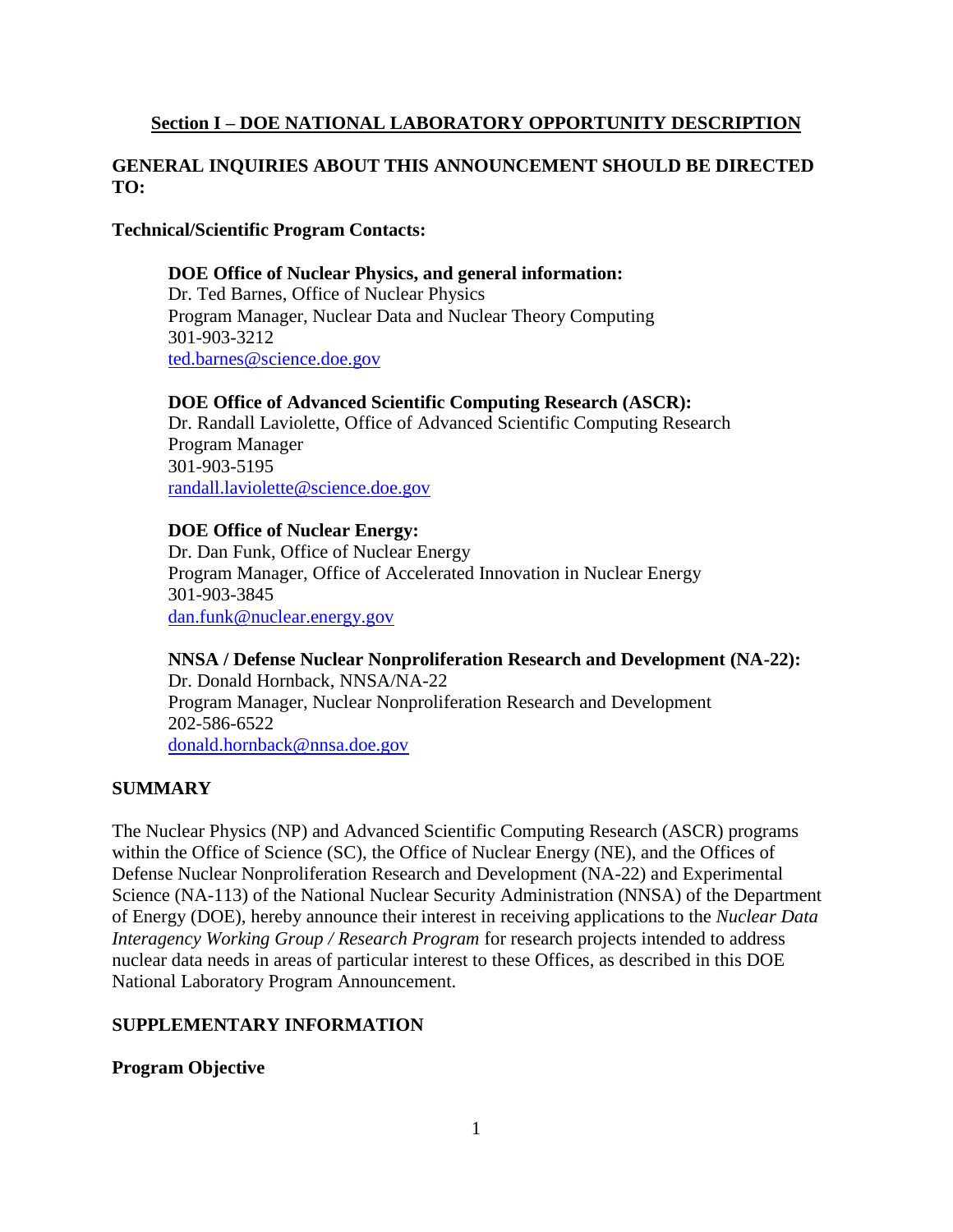The range of applications of Nuclear Physics in modern society is broad indeed. Notable examples include fundamental research in nuclear physics, which motivates the development of accelerator technology, high-speed electronics, and special materials for sensitive detectors and targets; nuclear reactors, which have applications including the generation of electrical power, the production of isotopes, and tests of the properties of materials using neutrons; national security and nonproliferation applications, such as safeguards, nuclear forensics, and the detection of special nuclear materials (SNM); nuclear medicine, and the associated production, testing, distribution and use of isotopes in medical diagnostics and treatment; and applications to more familiar industrial problems, such as the use of radioisotopes in geological resource surveys.

These applications require accurate quantitative information regarding the properties of nuclei and their interactions with matter and radiation. In reference to the applications cited above, without the appropriate nuclear data, the accurate simulation and design of experiments for fundamental research would not be possible, nuclear reactor design and operation would suffer from problematic uncertainties, it would not be possible to determine the correct dose levels in medical procedures involving nuclear isotopes, and one could not predict the sensitivity of novel remote sensing techniques.

Extensive databases dedicated to nuclear data do already exist, notably those developed and maintained by the DOE Office of Nuclear Physics (NP) through the US Nuclear Data Program (USNDP) at Brookhaven National Laboratory (BNL). However, a close and critical examination of the existing nuclear data often finds that it is inadequate for current applications. This may be due for example to limits on the sensitivity of experiments that were carried out in previous decades, studies that accessed only a few experimental parameters (such as limited beam energies or angular coverage), or attempts to constrain a large number of parameters with limited data. One may also require information about the nuclear properties of materials that simply did not exist previously, or that were never adequately studied under conditions that are now considered important.

From the viewpoint of NP, this Announcement was originally motivated by the 2014 USNDP Review, which confirmed that experimental efforts to address gaps in nuclear data are within the scope of the USNDP program. This is expressed in the updated USNDP Mission Statement, which states that

"*The mission of the United States Nuclear Data Program (USNDP) is to provide current, accurate, authoritative data for workers in pure and applied areas of nuclear science and engineering. This is accomplished primarily through the compilation, evaluation, dissemination, and archiving of extensive nuclear datasets. The USNDP also addresses gaps in the data, through targeted experimental studies and the use of theoretical models."*

This identification of an experimental role for the USNDP was followed by NP-sponsored reviews of nuclear data needs that could be addressed through such an experimental program, both for applications [1] and for basic research [2].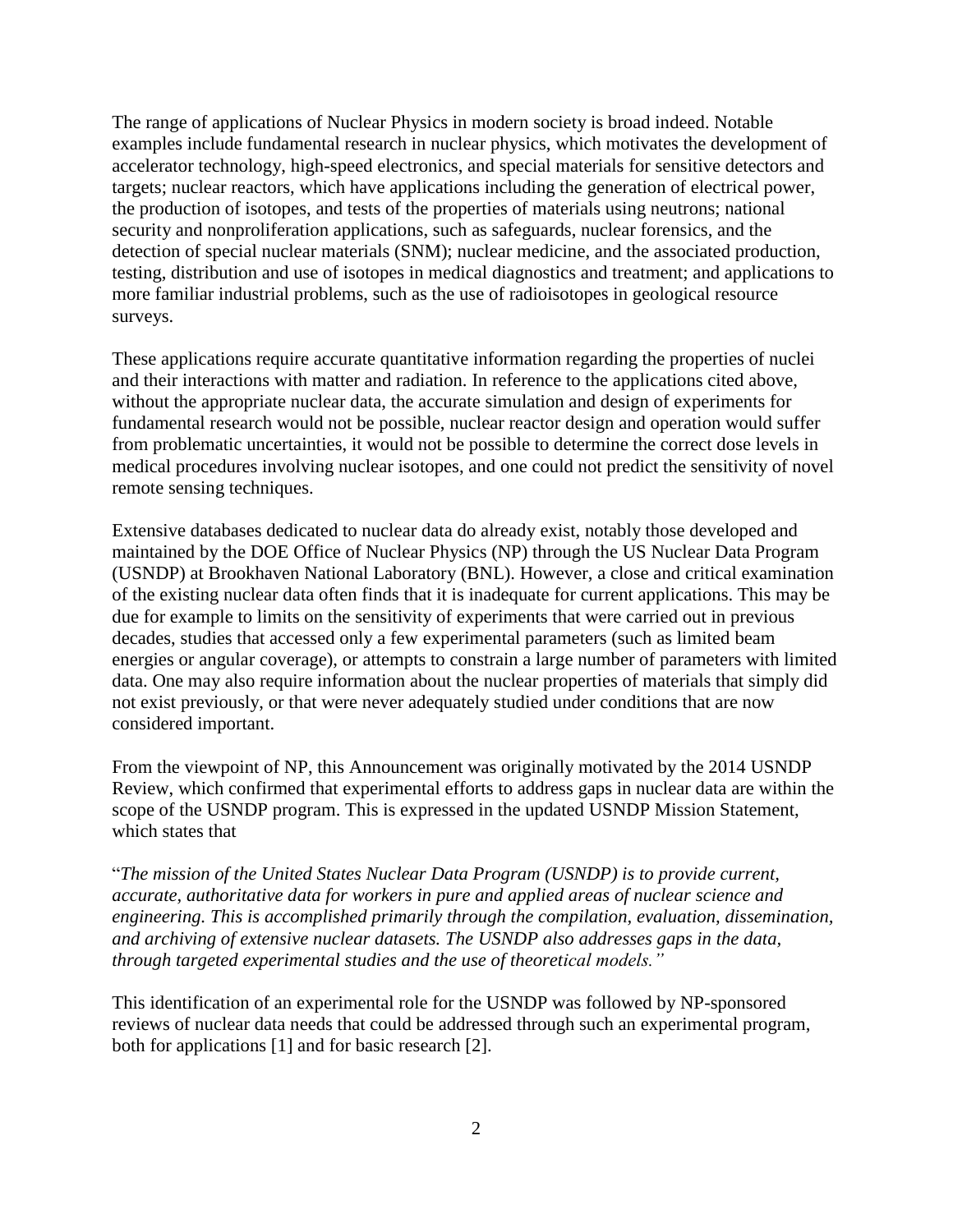Accordingly, the purpose of the research program associated with this Announcement is to support new activities (*e.g.* experiments, infrastructure, models, and so forth) that will provide new nuclear data or related predictions where needed in areas in which the existing data is inadequate or does not exist, and insure that the new data is transferred to the appropriate nuclear databases in a timely manner.

One problem with updating our nuclear data through new experiments is that these experiments can be quite demanding on the limited resources available for this type of applied research. Fortunately, recent "Nuclear Data Needs" reviews [1,2] show that there are often similar data needs associated with different applications, so there can be considerable economic benefit in different federal offices jointly supporting a given set of new nuclear data measurements. This advantage of a combined measurement program was the original motivation for the formation of the Nuclear Data Interagency Working Group (NDIAWG), and is a primary motivation for this Announcement.

This Announcement invites researchers to submit proposals for new nuclear data activities, ideally after discussions with the appropriate Program Managers listed at the beginning of this Section under Technical/Scientific Program Contacts. As discussed elsewhere in this Announcement, proposals will be reviewed by NP, using reviewers proposed by the interested Offices or Agencies. Following a successful review, the interested Offices or Agencies will discuss the proposal with the PI, and will endeavor to provide suitable funding for the components of the proposed work that they wish to support.

Since this Announcement is intended to address gaps in our databases in a timely manner, we request that each proposal include support for a named USNDP staff member, the "USNDP POC," who will be associated with the experiment or other activity, and will be responsible for incorporating the new data, results, or procedures in the USNDP program.

Data generated from authorizations under this Announcement must be made publicly available through the USNDP databases. Submission of data to the USNDP databases does not confer Government ownership of the data.

#### **Nuclear Data Needs by Office**

In the following we review the principal areas and topics in which each of the participating Offices perceives a need for improved nuclear data. We encourage potential PIs to review this section when preparing their proposals, and to discuss topics of interest with the relevant Program Managers. In this manner, the PIs may be able to identify "cross-cut" nuclear data needs that will increase the probability of attracting support from multiple Offices. The Offices, their associated Program Managers, and descriptions of the specific nuclear data needs are given below.

#### **DOE Office of Nuclear Physics (NP):**

Dr. Ted Barnes [\(ted.barnes@science.doe.gov\)](mailto:ted.barnes@science.doe.gov)

The Office of Nuclear Physics (NP) has two general goals in this Announcement: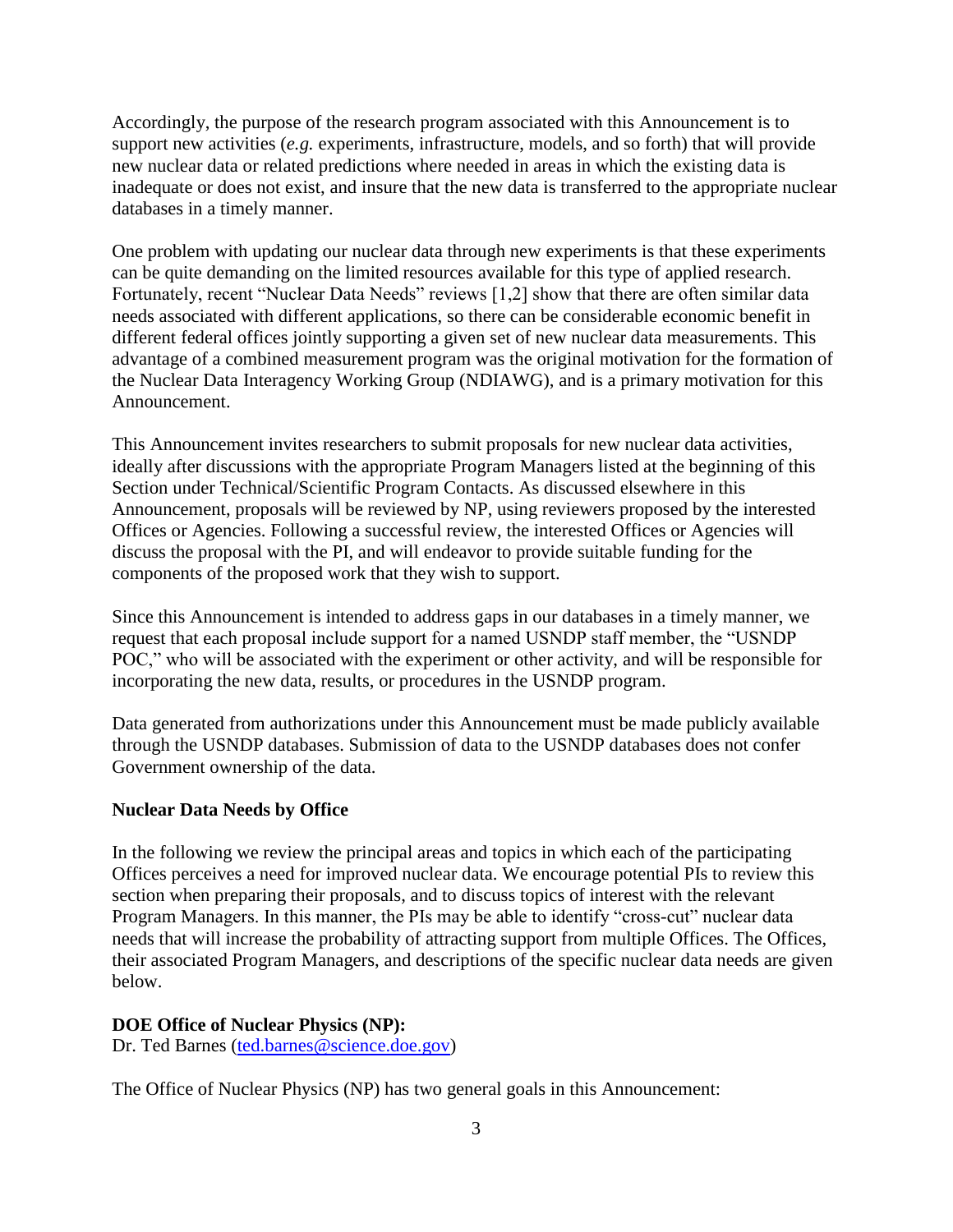1) To improve the effectiveness of USNDP databases in addressing the needs of the broad community of nuclear data users, and

2) To address nuclear data needs of special interest to NP researchers.

Regarding part 1), NP would anticipate supporting activities that increase the efficiency of the "Nuclear Data Pipeline," for example through the incorporation of improved computational techniques and procedures USNDP evaluations; assisting in the identification of the most important data needs in the USNDP databases; supporting experimental activities to address these needs; assisting with the publication of new nuclear data, and the transfer to and dissemination from the appropriate USNDP archive(s). We anticipate that these activities will require the participation of USNDP through a USNDP POC. Ted Barnes, DOE-NP Program Manager for Nuclear Data [\(ted.barnes@science.doe.gov\)](mailto:ted.barnes@science.doe.gov) and Alejandro Sonzogni, NNDC Chair [\(sonzogni@bnl.gov\)](mailto:sonzogni@bnl.gov) are available to assist in identifying appropriate USNDF personnel for this purpose if needed.

In part 2), the NP-specific topics that might be proposed for nuclear data experiments are summarized in the recent 2015 Long Range Plan for Nuclear Science [3]. These general topics are Quantum Chromodynamics, Nuclei and Nuclear Astrophysics, and Fundamental Symmetries and Neutrinos. Measurements of quantities that are needed to advance our NP research programs in these areas would be especially appropriate for this Announcement. As examples, recent "pilot" programs in nuclear data supported by NP include extended measurements of beta decays required to model antineutrino fluxes and decay heat from nuclear reactors, using the ORNL MTAS; measurements of nuclear structure and radiative transitions using Gammasphere (ANL); measurements of isotope production cross sections at LANL and LBNL; and a nuclear theory "Topical Collaboration" study of nuclear fission and r-process nucleosynthesis, co-funded by NNSA (NA-22) and NP.

### **DOE Office of Advanced Scientific Computing Research (ASCR):**

Dr. Randall Laviolette [\(randall.laviolette@science.doe.gov\)](mailto:randall.laviolette@science.doe.gov)

ASCR envisages possibilities for participation in the Nuclear Data effort in three general areas;

- 1) Improvement in the computational infrastructure associated with the "Nuclear Data Pipeline," notably including the computational enhancement of USNDP Evaluations;
- 2) The development of procedures for the application of High Performance Computing (HPC) to experimental nuclear data analysis, as was illustrated recently by a NERSC-NP pilot project [4]; and
- 3) The use of HPC to carry out computational studies of the properties of nuclei and nuclear systems of importance to basic research, and to nuclear applications.

Regarding the "Nuclear Data Pipeline," the nuclear data community has noted that several tasks need to be addressed to reduce the time required to carry out nuclear data evaluations. These include for example issues of data formats, data processing, data visualization and dissemination, quality assurance, and uncertainty quantification, which are familiar concerns to ASCR researchers. A judiciously formulated research program in these areas may for example be able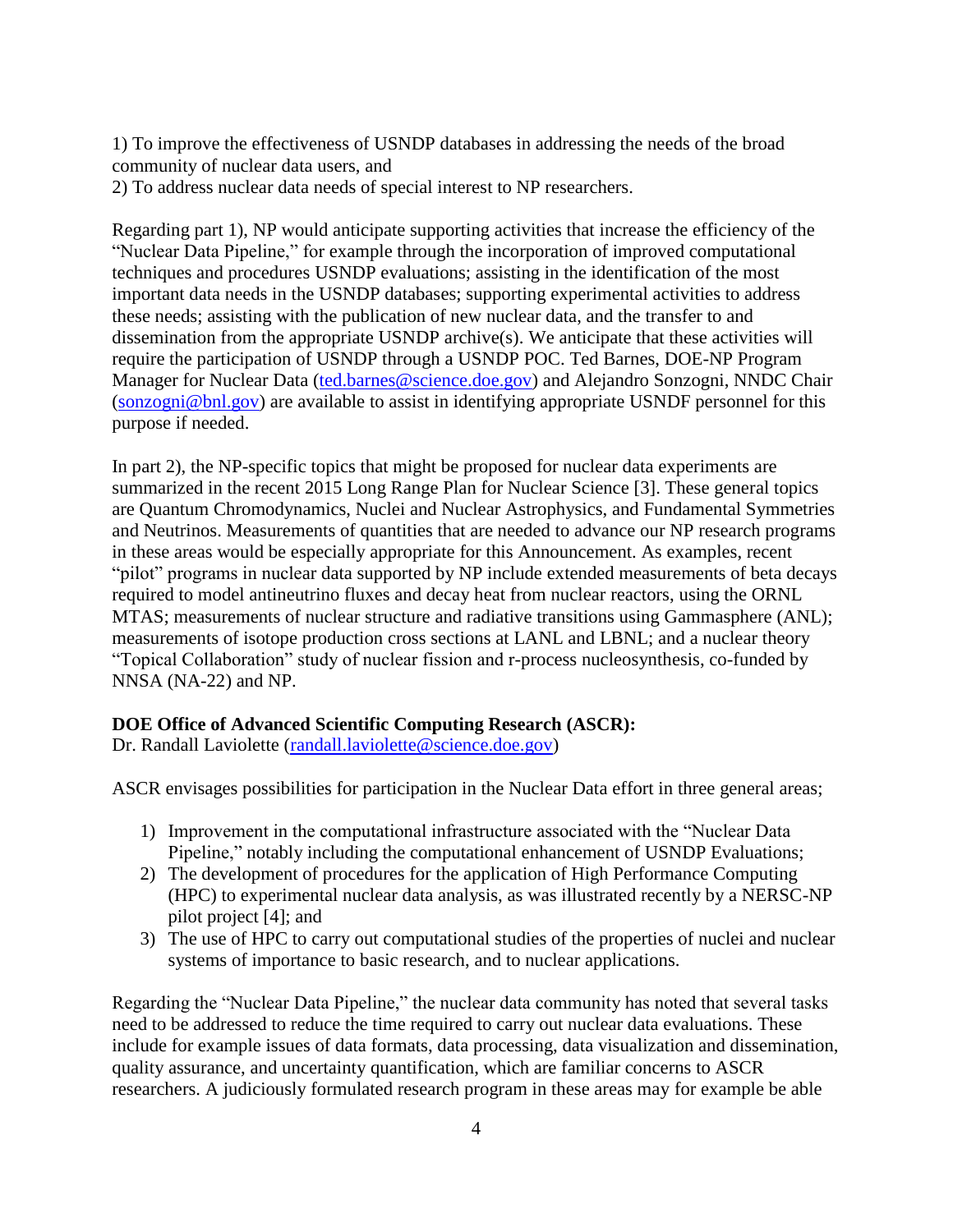to combine nuclear community and ASCR expertise to dramatically improve workflow and time to completion in activities associated with updating and maintaining USNDP databases.

Implementation of a nuclear data research program with ASCR participation should involve a collaboration between nuclear scientists and one or both of the two "Scientific Discovery through Advanced Computing" (SciDAC) Institutes recently established by ASCR as part of the SciDAC program. The purpose of the SciDAC Institutes is "to advance scientific discovery in areas of strategic importance to DOE by providing intellectual resources in applied mathematics and computer science, expertise in algorithms and methods, and software tools for scientific problem solving, in the context of DOE HPC." A proposal to this call involving ASCR participation should describe a collaboration between a) nuclear and USNDP researchers, and b) computational experts from one or both of the SciDAC Institutes, FASTMath and RAPIDS. The Frameworks, Algorithms and Scalable Technologies for Mathematics (FASTMath) Institute seeks to introduce leading-edge computational math technologies and deploy high-performance software on DOE supercomputers. The Resource and Application Productivity through Computation, Information, and Data Science (RAPIDS) Institute addresses data understanding, platform readiness, and scientific data management challenges through deep engagements with applications. The FASTMath and RAPIDS Institutes provide expertise in the following topics (among many others) that may be of relevance to a proposal in response to this call:

- Management, analytics and visualization of massive and heterogeneous scientific data sets; data curation and interoperability; usability and user experience;
- Machine learning; neural-network and deep-learning models;
- Performance modeling and benchmarking, tuning and analysis, code profiling and optimization, load balancing; fault tolerance and resilience;
- Adaptive error estimation and UQ-aware methods; emulators; stochastic and numerical optimization; low-rank approximation; linear, integer, mixed-integer programming; inverse methods; Monte Carlo and quasi-Monte Carlo methods; automatic differentiation; adaptive basis sets for integration and optimization; formal V&V methods and task scheduling;
- Runtime systems, portable programming, advanced debugging capabilities and computational methods for hybrid, many and multi-core architectures, and efficient use of new and emerging memory systems;
- Workflow management, rapid prototyping, parallel I/O tools, and storage systems.

Additional information regarding these SciDAC Institutes can be found at the following links:

- FASTMath:<https://fastmath-scidac.llnl.gov/>
- RAPIDS: [https://rapids.lbl.gov](https://rapids.lbl.gov/)

# **DOE Office of Nuclear Energy (NE):**

Dr. Dan Funk [\(dan.funk@nuclear.energy.gov\)](mailto:dan.funk@nuclear.energy.gov)

The Office of Nuclear Energy conducts research and deploys scientific results, expertise, computational tools and other advanced capabilities otherwise not commercially available for use in advancing nuclear power as a resource capable of meeting the Nation's clean energy,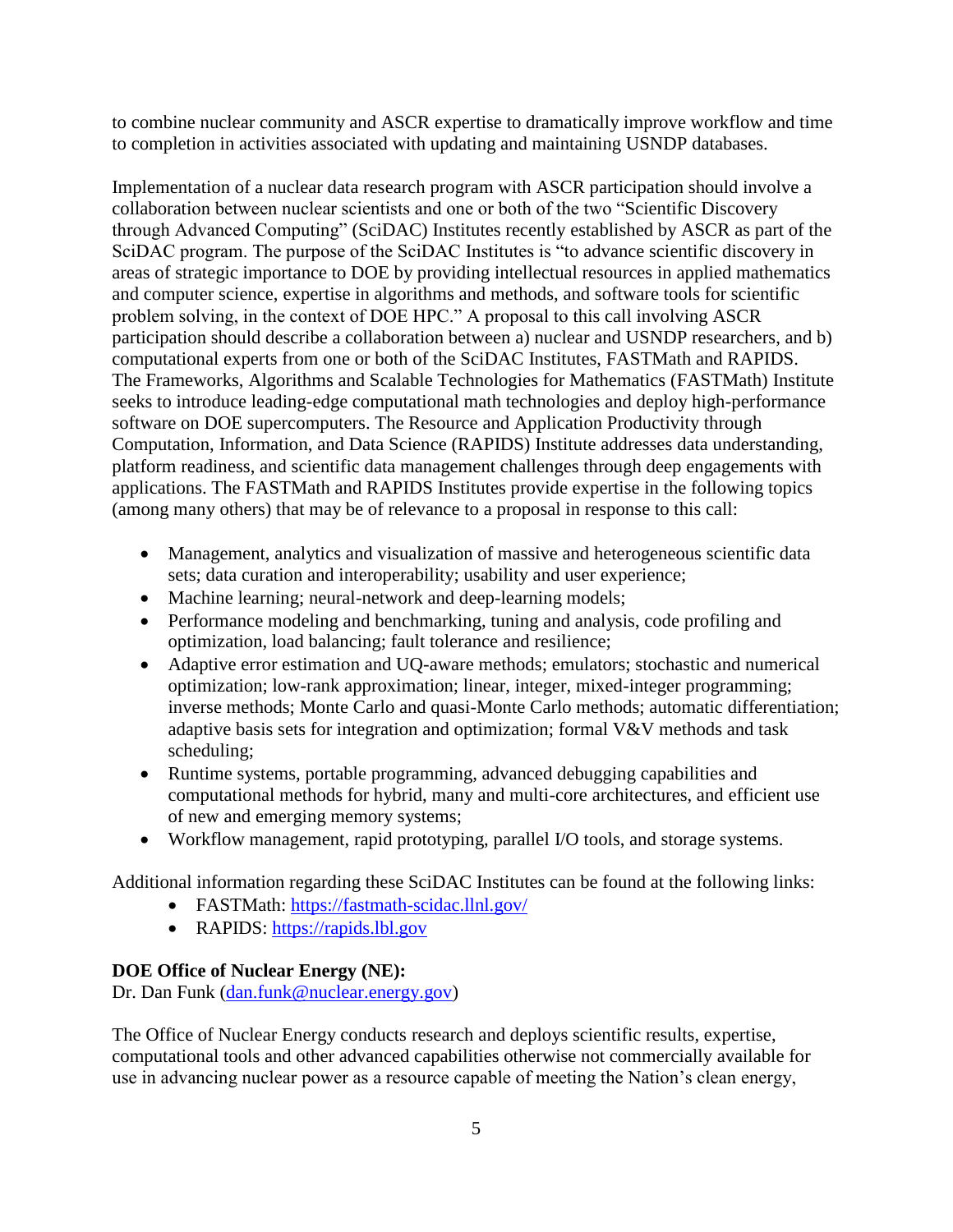environmental, and national security needs. NE's leading-edge work on modelling and simulation is being made available to help accelerate early stage concepts relevant to small modular reactors, and advanced reactors across several technology areas.

NE also conducts high-priority activities to not only expand and enhance the research done through its Nuclear Science User Facilities, but also to apply new capabilities and technologies to the advancement of nuclear fuels, fuels cycles, and fuel disposition. A primary focus for NE is engagement with industry and other users through the Gateway for Accelerated Innovation in Nuclear (GAIN); please see<https://gain.inl.gov/> .

NE is interested in proposals that address nuclear data needs in these mission areas, provided that these needs are clearly demonstrated to be a limiting factor in nuclear fuel and reactor design, analysis, safety, and licensing calculations. Use of sensitivity and uncertainty analysis methods in proposed efforts is encouraged to demonstrate these needs. Some nuclear data needs for NE may be found in the NEA Nuclear Data High Priority Request List [5]. Recent studies of key safety and operational parameters highlight areas of nuclear data needs relevant to NE's mission.

Precisely determined differential cross section data and associated uncertainties are needed for certain high-priority nuclides and reactions, including:

- $\bullet$  <sup>238</sup>U inelastic scattering
- $\bullet$  <sup>235</sup>U capture in the intermediate energy range
- $^{23}$ Na and <sup>56</sup>Fe elastic scattering
- $\bullet$  <sup>35</sup>Cl(n,p) in the intermediate and fast energy range
- Thermal neutron scattering kernels for fluorine-based molten salts

For the near term, <sup>238</sup>U inelastic scattering is the highest priority need for advanced reactor studies, as well as for several other NE program areas. The generation of new nuclear data, covariance data, and associated computational methodologies to address additional needs are also of interest to NE. All proposals must clearly demonstrate relevant application within NE's research scope.

### **NNSA / Defense Nuclear Nonproliferation Research and Development (NA-22):** Dr. Donald Hornback [\(donald.hornback@nnsa.doe.gov\)](mailto:donald.hornback@nnsa.doe.gov)

The National Nuclear Security Administration (NNSA) seeks to advance capabilities in modeling and simulation of national security applications. This will be achieved by improving the accuracy of nuclear data that is used in isotope generation/depletion calculations and radiation transport codes. Specifically, a coordinated effort is sought to execute a comprehensive update of the fission product yields that are tabulated in the national evaluation library. This will be a multi-year effort coordinated between several laboratories and requires state-of-the-art experiments, theory development, and nuclear data evaluation. The final deliverable is a new set of evaluations for fission product yields of actinides that are relevant to applications, implemented in the ENDF nuclear data library.

This larger effort will be coordinated through separately supported projects from three NNSA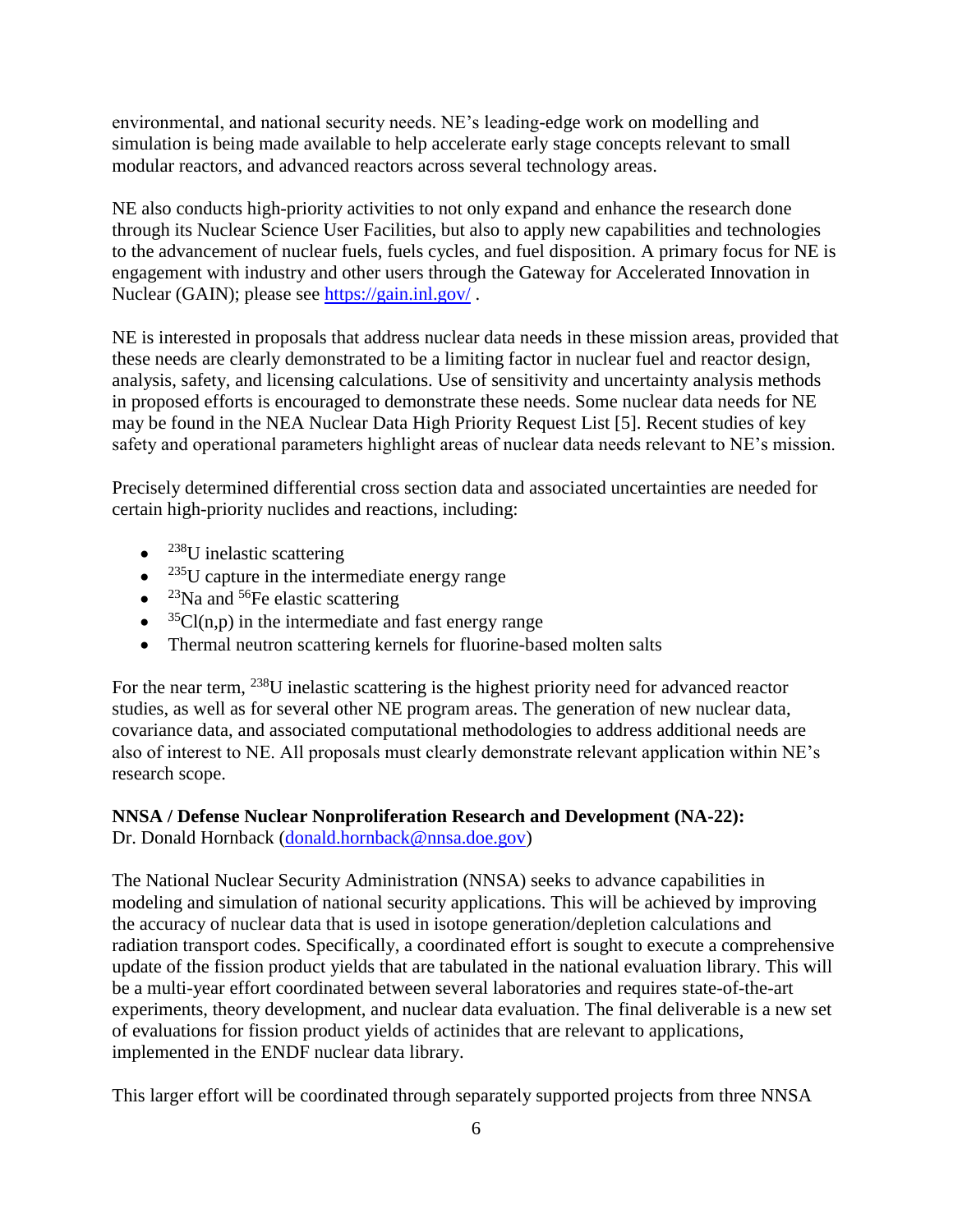offices:

- The Office of Proliferation Detection (NA-221) will support theory development, efforts to prepare for and execute the evaluation, to include development of processing and benchmarking capabilities. Support for experimental efforts will also be considered.
- The Office of Nuclear Detonation Detection (NA-222) will support experimental efforts for integral cumulative fission yields.
- The Office of Research and Development (NA-113) will support experimental efforts for differential measurements of independent and cumulative yields.



*Table 1: Notional timeline for the overall fission product yield effort that will conclude in a comprehensive evaluation. This FOA targets new start efforts for FY19 only. Subsequent new starts in FY20 for theory development and FY22 for evaluation tools are anticipated. Future experimental efforts beyond FY21 are expected to continue as well, but not necessarily to be included in the comprehensive evaluation effort targeting a FY23 completion.*

In this FOA, we seek proposals in the areas of fission yield experiment and evaluation. Defense Nuclear Nonproliferation R&D has current ongoing efforts in theory development; at this time we are not seeking proposals in that topical area. New evaluation of the fission product yields of the actinides will require new experimental data for cumulative and independent yields, as well as decay properties of fission fragments. Measurements of the latter were funded through a previous FOA on nuclear data. In this FOA, we are seeking proposals for experimental efforts in two complementary topical areas: integral measurements of cumulative yields, and differential measurements of independent and cumulative yields. The evaluation, processing and benchmarking topical area in this call emphasis preparation and planning, with the expectation of another call for new starts in FY22 to complete the evaluation tasks.

# <span id="page-12-0"></span>**Topical Area 1 – Experiments: Differential Measurements of Fission Product Yields**

New evaluation of fission product yields will require energy-differential measurements of independent and cumulative yields. The main focus in this topical area is neutron-induced fission; however, we are also interested in spontaneous fission and photo-fission. The priority isotopes for measurements are  $^{233}U$ ,  $^{235}U$ ,  $^{238}U$  and  $^{239}Pu$  as well as isotopes of neptunium, americium and curium. Of interest, but with lower priority, are isotopes of thorium and protactinium.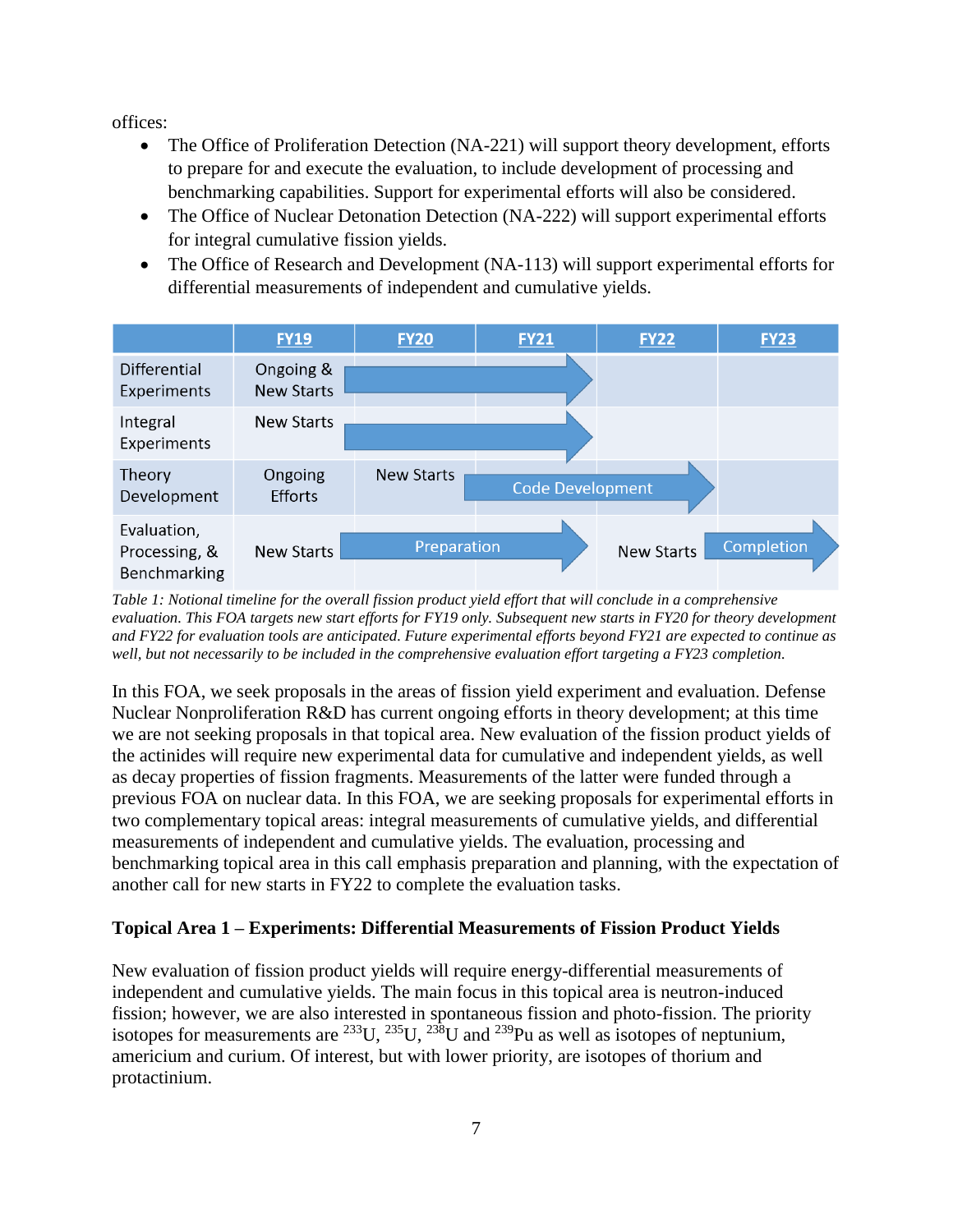The maximum duration for individual experimental projects is three years, and the total amount of funding available for new starts is not to exceed \$6 million over the three-year period. Successful proposals will include a data management and dissemination plan coordinated with the National Nuclear Data Center (NNDC) at Brookhaven National Laboratory. Preference will be given to multi-institutional proposals.

### <span id="page-13-0"></span>**Topical Area 2 – Integral Measurements of Cumulative Fission Product Yields**

The integral cumulative fission yields for application-relevant neutron environments are important for evaluation purposes. Under this topical area we are seeking proposals for  $^{233}$ U,  $^{235}$ U,  $^{238}$ U and  $^{239}$ Pu, as well as isotopes of neptunium, americium and curium. Integral measurements are expected to be carried out with fast or thermal neutron spectra, and the deliverable would be cumulative yields for several fission products.

The maximum duration for individual experimental projects is three years, and the total amount of funding available for new starts is not to exceed \$6 million over the three-year period. Successful proposals will include a data management and dissemination plan coordinated with the National Nuclear Data Center (NNDC) at Brookhaven National Laboratory. Preference will be given to multi-institutional proposals.

### <span id="page-13-1"></span>**Topical Area 3 – Nuclear Data Evaluation, Processing and Benchmarking**

As part of the five-year program described in Table 1, DNN R&D seeks to initiate an effort to prepare and plan for the nuclear data evaluation, processing and benchmarking of fission product yields. A three-year effort is sought to plan and develop the technical capability for successful delivery of a comprehensive evaluation that has been benchmarked for the relevant applications.

We anticipate additional, complimentary follow-on efforts to start FY21 to complete the fiveyear mission.

Successful proposals will provide a detailed plan for coordination with the National Nuclear Data Center (NNDC). Preference will be given to teams that demonstrate collaboration with subject matter experts on relevant national security applications.

The maximum duration of projects in this area is 3 years. The total funding available for all proposals.

### **Budget and Budget Justification Special Instructions**

Here we provide some special instructions regarding budget formulation that are specific to this Announcement.

A proposal submitted in response to this Announcement should normally include a request for support for a specified USNDP staff member, the "USNDP POC," who will be associated with the experiment, and will be responsible for transferring data generated in the experiment to the appropriate USNDP databases in a timely manner. These activities should be described both in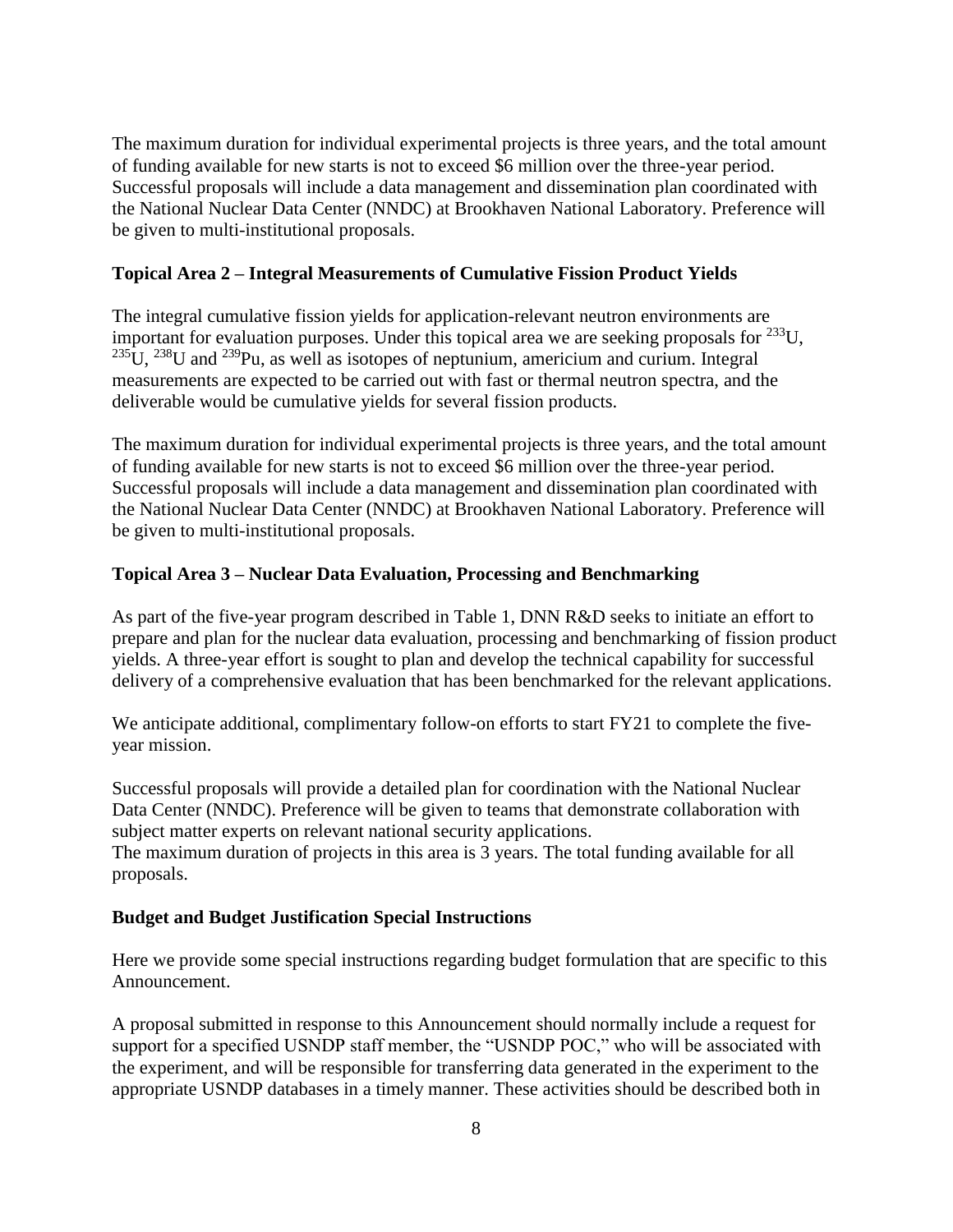the proposal narrative and in the Data Management Plan (DMP); see Section IV.C.2, Appendix 6. It may be useful to contact Ted Barnes, DOE-NP Program Manager for Nuclear Data [\(ted.barnes@science.doe.gov\)](mailto:ted.barnes@science.doe.gov) and Alejandro Sonzogni, NNDC Chair [\(sonzogni@bnl.gov\)](mailto:sonzogni@bnl.gov) to make appropriate arrangements with USNDP. In certain circumstances, such as a proposal that already includes suitable USNDP staff as participants in the experiment, it may be possible to waive the requirement of having a specified USNDP POC.

The budget should not propose a partition of the requested funding between Offices; in the event of a successful application, if necessary this partition will be arranged by the Program Managers in consultation with the PI. Each supporting Office would then independently provide funding through their preferred funding mechanism, subject to the availability of funding.

Each institution should also submit a detailed Budget Justification for their individual budgets. For applications that envision receiving funding from more than one Office, this budget justification may include a discussion of the separate Scope of Work that might be supported by each Office, for example through a partition of the Scope of Work into Tasks.

We recommend that PIs discuss their budget plans with the relevant Program Managers before submission of an application. (See the **Technical/Scientific Program Contacts** at the top of Section I.)

# **Collaboration**

Collaborative applications submitted from different institutions must clearly indicate they are part of a collaborative project/group. Every partner institution must submit an application through its own sponsored research office. Each collaborative group can have only one lead institution. Each application within the collaborative group, including the narrative and all required appendices and attachments, must be identical with the following exceptions:

- Each proposal must contain a correct cover page for the submitting institution only.
- Each application must contain a unique budget corresponding to the expenditures for that application's submitting institution only.
- Each application must contain a unique budget justification corresponding to the expenditures for that application's submitting institution only.

Our intent is to create from the various proposals associated with a collaborative group one document for merit review that consists of the common, identical proposal materials combined with a set of detailed budgets from the partner institutions. Thus, it is very important that every proposal in the collaborative group be identical (including the title) with the exception of the budget and budget justification pages.

# **References:**

[1] "Nuclear Data Needs and Capabilities for Applications" (LBNL, May 27-29, 2015); <https://bang.berkeley.edu/events/NDNCA/whitepaper> .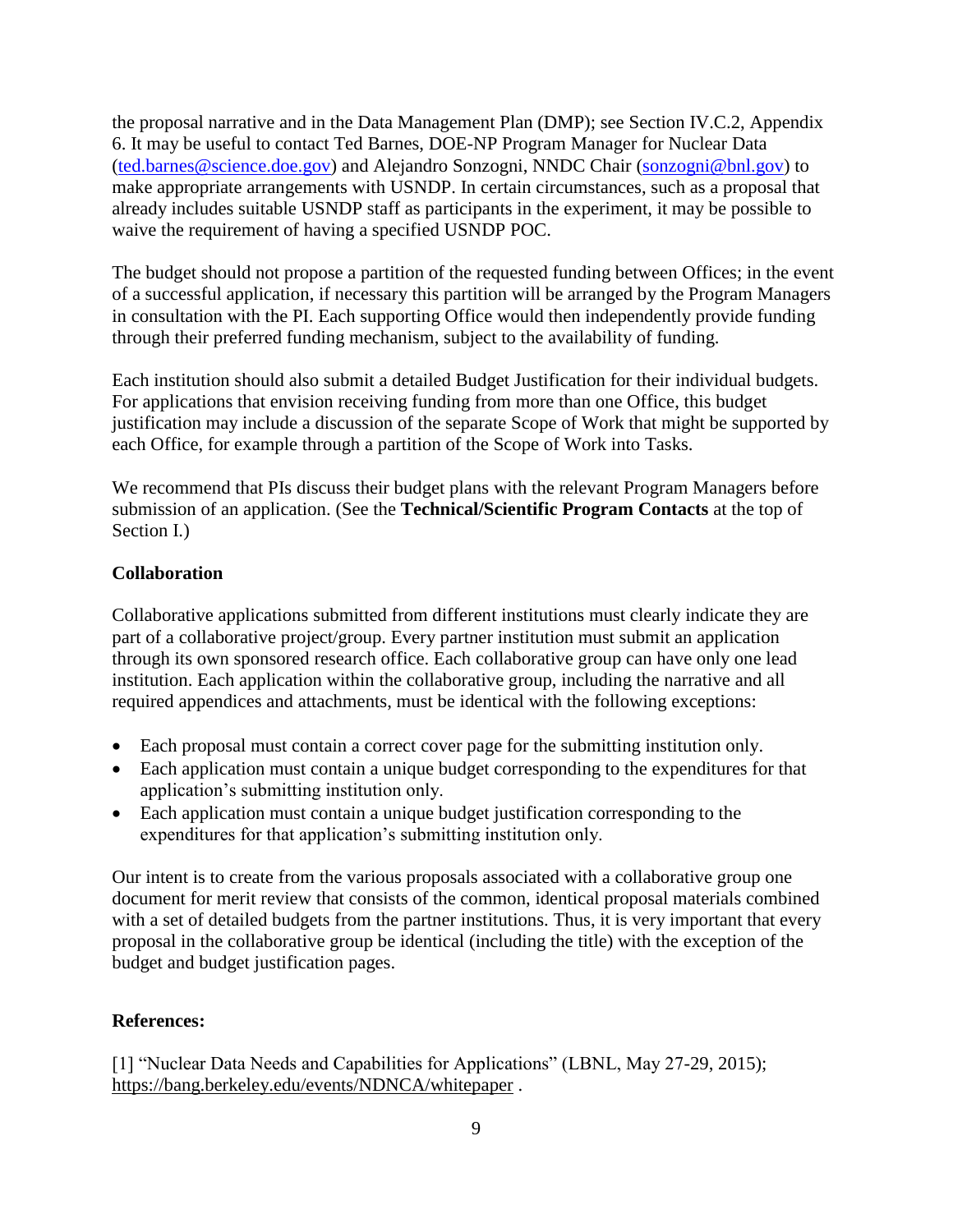[2] "Nuclear Data Needs and Capabilities for Basic Science" (Univ. of Notre Dame, Aug. 10-11, 2016); [meetings.nscl.msu.edu/2016ND\\_workshop/ND-WhitePaper2017.pdf](http://meetings.nscl.msu.edu/2016ND_workshop/ND-WhitePaper2017.pdf) .

[3] "Reaching for the Horizon; the 2015 Long Range Plan for Nuclear Science" (Kitty Hawk, Apr. 16-20, 2015).

[4] "Results from Large Scale STAR Raw Data Reconstruction on NERSC HPC," R.J. Porter, J. Lauret, M. Mustafa, and J. Balewski; https://drupal.star.bnl.gov/STAR/starnotes/public/sn0688

[5] "NEA Nuclear Data High Priority Request List;"<https://www.oecd-nea.org/hprl>

[6] N. Touran, "Sensitivities and Uncertainties due to Nuclear Data in a Traveling Wave Reactor" (NEA/OECD/WPEC SG 39 Meeting, May 10, 2016).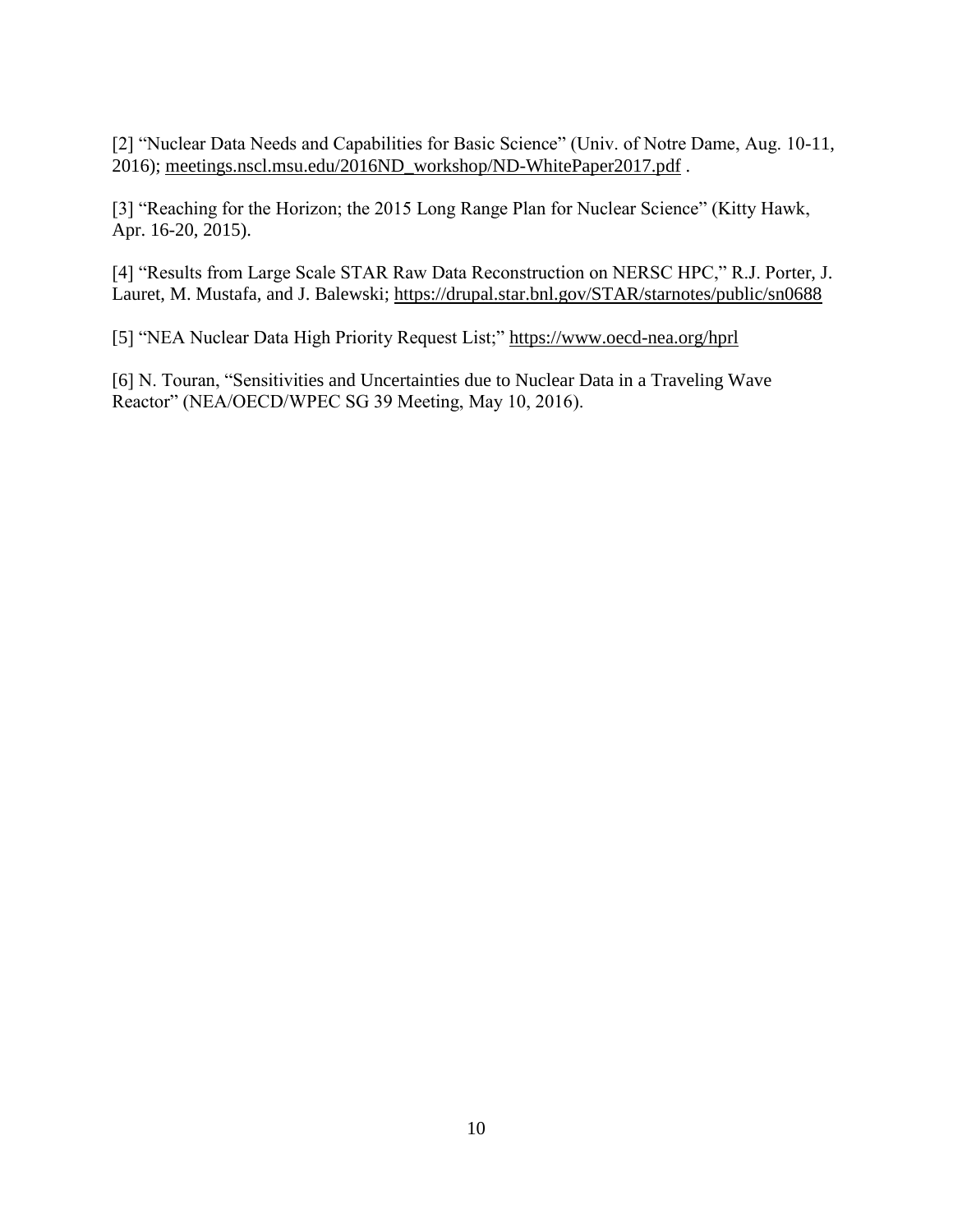# **Section II – AWARD INFORMATION**

# <span id="page-16-1"></span><span id="page-16-0"></span>**A. TYPE OF AWARD INSTRUMENT**

DOE anticipates awarding laboratory work authorizations under this DOE National Laboratory Program Announcement.

Any awards made under this Announcement will be subject to the provisions of the contract between DOE and the awardee National Laboratory.

DOE will consider funding multi-institution collaborations under this Announcement.

# <span id="page-16-2"></span>**B. ESTIMATED FUNDING**

It is anticipated that approximately \$4,000,000 per year will be available under this Announcement, contingent on satisfactory peer review and the availability of appropriated funds. Following the first year award, out-year support will be contingent on the availability of appropriated funds, progress of the research, and programmatic needs. Awards are expected to begin in Fiscal Year 2019.

DOE is under no obligation to pay for any costs associated with the preparation or submission of a proposal. DOE reserves the right to fund, in whole or in part, any, all, or none of the proposals submitted in response to this Announcement.

# <span id="page-16-3"></span>**C. MAXIMUM AND MINIMUM AWARD SIZE**

(See B. Estimated Funding above.)

The award size will depend on the number of meritorious applications and the availability of appropriated funds. Multi-institution collaborations will receive funding through separate awards at each participating institution.

The anticipated maximum and minimum award values are described below:

**Ceiling** \$1,000,000 per year

**Floor** \$150,000 per year

# <span id="page-16-4"></span>**D. EXPECTED NUMBER OF AWARDS**

(See B. Estimated Funding above.)

The exact number of awards will depend on the number of meritorious proposals and the availability of appropriated funds. In the previous year's competition, three proposals were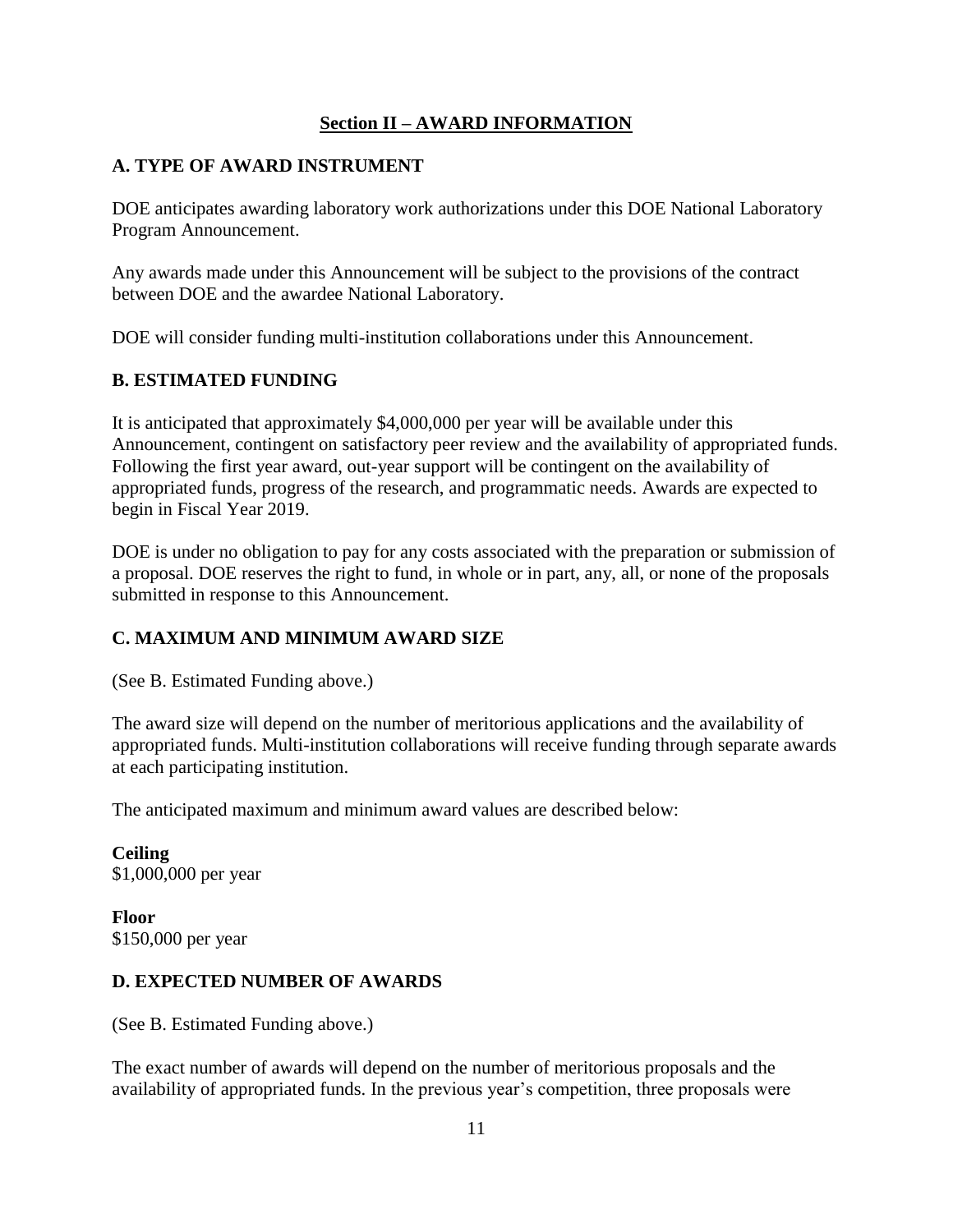selected for funding.

# <span id="page-17-0"></span>**E. ANTICIPATED AWARD SIZE**

(See B. Estimated Funding above.)

It is anticipated that award sizes may range from \$150,000 per year to \$1,000,000 per year, typically less than \$500,000 per year.

The award size will depend on the number of meritorious proposals and the availability of appropriated funds.

# <span id="page-17-1"></span>**F. PERIOD OF PERFORMANCE**

(See B. Estimated Funding above.)

Research Awards are expected to be made for a period of two to five years, as befits the project. Out-year funding will depend upon the demonstration of suitable progress and the availability of appropriated funds.

# <span id="page-17-2"></span>**G. TYPE OF PROPOSAL**

DOE will accept new DOE National Laboratory Proposals under this DOE National Laboratory Announcement. Please only submit a PAMS lab technical proposal in response to this Announcement; do not submit a DOE Field Work Proposal (FWP) at this time. The Office of Science will request FWPs subsequently from those selected for funding consideration under this Announcement.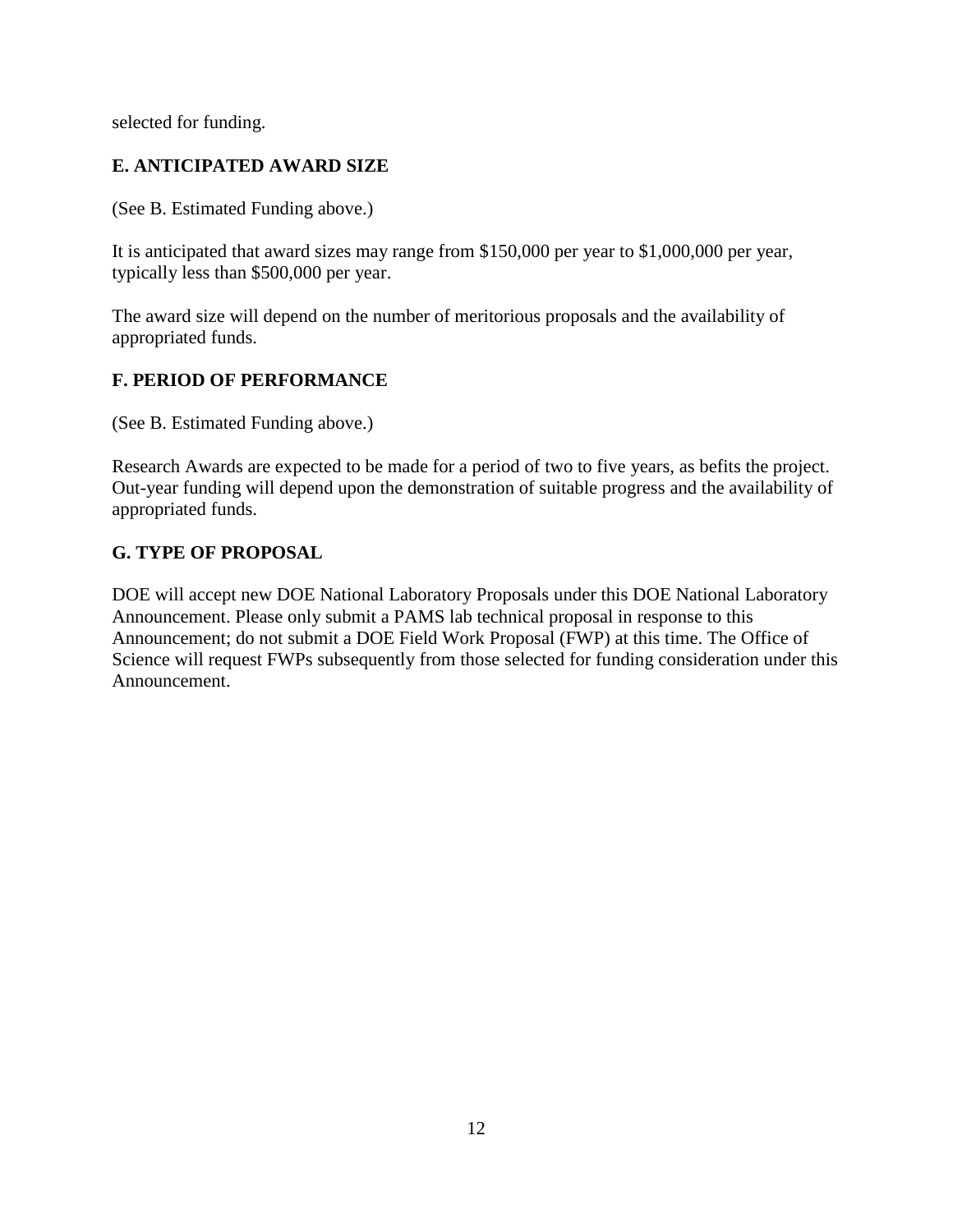# **Section III – ELIGIBILITY INFORMATION**

# <span id="page-18-1"></span><span id="page-18-0"></span>**A. ELIGIBLE APPLICANTS AND TOPICS**

This is a DOE National Laboratory-only Announcement. FFRDCs from other Federal agencies are not eligible to submit in response to this Program Announcement.

# <span id="page-18-2"></span>**B. COST SHARING**

Cost sharing is not required.

# <span id="page-18-3"></span>**C. ELIGIBLE INDIVIDUALS**

Eligible individuals with the skills, knowledge, and resources necessary to carry out the proposed research as a Lead Principal Investigator/Principal Investigator are invited to work with their organizations to develop a proposal. Individuals from underrepresented groups as well as individuals with disabilities are always encouraged to apply.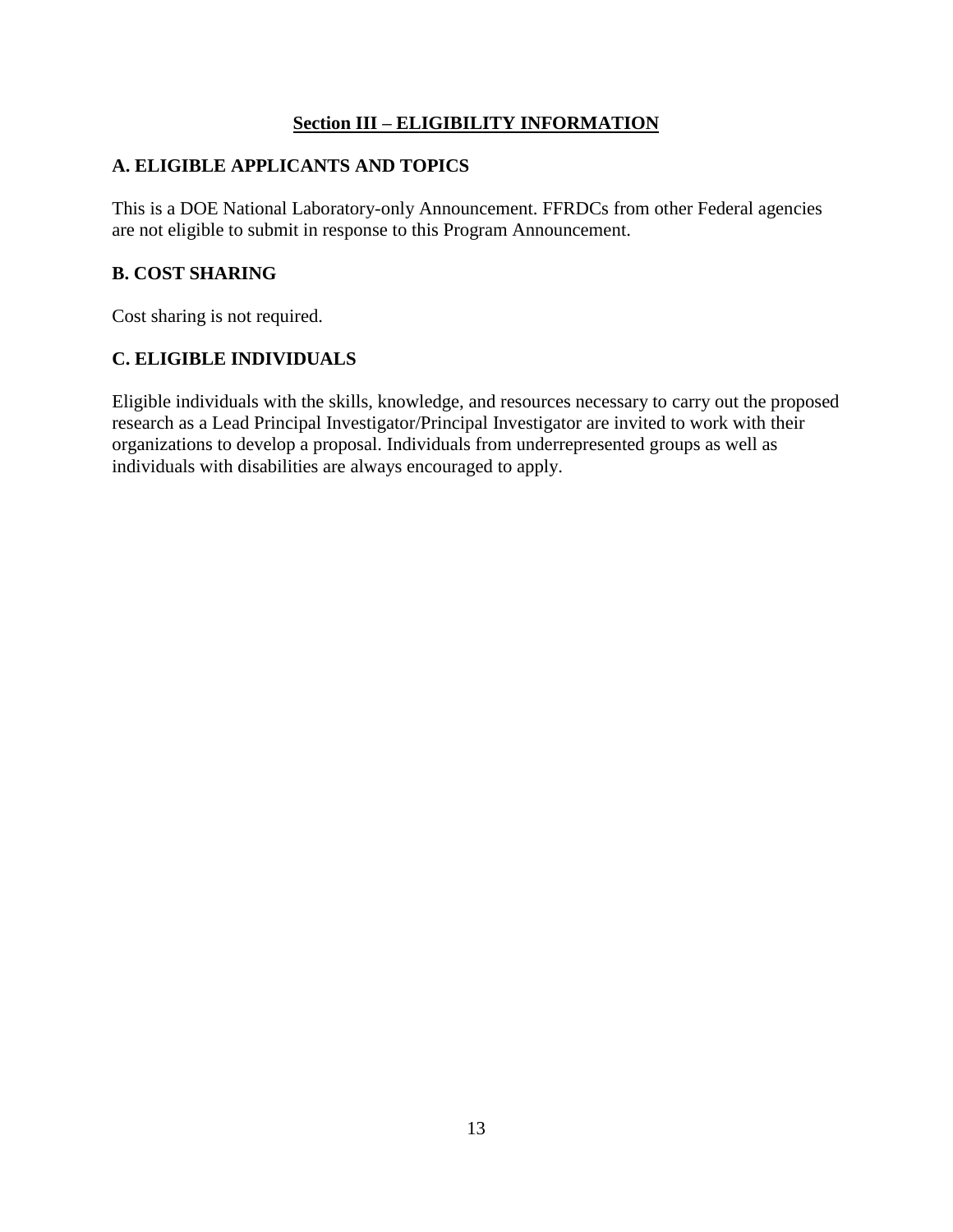# **Section IV – PROPOSAL AND SUBMISSION INFORMATION**

# <span id="page-19-1"></span><span id="page-19-0"></span>**A. ADDRESS TO REQUEST PROPOSAL PACKAGE**

Proposal submission instructions are available in this Announcement on the DOE Office of Science Portfolio Analysis and Management System (PAMS). Screenshots showing the steps in DOE National Laboratory proposal submission are available in the PAMS External User Guide, accessible by navigating to [https://pamspublic.science.energy.gov](https://pamspublic.science.energy.gov/) and clicking on the "PAMS User Guide" link.

Proposals submitted outside of PAMS will not be accepted.

# <span id="page-19-2"></span>**B. LETTER OF INTENT**

LETTER OF INTENT DUE DATE [See Section IV, Part E.](#page-35-4)

RESPONSE DATE [See Section IV, Part E.](#page-35-4)

A Letter of Intent is required, and must be submitted by the deadline in [Section IV, Part E.](#page-35-4)

The LOI is intended to help in planning the review and the selection of potential reviewers for the application. Accordingly, the LOI should include the following:

- A cover sheet containing the name and mailing address of the lead institution; the planned title of the research application; the name, e-mail address, and telephone number of the Principal Investigator, additional Senior Investigator(s), and Senior/Key personnel expected to be involved in the planned application.
- An abstract page that summarizes the proposed research.
- (For collaborations) A collaboration list that specifies the collaborating institutions, identifies the local PI at each institution, and provides contact information.

LOIs will be reviewed for responsiveness to the research topics identified in this FOA. Other programmatic factors may be considered as well. If the LOI review is favorable, by 4/29/2018 DOE will send a response by email to the applicant encouraging the submission of a proposal. Applicants who have not received a response regarding the status of their LOI by this date are responsible for contacting the Program Manager to ascertain the status.

The LOI must be submitted electronically through the DOE Office of Science Portfolio Analysis and Management System (PAMS) website [https://pamspublic.science.energy.gov/.](https://pamspublic.science.energy.gov/) It is important that the LOI be a single file with extension .pdf, .docx, or .doc. The Principal Investigator (PI) and anyone submitting on behalf of the PI must register for an account in PAMS before it will be possible to submit a letter of intent. **All PIs and those submitting LOIs on behalf of PIs are encouraged to establish PAMS accounts as soon as possible to avoid submission delays.**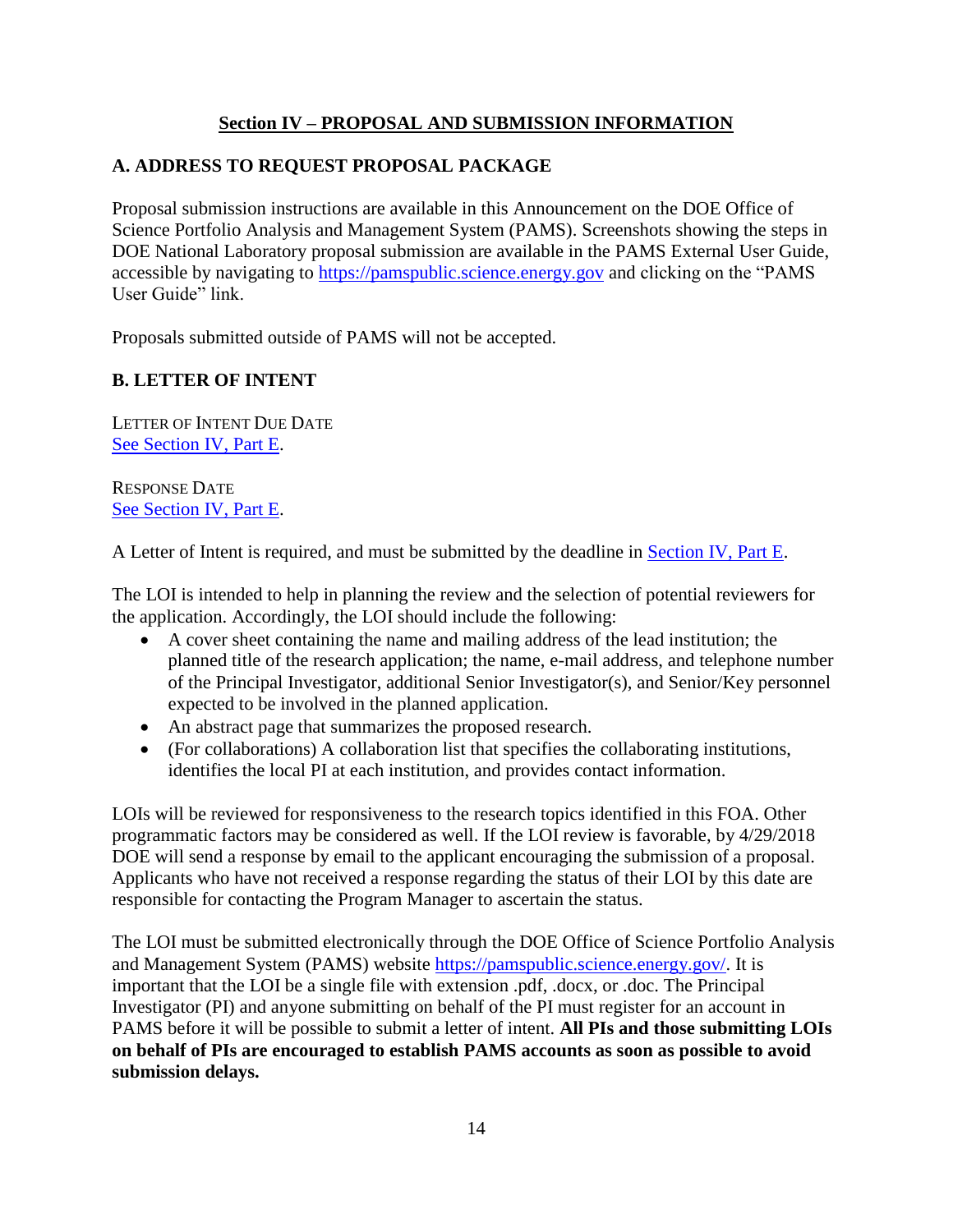You may use the Internet Explorer, Firefox, Google Chrome, or Safari browsers to access PAMS.

Registering to PAMS is a two-step process; once you create an individual account, you must associate yourself with ("register to") your institution. Detailed steps are listed below.

# **Create PAMS Account:**

To register, click the "Create New PAMS Account" link on the website [https://pamspublic.science.energy.gov/.](https://pamspublic.science.energy.gov/)

- Click the "No, I have never had an account" link and then the "Create Account" button.
- You will be prompted to enter your name and email address, create a username and password, and select a security question and answer. Once you have done this, click the "Save and Continue" button.
- On the next page, enter the required information (at least one phone number and your mailing address) and any optional information you wish to provide (*e.g.*, FAX number, website, mailstop code, additional email addresses or phone numbers, Division/Department). Click the "Create Account" button.
- Read the user agreement and click the "Accept" button to indicate that you understand your responsibilities and agree to comply with the rules of behavior for PAMS.

PAMS will take you the "Having Trouble Logging In?" page. (If you have been an Office of Science merit reviewer or if you have previously submitted a proposal, you may already be linked to an institution in PAMS. If this happens, you will be taken to the PAMS home page.

# **Register to Your Institution:**

- Click the link labeled "Option 2: I know my institution and I am here to register to the institution." (Note: If you previously created a PAMS account but did not register to an institution at that time, you must click the Institutions tab and click the "Register to Institution" link.)
- PAMS will take you to the "Register to Institution" page.
- Type a word or phrase from your institution name in the field labeled, "Institution Name like," choose the radio button next to the item that best describes your role in the system, and click the "Search" button. A "like" search in PAMS returns results that contain the word or phrase you enter; you do not need to enter the exact name of the institution, but you should enter a word or phrase contained within the institution name. (If your institution has a frequently used acronym, such as ANL for Argonne National Laboratory or UCLA for the Regents of the University of California, Los Angeles, you may find it easiest to search for the acronym under "Institution Name like." Many institutions with acronyms are listed in PAMS with their acronyms in parentheses after their names.)
- Find your institution in the list that is returned by the search and click the "Actions" link in the Options column next to the institution name to obtain a dropdown list. Select "Add me to this institution" from the dropdown. PAMS will take you to the "Institutions – List" page.
- If you do not see your institution in the initial search results, you can search again by clicking the "Cancel" button, clicking the Option 2 link, and repeating the search.
- If, after searching, you think your institution is not currently in the database, click the "Cannot Find My Institution" button and enter the requested institution information into PAMS. Click the "Create Institution" button. PAMS will add the institution to the system,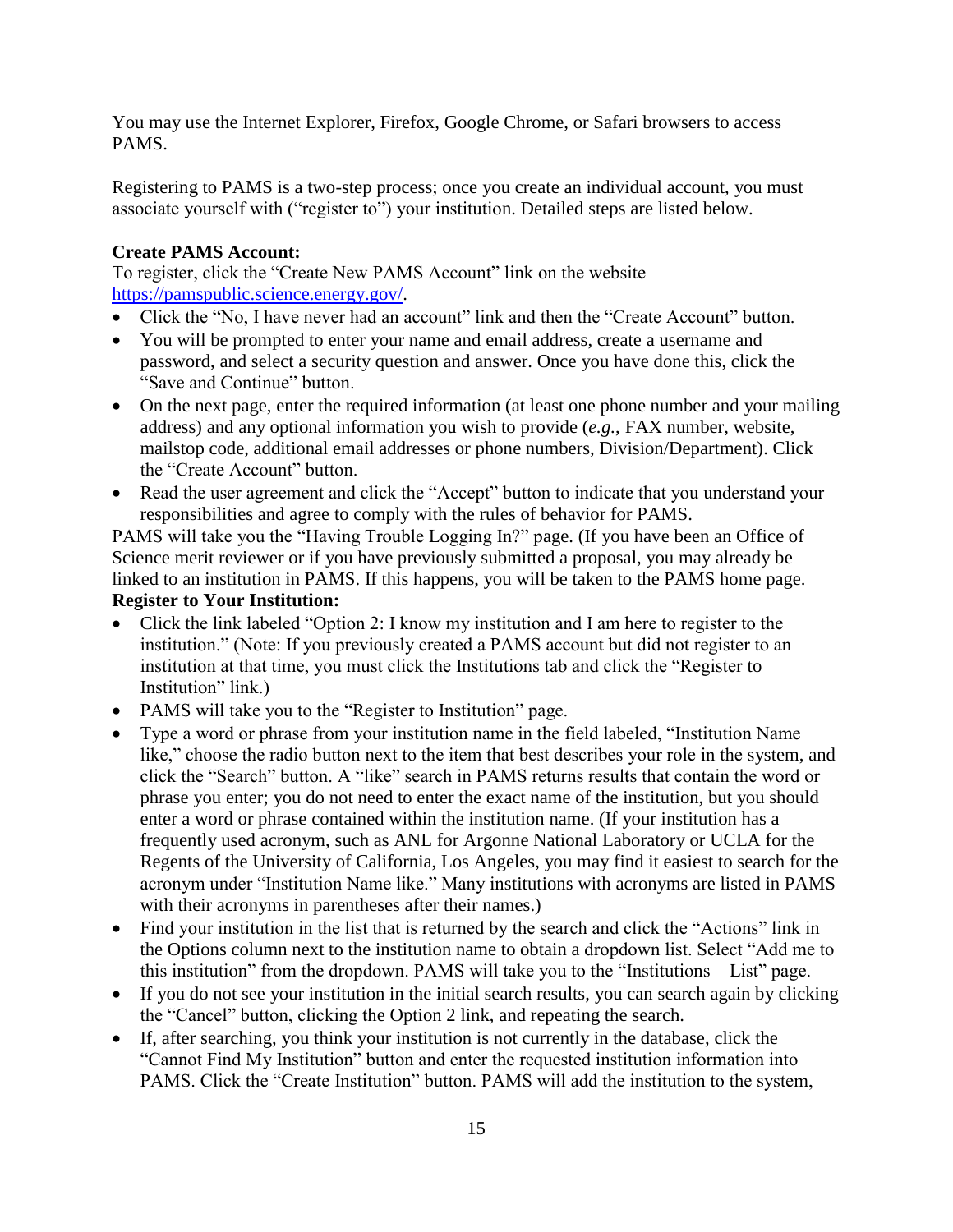associate your profile with the new institution, and return you to the "Institutions – List" page when you are finished.

# **Submit Your Letter of Intent:**

- Create your letter of intent outside the system and save it as a file with extension .docx, .doc, or .pdf. Make a note of the location of the file on your computer so you can browse for it later from within PAMS.
- Log into PAMS and click the Proposals tab. Click the "View / View / Respond to DOE National Laboratory Announcements" link and find the current announcement in the list. Click the "Actions/Views" link in the Options column next to this announcement to obtain a dropdown menu. Select "Submit Letter of Intent" from the dropdown.
- On the Submit Letter of Intent page, select the institution from which you are submitting this LOI from the Institution dropdown. If you are associated with only one institution in the system, there will only be one institution in the dropdown.
- Note that you must select one and only one Principal Investigator (PI) per LOI; to do so, click the "Select PI" button on the far right side of the screen. Find the appropriate PI from the list of all registered users from your institution returned by PAMS. (Hint: You may have to sort, filter, or search through the list if it has multiple pages.) Click the "Actions" link in the Options column next to the appropriate PI to obtain a dropdown menu. From the dropdown, choose "Select PI."
- If the PI for whom you are submitting does not appear on the list, it means he or she has not yet registered in PAMS. For your convenience, you may have PAMS send an email invitation to the PI to register in PAMS. To do so, click the "Invite PI" link at the top left of the "Select PI" screen. You can enter an optional personal message to the PI in the "Comments" box, and it will be included in the email sent by PAMS to the PI. You must wait until the PI registers before you can submit the LOI. Save the LOI for later work by clicking the "Save" button at the bottom of the screen. It will be stored in "My Letters of Intent" for later editing.
- Enter a title for your letter of intent.
- Select the appropriate technical contact from the Program Manager dropdown.
- To upload the LOI file into PAMS, click the "Attach File" button at the far right side of the screen. Click the "Browse" (or "Choose File" depending on your browser) button to search for your file. You may enter an optional description of the file you are attaching. Click the "Upload" button to upload the file.
- At the bottom of the screen, click the "Submit to DOE" button to save and submit the LOI to DOE.
- Upon submission, the PI will receive an email from the PAMS system [<PAMS.Autoreply@science.doe.gov>](mailto:PAMS.Autoreply@science.doe.gov) acknowledging receipt of the LOI.

You are encouraged to register for an account in PAMS at least a week in advance of the LOI submission deadline so that there will be no delays with your submission.

For help with PAMS, click the "PAMS User Guide" link on the PAMS website, [https://pamspublic.science.energy.gov/.](https://pamspublic.science.energy.gov/) You may also contact the PAMS Help Desk, which can be reached Monday through Friday,  $9AM - 5:30 PM$  Eastern Time. Telephone: (855) 818-1846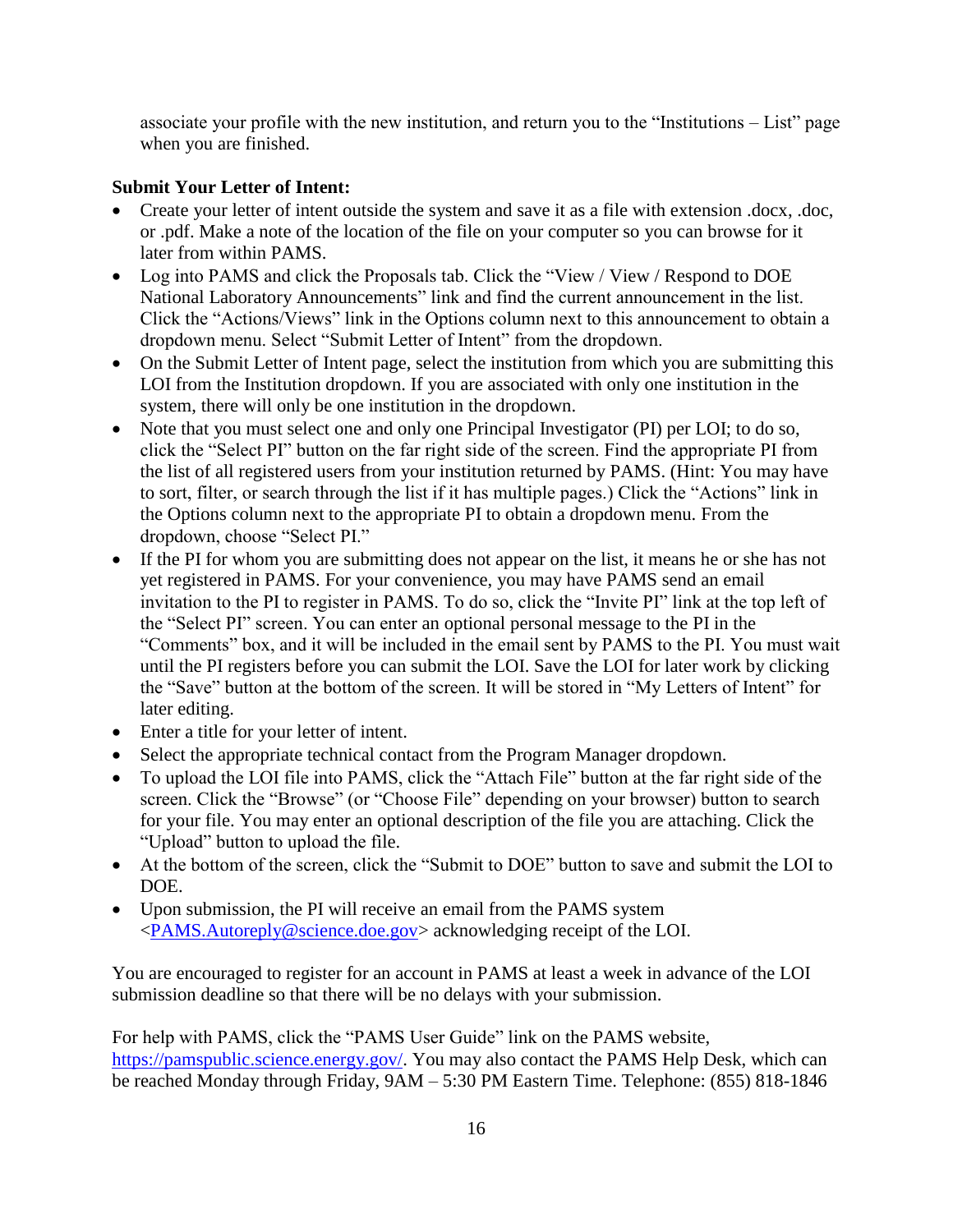(toll free) or (301) 903-9610, email: [sc.pams-helpdesk@science.doe.gov.](mailto:sc.pams-helpdesk@science.doe.gov) All submission and inquiries about this Laboratory Announcement should reference **LAB 18-1903.**

# <span id="page-22-0"></span>**C. CONTENT AND PROPOSAL FORMS**

PROPOSAL DUE DATE [See Section IV, Part E.](#page-35-5)

Files that are attached to the forms must be in Adobe Portable Document Format (PDF) unless otherwise specified in this announcement. Attached PDF files must be plain files consisting of text, numbers, and images without editable fields, signatures, passwords, redactions, or other advanced features available in some PDF-compatible software. Do not attach PDF portfolios.

#### RESUBMISSION OF PROPOSALS

Proposals submitted under this Announcement may be withdrawn from consideration by using the Office of Science's PAMS website at [https://pamspublic.science.energy.gov.](https://pamspublic.science.energy.gov/) Proposals may be withdrawn at any time between when the Laboratory submits the application and when DOE makes the application available to merit reviewers. Such withdrawals take effect immediately and cannot be reversed.

After a proposal is withdrawn, it may be resubmitted, if this Announcement is still open for the submission of applications. Such resubmissions will only count as one submission if this Announcement restricts the number of proposals from an applicant.

The Office of Science will usually consider the last submission, according to its timestamp, to be the intended version. Please consult with your program manager to resolve any confusion about which version of a proposal should be considered.

#### IMPROPER CONTENTS OF PROPOSALS

Proposals submitted under this Announcement will be stored in controlled-access systems, but they may be made publicly available if an award is made, and they will be made available to merit reviewers. As such, it is critical that Laboratories follow these guidelines:

- Do not include information subject to any legal restriction on its open distribution, whether classified, export control, or unclassified controlled nuclear information.
- Do not include sensitive and protected personally identifiable information, including social security numbers, birthdates, citizenship, marital status, or home addresses. Pay particular attention to the content of biographical sketches and curriculum vitae.
- Do not include letters of support from Federal officials.
- Do not include letters of support on Federal letterhead. Letters that are not letters of support (such as letters confirming access to sites, facilities, equipment, or data; or letters from cognizant contracting officers) may be on Federal letterhead.
- Clearly mark all proprietary or trade-secret information.

### **LETTERS**

Letters of Support should not be included in the application.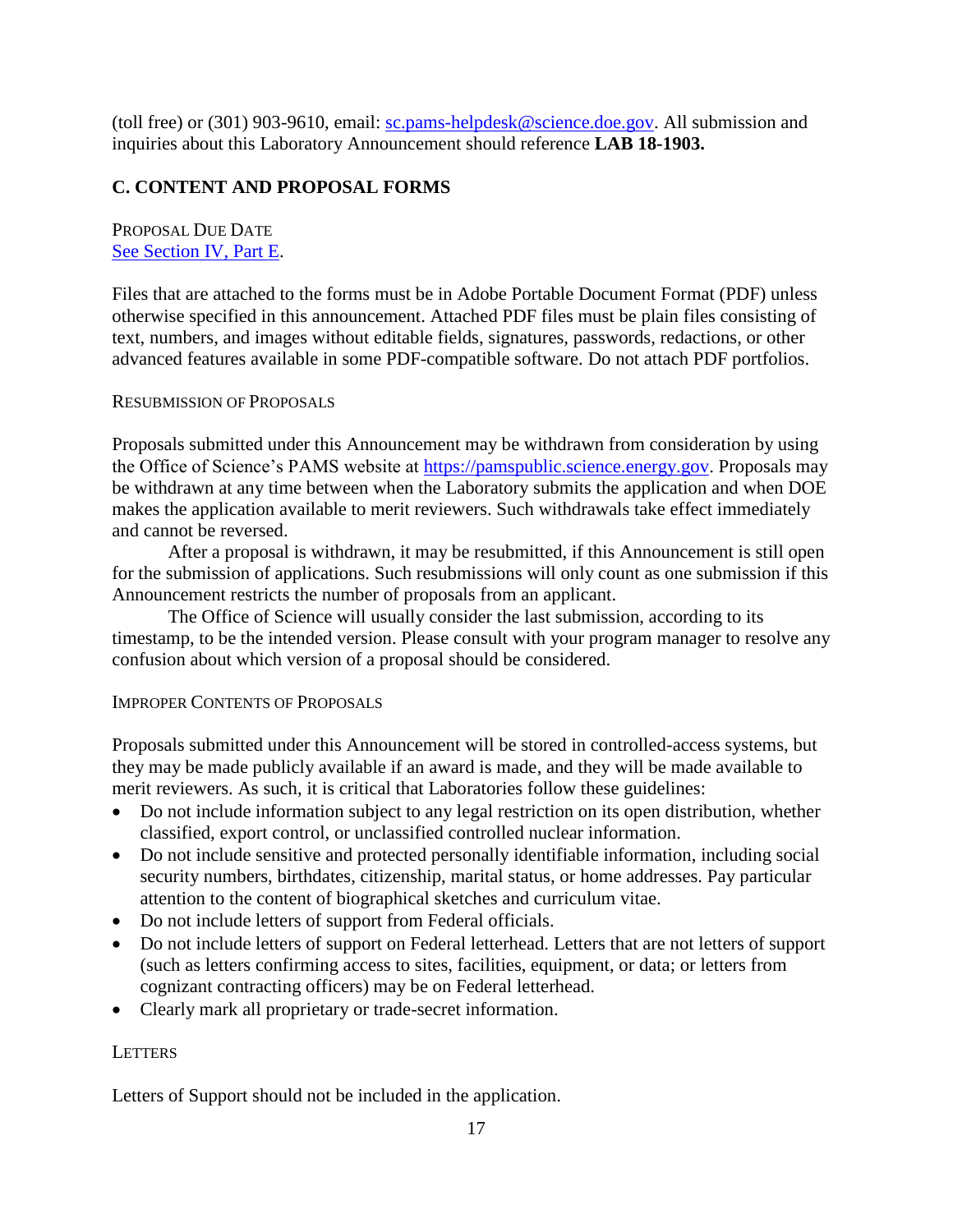# **1. Summary of Proposal Contents, and Information about PAMS**

Each DOE National Laboratory proposal will contain the following sections:

- Budget, entered into PAMS as structured data using the PAMS budget form
- Abstract (one page), entered into PAMS as a separate pdf
- Budget justification, entered into PAMS as a separate pdf
- Proposal, combined into a single pdf containing the following information:
	- o Proposal Cover Page
	- o Table of Contents
	- o Project Narrative (main technical portion of the proposal, including background/introduction, proposed research and methods, timetable of activities, and responsibilities of key project personnel)
	- o Appendix 1: Biographical Sketch(es)
	- o Appendix 2: Current and Pending Support
	- o Appendix 3: Bibliography and References Cited
	- o Appendix 4: Facilities and Other Resources
	- o Appendix 5: Equipment
	- o Appendix 6: Data Management Plan
	- o Appendix 7: Other Attachments (optional)

SUBMISSION INSTRUCTIONS

Completed proposals must be submitted into the DOE Office of Science Portfolio Analysis and Management System (PAMS). For help with PAMS, click the "PAMS User Guide" link on the PAMS website, [https://pamspublic.science.energy.gov/.](https://pamspublic.science.energy.gov/) You may also contact the PAMS Help Desk, which can be reached Monday through Friday, 9:00 AM – 5:30 PM Eastern Time. Telephone: (855) 818-1846 (toll free number) or (301) 903-9610, Email: [sc.pams](mailto:sc.pams-helpdesk@science.doe.gov)[helpdesk@science.doe.gov.](mailto:sc.pams-helpdesk@science.doe.gov) All submissions and inquiries about this Program Announcement should reference **LAB 18-1903.** Full proposals submitted in response to this Program Announcement must be submitted to PAMS no later than **06/15/2018, at 5 PM Eastern Time**.

All PIs and those submitting on behalf of PIs are encouraged to establish PAMS accounts as soon as possible to ensure timely submissions**.** To register, click "Create New PAMS Account" on the website<https://pamspublic.science.energy.gov/> and follow the instructions for creating an account.

The following information is provided to help with proposal submission. Detailed instructions and screen shots can be found in the user guide. To find the user guide, click the "PAMS User Guide" link on the PAMS home page. Onscreen instructions are available within PAMS.

• Log into PAMS. From the proposals tab, click the "View DOE National Laboratory" Announcements" link and find the current announcement in the list. Click the "Actions/Views" link in the Options column next to this Announcement to obtain a dropdown menu. Select "Submit Proposal" from the dropdown.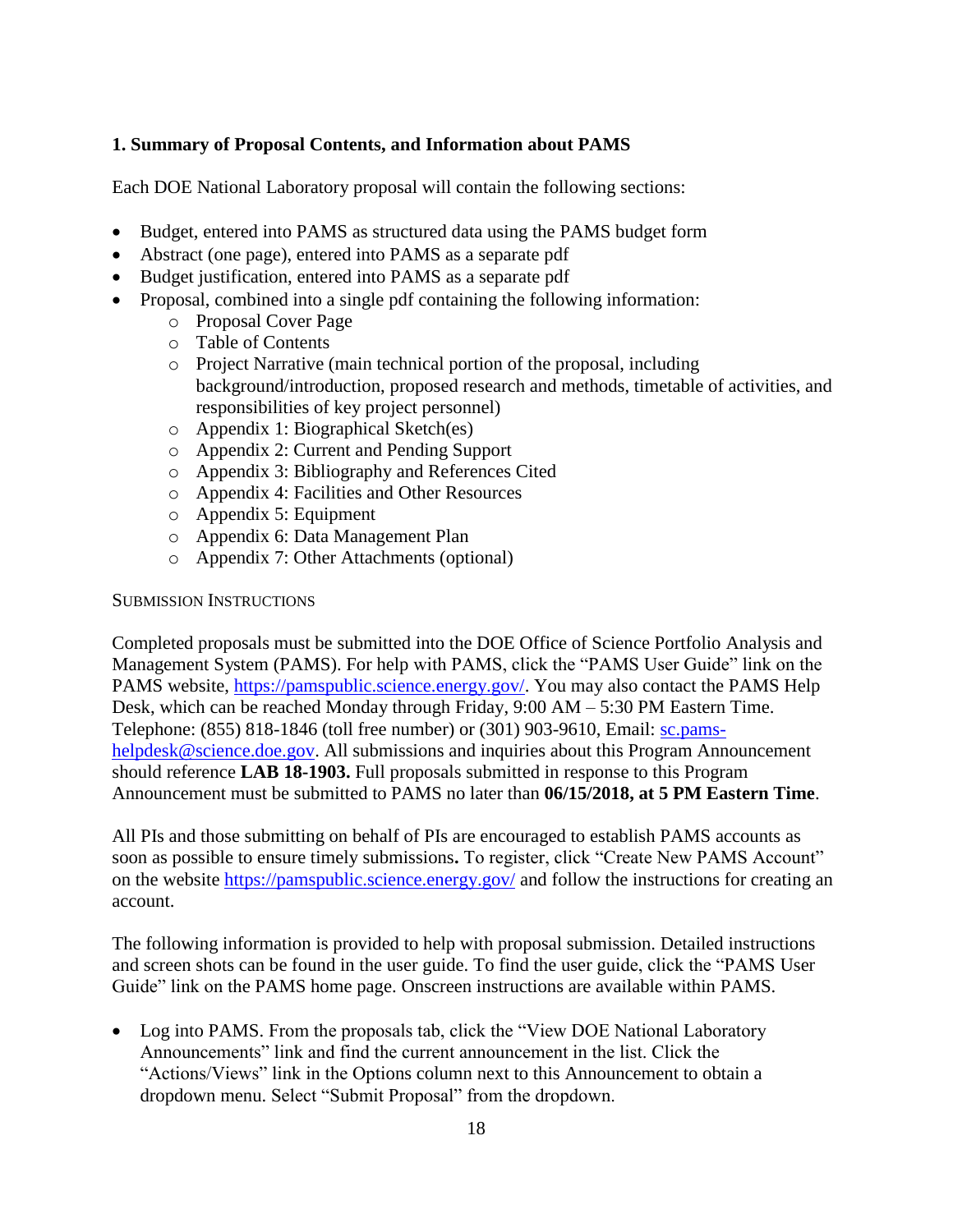- Note that you must select one and only one Principal Investigator (PI) per proposal; to do so, click the "Select PI" button on the far right side of the screen. Find the appropriate PI from the list of all registered users from your institution returned by PAMS. (Hint: You may have to sort, filter, or search through the list if it has multiple pages.) Click the "Actions" link in the Options column next to the appropriate PI to obtain a dropdown menu. From the dropdown, choose "Select PI."
- If the PI for whom you are submitting does not appear on the list, it means he or she has not yet registered in PAMS. For your convenience, you may have PAMS send an email invitation to the PI to register in PAMS. To do so, click the "Invite PI" link at the top left of the "Select PI" screen. You can enter an optional personal message to the PI in the "Comments" box, and it will be included in the email sent by PAMS to the PI. You must wait until the PI registers before you can submit the proposal. Save the proposal for later work by selecting "Save" from the dropdown at the bottom of the screen and then clicking the "Go" button. It will be stored in "My Proposals" for later editing. As a minimum, you must complete all the required fields on the PAMS cover page before you can save the proposal for the first time.
- The cover page, budget, and attachments sections of the lab proposal are required by PAMS before it can be submitted to DOE.
- Complete the sections in PAMS one at a time, starting with the cover page and following the instructions for each section.
- Click the "+View More" link at the top of each section to expand the onscreen instructions. On the budget section, click the "Budget Tab Instructions" link to obtain detailed guidance on completing the budget form.
- Save each section by selecting either "Save" (to stay in the same section) or "Save… and Continue to the Next Section" (to move to the next section) from the dropdown menu at the bottom of the screen, followed by clicking the "Go" button.
- If you save the proposal and navigate away from it, you may return later to edit the proposal by clicking the "View My Existing Proposals" or "My Proposals" links within PAMS.
- You must enter a budget for each annual budget period.
- You must also enter a budget for each proposed sub-award. The sub-award section can be completed using the same steps used for the budget section.
- In the attachments section of the lab proposal, the abstract, the budget justification, and the proposal narrative are required and must be submitted as separate files.
- You must bundle everything other than the budget, abstract, and budget justification into one single PDF file to be attached under "Proposal Attachment."
- Do not attach anything under "Other Attachments."
- To upload a file into PAMS, click the "Attach File" button at the far right side of the screen. Click the "Browse" (or "Choose File" depending on your browser) button to search for your file. You may enter an optional description of the file you are attaching. Click the "Upload" button to upload the file.
- Once you have saved all of the sections, the "Submit to DOE" option will appear in the dropdown menu at the bottom of the screen.
- To submit the proposal, select "Submit to DOE" from the dropdown menu and then click the "Go" button.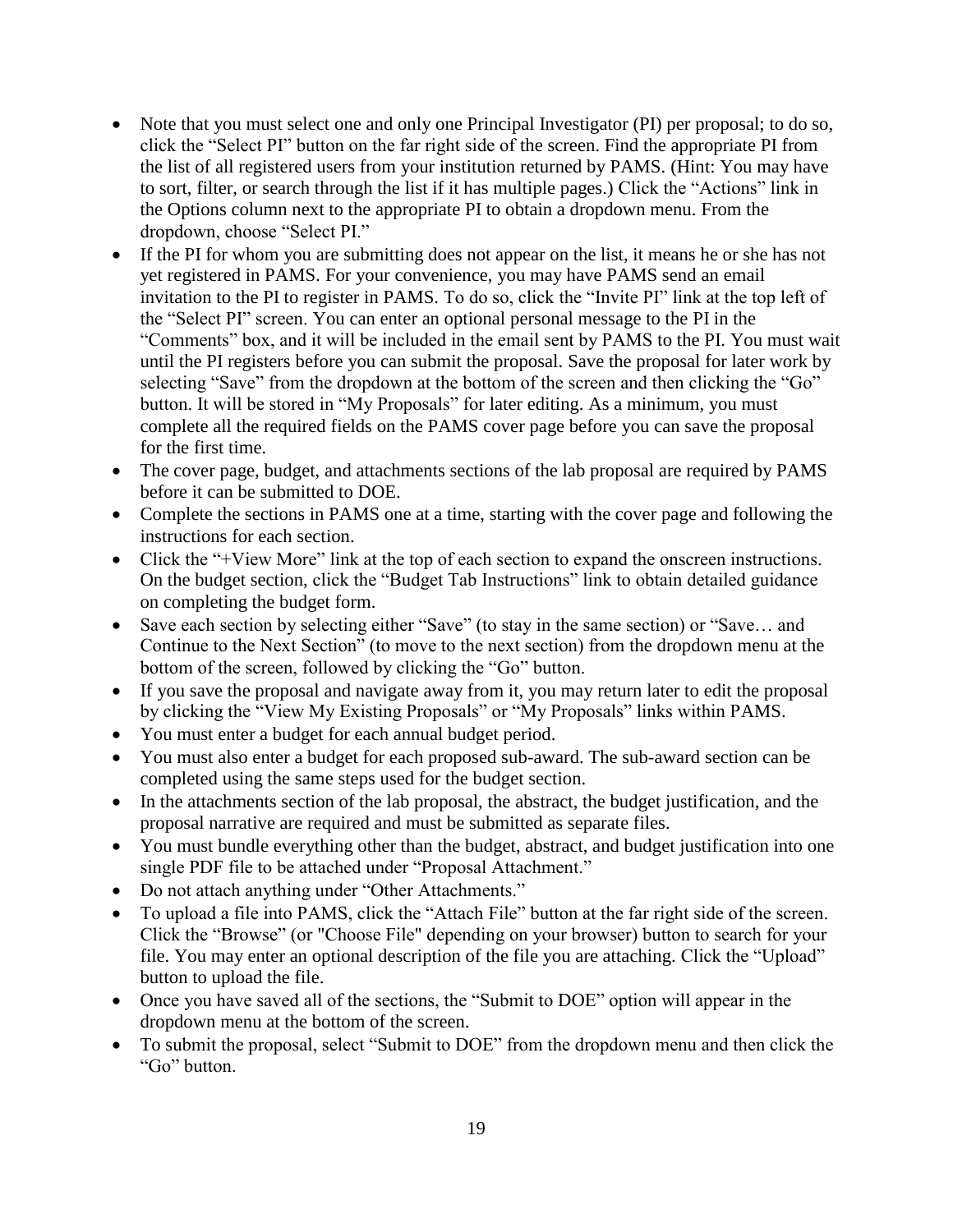- Upon submission, the PI will receive an email from the PAMS system [<PAMS.Autoreply@science.doe.gov>](file://///scnas5p.sc.science.doe.gov/blevili/My%20Documents/_Daily%20Business/_SC-2/_Early%20Career%20Research%20Program/FY2014/Solicitations/PAMS.Autoreply@science.doe.gov) acknowledging receipt of the proposal.
- The proposal will also appear under My Proposals with a Proposal Status of "Submitted to DOE"

Please only submit a PAMS lab technical proposal in response to this Announcement; do not submit a DOE Field Work Proposal (FWP) at this time. The Office of Science will request FWPs later from those selected for funding consideration under this Announcement.

For help with PAMS, click the "PAMS User Guide" link on the PAMS website, [https://pamspublic.science.energy.gov/.](https://pamspublic.science.energy.gov/) You may also contact the PAMS Help Desk, which can be reached Monday through Friday, 9:00 AM – 5:30 PM Eastern Time. Telephone: (855) 818- 1846 (toll free number) or (301) 903-9610, Email: [sc.pams-helpdesk@science.doe.gov.](mailto:sc.pams-helpdesk@science.doe.gov) All submissions and inquiries about this Program Announcement should reference **LAB 18-1903.**

# **2. Detailed Contents of the Proposal**

#### BUDGET AND BUDGET EXPLANATION

The budget must be submitted into PAMS using the PAMS budget form. Research proposed under this Announcement may only have one annual budget period.

PAMS will calculate the cumulative budget totals for you.

A written justification of each budget item is to follow the budget pages. The budget justification should be placed in a separate, single pdf document and attached on the appropriate screen in PAMS. Further instructions regarding the budget and justification are given below and in the PAMS software.

#### PROJECT SUMMARY/ABSTRACT (NO MORE THAN ONE PAGE)

The project summary/abstract must contain a summary of the proposed activity suitable for dissemination to the public. It should be a self-contained document that identifies the name of the applicant, the Principal Investigator (PI), the project title, the objectives of the project, a description of the project, including methods to be employed, the potential impact of the project (*i.e.*, benefits, outcomes). This document must not include any proprietary or sensitive business information as the Department may make it available to the public. The project summary must not exceed 1 page when printed using standard 8.5" by 11" paper with 1" margins (top, bottom, left and right) with font not smaller than 11 point. The one-page project summary/abstract should be placed in a separate, single pdf document and attached on the appropriate screen in PAMS.

The abstract may be used to prepare publicly accessible reports about DOE-supported research.

DOE COVER PAGE (PART OF PROJECT NARRATIVE)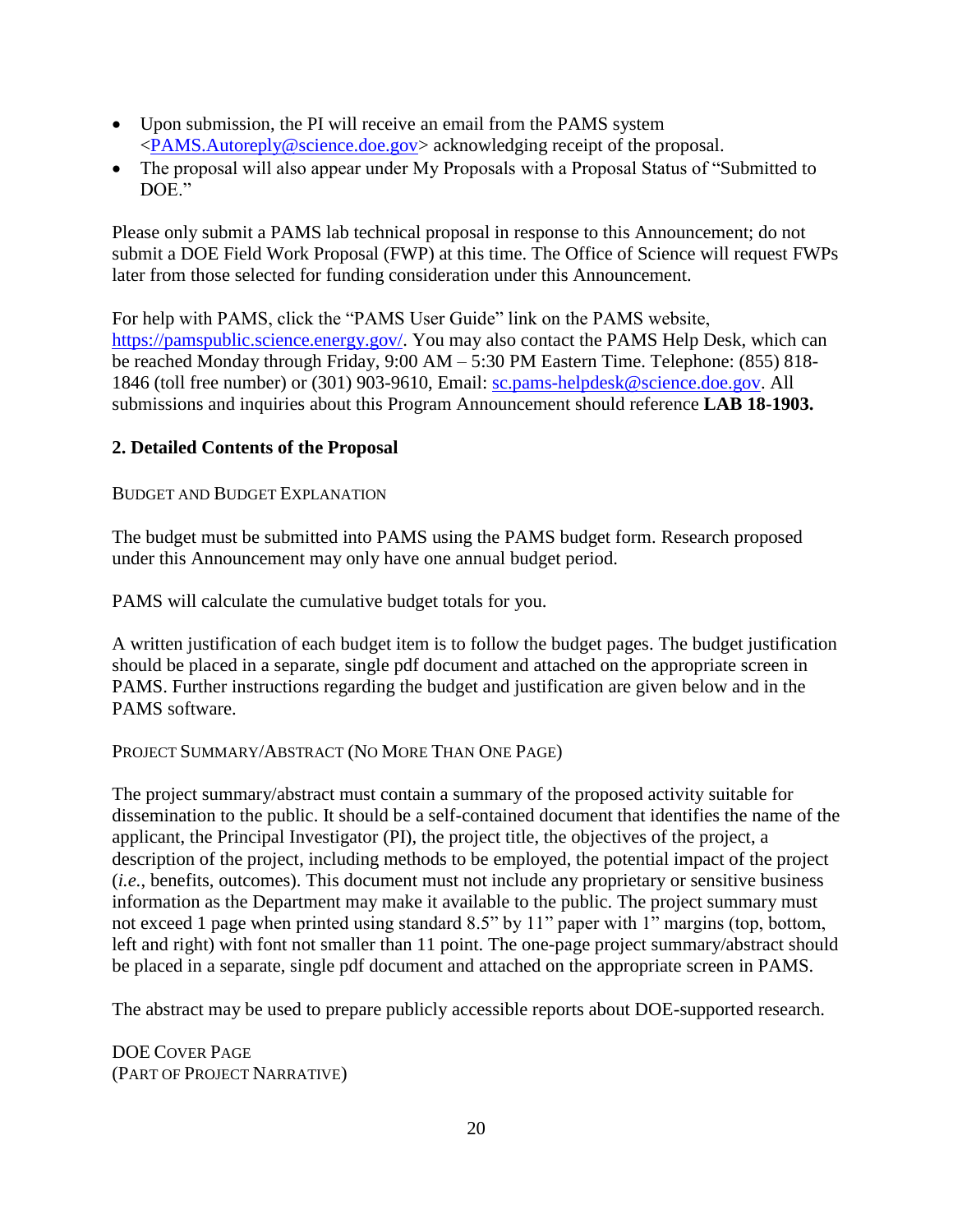The following proposal cover page information may be placed on a plain page. No form is required. This cover page will not count in the project narrative page limitation.

- The project title:
- Applicant/Institution:
- Street Address/City/State/Zip:
- Postal Address:
- Administrative Point of Contact name, telephone number, email:
- Lead PI name, telephone number, email:
- USNDP Point of Contact:
- DOE National Laboratory Announcement Number: **LAB 18-1903**
- DOE/Office of Science Program Office: **Nuclear Physics**
- DOE/Office of Science Program Office Technical Contact: **Ted Barnes**
- Technical/Scientific Program Contact(s) (top of Section I):
- PAMS Letter of Intent Tracking Number**:**

COVER PAGE SUPPLEMENT FOR COLLABORATIONS (PART OF PROJECT NARRATIVE ATTACHED TO FIELD 8 ON THE FORM)

Collaborative proposals submitted from different institutions must clearly indicate they are part of a collaborative project/group. Every partner institution must submit a proposal through its own sponsored research office. Each collaborative group can have only one lead institution. Each proposal within the collaborative group, including the narrative and all required appendices and attachments, must be identical with one exception:

- Each proposal must contain the correct "cover-page" information for the submitting institution only.
- Each proposal must contain a unique budget corresponding to the expenditures for that proposal's submitting institution only.
- Each proposal must contain a unique budget justification corresponding to the expenditures for that proposal's submitting institution only.

The Office of Science will use the multiple proposals associated with a collaborative group to create one consolidated document for merit review that consists of the common, identical proposal materials combined with a set of detailed budgets from the partner institutions. It is very important that every proposal in the collaborative group be identical (including the title) with the exception of the budget and budget justification pages.

If the project is a collaboration, provide the following information on a separate page as a supplement to the cover page.

- List all collaborating institutions by name with each institution's principal investigator on the same line.
- Indicate the lead PI who will be the point of contact and coordinator for the combined research activity.
- Provide a statement explaining the leadership structure of the collaboration.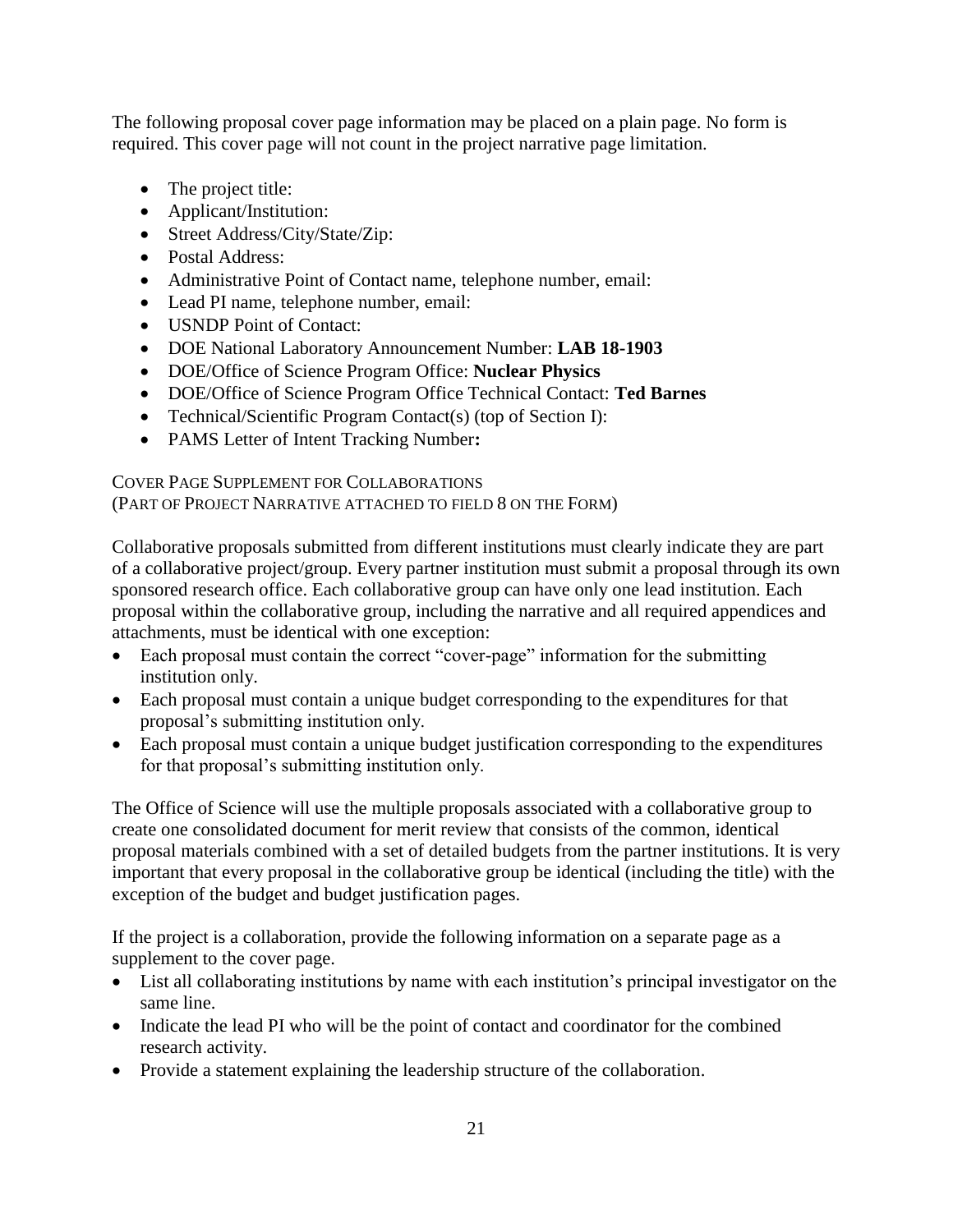- Include a description of each collaborating institution's facilities, equipment, and resources that will be made available to the collaborative group.
- Include a table modeled on the following chart providing summary budget information from all collaborating institutions. Provide the total costs of the budget request in each year for each institution and totals for all rows and columns.

| <b>Collaborative Proposal Information</b> |              |                    |                |               |                   |                      |                        |               |
|-------------------------------------------|--------------|--------------------|----------------|---------------|-------------------|----------------------|------------------------|---------------|
|                                           | <b>Names</b> | <b>Institution</b> | $\vert$ Year 1 | Year 2        | $\sqrt{2}$ Year 3 | Year $4 \mid$ Year 5 |                        | <b>Total</b>  |
|                                           |              |                    | <b>Budget</b>  | <b>Budget</b> | <b>Budget</b>     |                      | <b>Budget   Budget</b> | <b>Budget</b> |
| Lead                                      |              |                    |                |               |                   |                      |                        |               |
| PI                                        |              |                    |                |               |                   |                      |                        |               |
| $Co-PI$                                   |              |                    |                |               |                   |                      |                        |               |
| $Co-PI$                                   |              |                    |                |               |                   |                      |                        |               |
| $Co-PI$                                   |              |                    |                |               |                   |                      |                        |               |

Example budget table (\$ in thousands)

\* Note that collaborating proposals must be submitted separately.

PROJECT NARRATIVE, **SINGLE-INSTITUTION** PROPOSAL

The project narrative **for a single-institution proposal must not exceed 20 pages** of technical information, including charts, graphs, maps, photographs, and other pictorial presentations, when printed using standard 8.5" by 11" paper with 1 inch margins (top, bottom, left, and right). The font must not be smaller than 11 point. Merit reviewers will only consider the number of pages specified in the first sentence of this paragraph. This page limit does not apply to the Cover Page, Budget Page(s), Budget Justification, biographical material, publications and references, and appendices, each of which may have its own page limit.

Do not include any Internet addresses (URLs) that provide supplementary or additional information that constitutes a part of the proposal. Merit reviewers are not required to access Internet sites; however, Internet publications in a list of references will be treated identically to print publications. See Part VIII.D for instructions on how to mark proprietary proposal information. To attach a Project Narrative, click "Add Attachment."

**Background/Introduction**: Explanation of the importance and relevance of the proposed work as well as a review of the relevant literature.

**Proposed Research and Methods**: Identify the hypotheses to be tested (if any) and details of the methods to be used including the integration of experiments with theoretical and computational research efforts.

**Timetable of Activities**: Timeline for all major activities including milestones and deliverables.

**Project Management Plan:** Multi-institutional proposals must include a project management plan that clearly indicates the roles and responsibilities of each organization and indicates how activities will be coordinated and communicated among team members.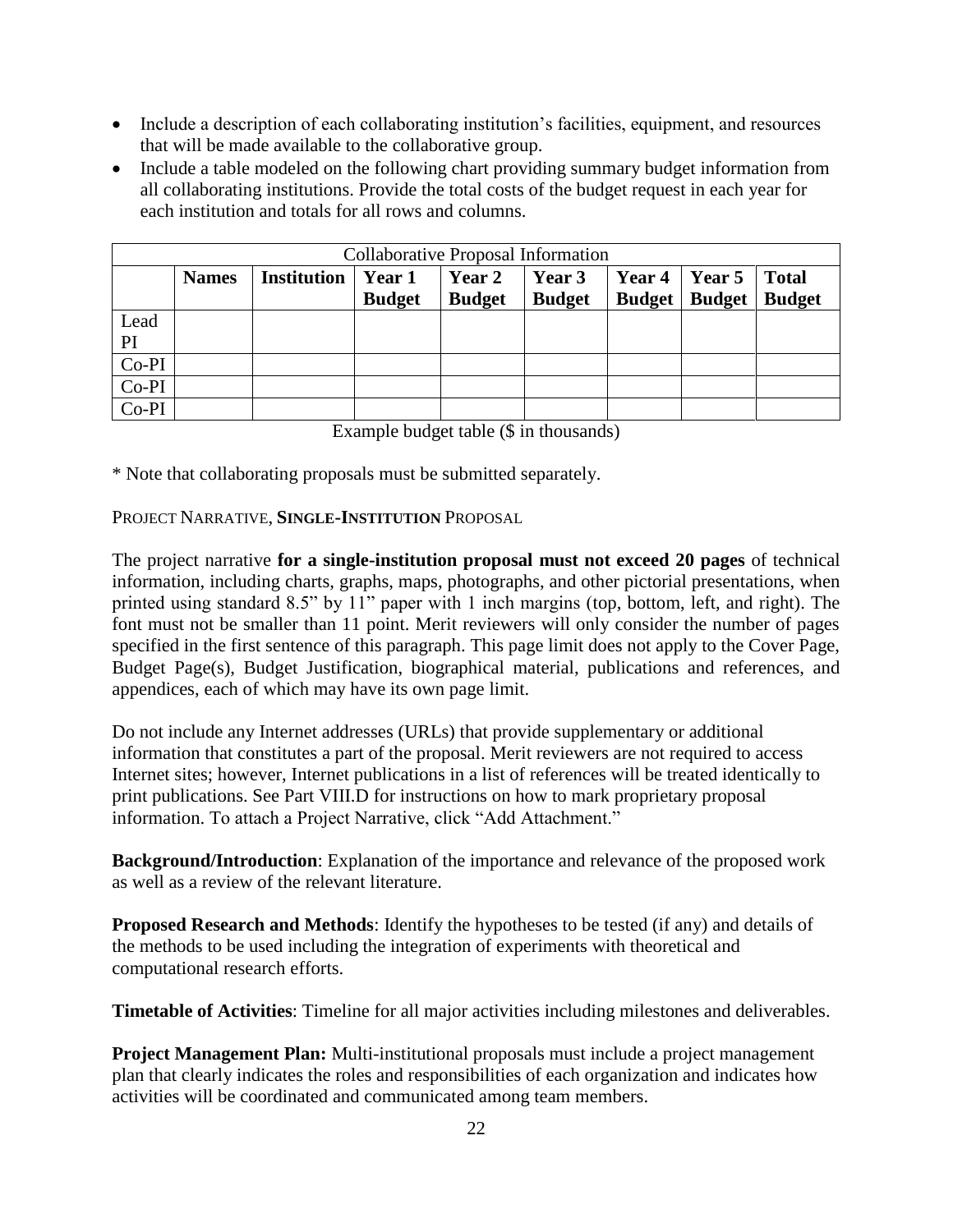**Project Objectives:** This section should provide a clear, concise statement of the specific objectives/aims of the proposed project.

The Project Narrative comprises the research plan for the project. It should contain enough background material in the Introduction, including review of the relevant literature, to demonstrate sufficient knowledge of the state of the science. The major part of the narrative should be devoted to a description and justification of the proposed project, including details of the method to be used. It should also include a timeline for the major activities of the proposed project, and should indicate which project personnel will be responsible for which activities. There should be no ambiguity about which personnel will perform particular parts of the project, and the time at which these activities will take place.

Do not include any Internet addresses (URLs) that provide supplementary or additional information that constitutes a part of the proposal. Using Internet sites in an attempt to avoid page limits will fail: The content of those sites will not be reviewed. See Part VIII.D for instructions on how to mark proprietary proposal information.

**For Collaborative Proposals Only**: Each collaborating institution must submit an identical common narrative. Collaborative proposals will necessarily be longer than single-institution proposals. The common narrative may exceed the page limit described for the research narrative by 50%; *i.e.*, if the single-institution page limit is 20 pages, **a collaboration is subject to a limit of 30 pages**. The common narrative must identify which tasks and activities will be performed by which of the collaborating institutions in every budget period of the proposed project. The budget and the budget justification - which are unique to each collaborating institution - may refer to parts of the common narrative to further identify each collaborating institution's activities in the joint project. There should be no ambiguity about each institution's role and participation in the collaborative group.

The Office of Science will use the multiple proposals associated with a collaborative group to create one consolidated document for merit review that consists of the common, identical proposal materials combined with a set of detailed budgets from the partner institutions. It is very important that every proposal in the collaborative group be identical (including the title) with the exception of the budget and budget justification pages.

#### APPENDIX 1: BIOGRAPHICAL SKETCH

Provide a biographical sketch for the project director/principal investigator (PD/PI) and each senior/key person as an appendix to your technical narrative. As part of the sketch, provide information that can be used by reviewers to evaluate the PI's potential for leadership within the scientific community. Examples of information of interest are invited and/or public lectures, awards received, scientific program committees, conference or workshop organization, professional society activities, special international or industrial partnerships, reviewing or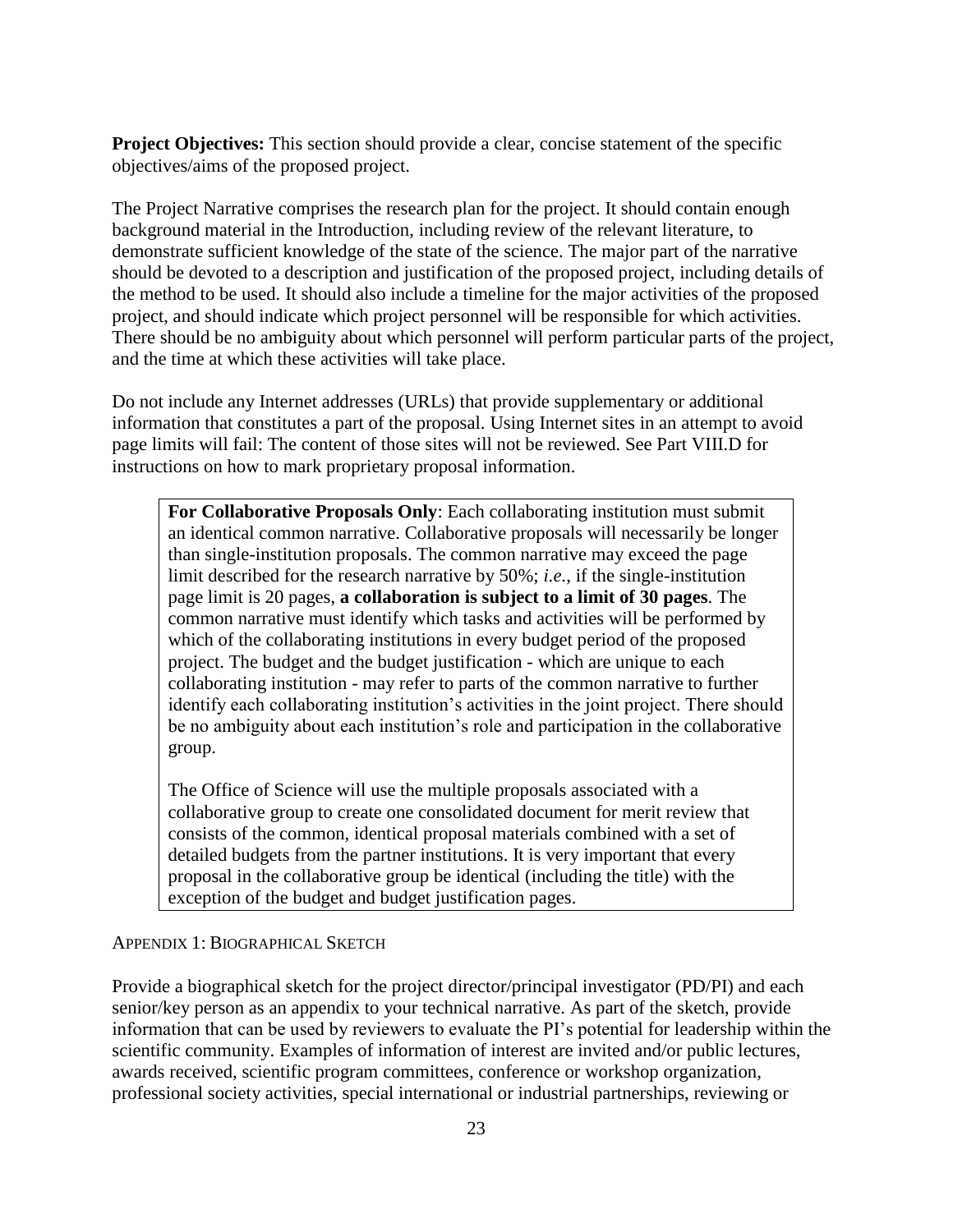editorship activities, or other scientific leadership experiences. The biographical information (curriculum vitae) must not exceed 3 pages when printed on 8.5" by 11" paper with 1 inch margins (top, bottom, left, and right) with font not smaller than 11 point and must include the following:

**Education and Training**: Undergraduate, graduate and postdoctoral training; provide institution, major/area, degree and year.

**Research and Professional Experience**: Beginning with the current position list, in chronological order, professional/academic positions with a brief description.

**Publications**: Provide a list of up to 10 publications most closely related to the proposed project. For each publication, identify the names of all authors (in the same sequence in which they appear in the publication), the article title, book or journal title, volume number, page numbers, year of publication, and website address if available electronically. Patents, copyrights and software systems developed may be provided in addition to or substituted for publications. An abbreviated style such as the Physical Review Letters (PRL) convention for citations (list only the first author) may be used for publications with more than 10 authors.

**Synergistic Activities**: List no more than 5 professional and scholarly activities related to the effort proposed.

**Identification of Potential Conflicts of Interest or Bias in Selection of Reviewers**: Provide the following information in this section:

- **Collaborators and Co-editors**: List in alphabetical order all persons, including their current organizational affiliation, who are, or who have been, collaborators or co-authors with you on a research project, book or book article, report, abstract, or paper during the 48 months preceding the submission of this proposal. For publications or collaborations with more than 10 authors or participants, only list those individuals in the core group with whom the Principal Investigator interacted on a regular basis while the research was being done. Also, list any individuals who are currently, or have been, co-editors with you on a special issue of a journal, compendium, or conference proceedings during the 24 months preceding the submission of this proposal. If there are no collaborators or co-editors to report, state "None."
- **Graduate and Postdoctoral Advisors and Advisees**: List the names and current organizational affiliations of your graduate advisor(s) and principal postdoctoral sponsor(s). Also, list the names and current organizational affiliations of your graduate students and postdoctoral associates.

**Personally Identifiable Information**: Do not include sensitive personally identifiable information such as a Social Security Number, date of birth, or city of birth. Do not include information that a merit reviewer should not consider.

This appendix will not count in the project narrative page limitation.

APPENDIX 2: CURRENT AND PENDING SUPPORT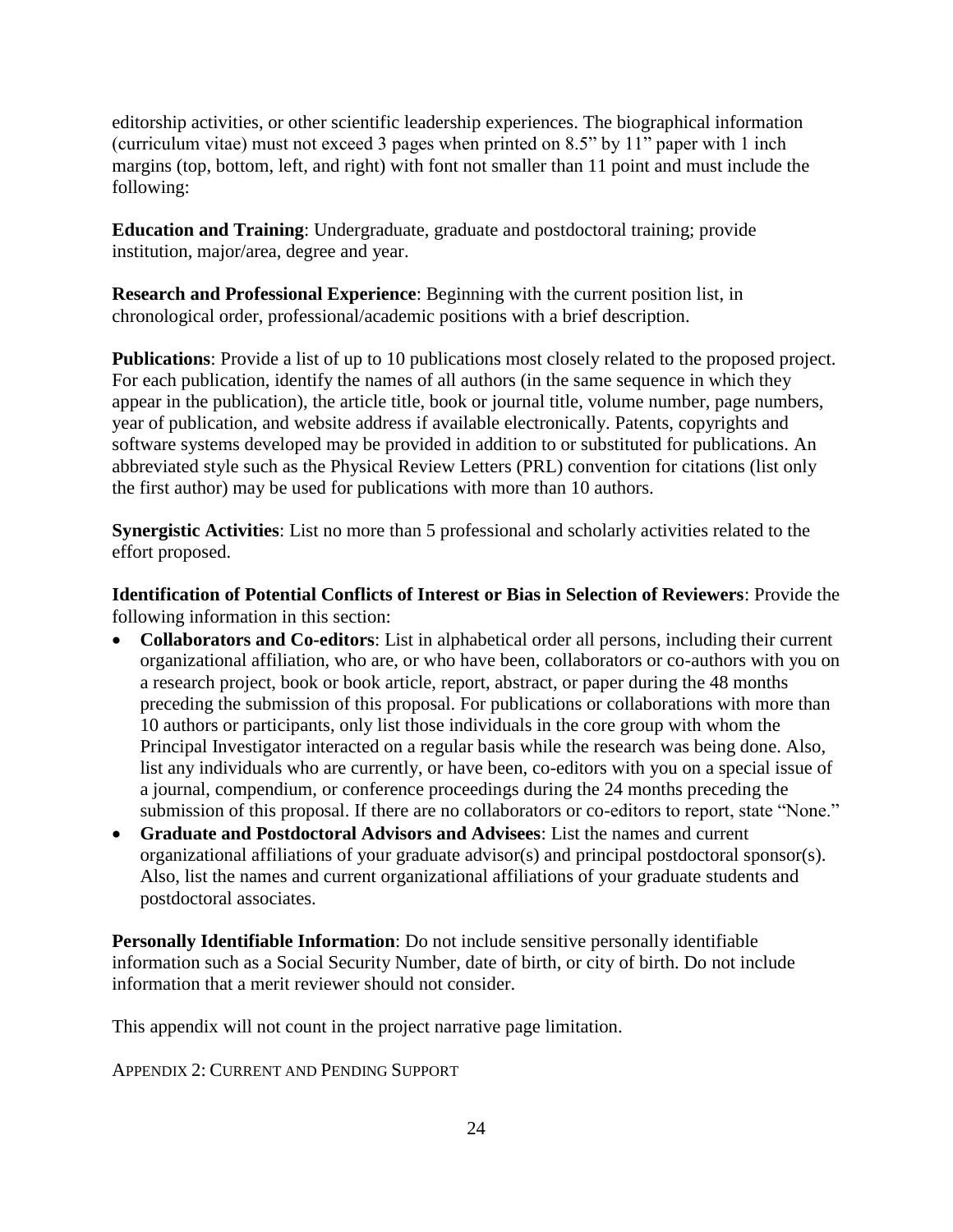Provide a list of all current and pending support (both Federal and non-Federal) for the Project Director/Principal Investigator(s) (PD/PI) and senior/key persons, including subawardees, for ongoing projects and pending applications. List all sponsored activities or awards requiring a measurable commitment of effort, whether paid or unpaid. For every activity, list the following items:

- The sponsor of the activity or the source of funding
- The award or other identifying number
- The title of the award or activity
- The total cost or value of the award or activity, including direct and indirect costs. For pending proposals, provide the total amount of requested funding.
- The person-months of effort per year being dedicated to the award or activity

Provide the Current and Pending Support as an appendix to your project narrative. Concurrent submission of an application to other organizations for simultaneous consideration will not prejudice its review.

- Do not attach a separate file.
- This appendix will not count in the project narrative page limitation.

### APPENDIX 3: BIBLIOGRAPHY & REFERENCES CITED

Provide a bibliography of any references cited in the Project Narrative. Each reference must include the names of all authors (in the same sequence in which they appear in the publication), the article and journal title, book title, volume number, page numbers, and year of publication. For research areas where there are routinely more than ten coauthors of archival publications, you may use an abbreviated style such as the Physical Review Letters (PRL) convention for citations (listing only the first author). For example, your paper may be listed as, "A Really Important New Result," A. Aardvark et. al. (MONGO Collaboration), PRL 999. Include only bibliographic citations. Applicants should be especially careful to follow scholarly practices in providing citations for source materials relied upon when preparing any section of the proposal. Provide the Bibliography and References Cited information as an appendix to your project narrative.

- Do not attach a separate file.
- This appendix will not count in the project narrative page limitation.

### APPENDIX 4: FACILITIES & OTHER RESOURCES

This information is used to assess the capability of the organizational resources, including subawardee resources, available to perform the effort proposed. Identify the facilities to be used (Laboratory, Animal, Computer, Office, Clinical and Other). If appropriate, indicate their capacities, pertinent capabilities, relative proximity, and extent of availability to the project. Describe only those resources that are directly applicable to the proposed work. Describe other resources available to the project (*e.g.*, machine shop, electronic shop) and the extent to which they would be available to the project. For proposed investigations requiring access to experimental user facilities maintained by institutions other than the applicant, please provide a document from the facility manager confirming that the researchers will have access to the facility. Please provide the Facility and Other Resource information as an appendix to your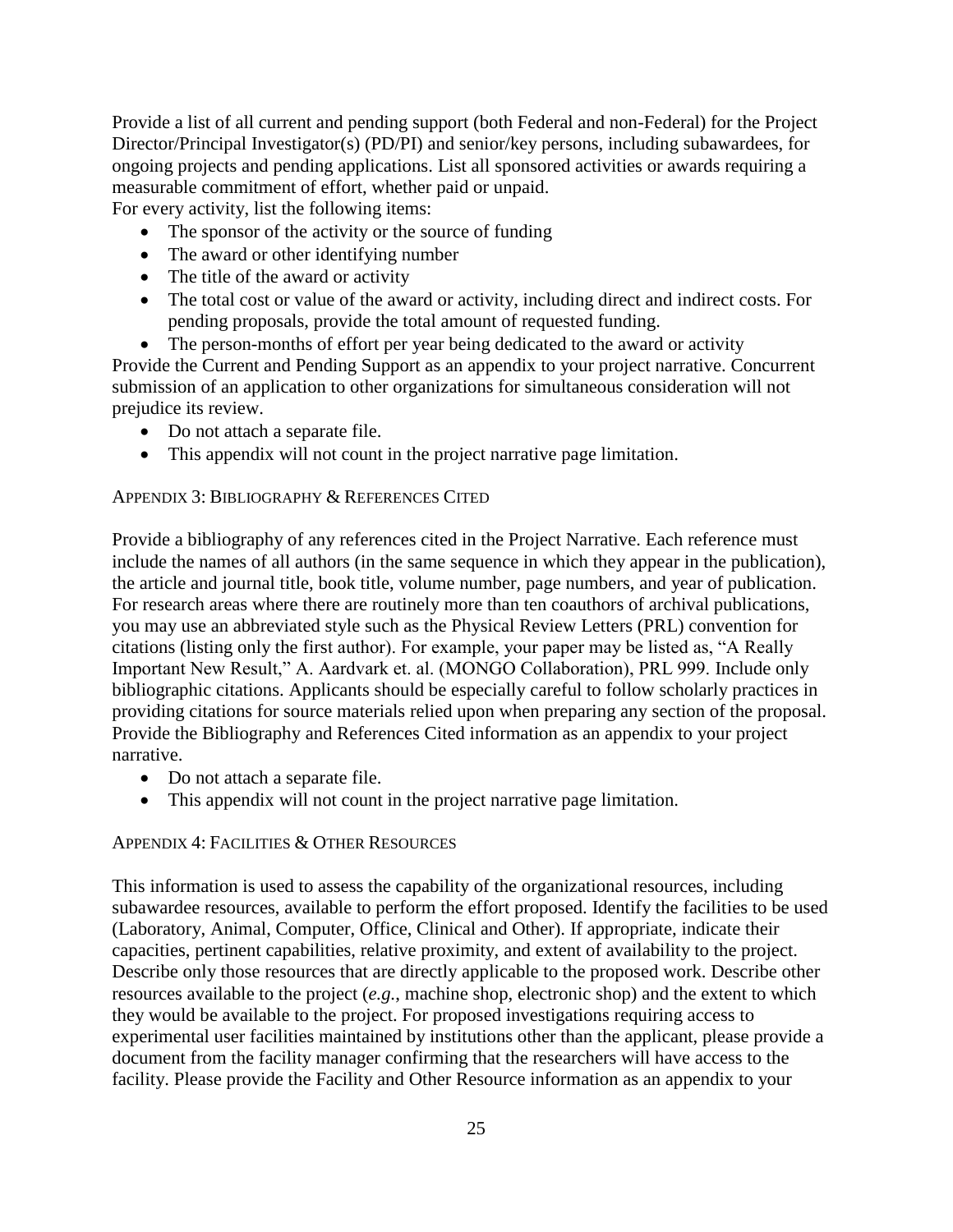project narrative.

- Do not attach a separate file.
- This appendix will not count in the project narrative page limitation.

### APPENDIX 5: EQUIPMENT

List major items of equipment already available for this project and, if appropriate identify location and pertinent capabilities. Provide the Equipment information as an appendix to your project narrative.

- Do not attach a separate file.
- This appendix will not count in the project narrative page limitation.

# APPENDIX 6: DATA MANAGEMENT PLAN

Provide a Data Management Plan (DMP) that addresses the following requirements:

- 1. DMPs should describe whether and how data generated in the course of the proposed research will be shared and preserved. If the plan is not to share and/or preserve certain data, then the plan must explain the basis of the decision (for example, cost/benefit considerations, other parameters of feasibility, scientific appropriateness, or limitations discussed in #4). At a minimum, DMPs must describe how data sharing and preservation will enable validation of results, or how results could be validated if data are not shared or preserved.
- 2. DMPs should provide a plan for making all research data displayed in publications resulting from the proposed research open, machine-readable, and digitally accessible to the public at the time of publication. This includes data that are displayed in charts, figures, images, etc. In addition, the underlying digital research data used to generate the displayed data should be made as accessible as possible to the public in accordance with the principles stated above. This requirement could be met by including the data as supplementary information to the published article, or through other means. The published article should indicate how these data can be accessed.
- 3. DMPs should consult and reference available information about data management resources to be used in the course of the proposed research. In particular, DMPs that explicitly or implicitly commit data management resources at a facility beyond what is conventionally made available to approved users should be accompanied by written approval from that facility. In determining the resources available for data management at Office of Science User Facilities, researchers should consult the published description of data management resources and practices at that facility and reference it in the DMP. Information about other Office of Science facilities can be found in the additional guidance from the sponsoring program.
- 4. DMPs must protect confidentiality, personal privacy, Personally Identifiable Information, and U.S. national, homeland, and economic security; recognize proprietary interests, business confidential information, and intellectual property rights; avoid significant negative impact on innovation, and U.S. competitiveness; and otherwise be consistent with all applicable laws, regulations, and DOE orders and policies. There is no requirement to share proprietary data.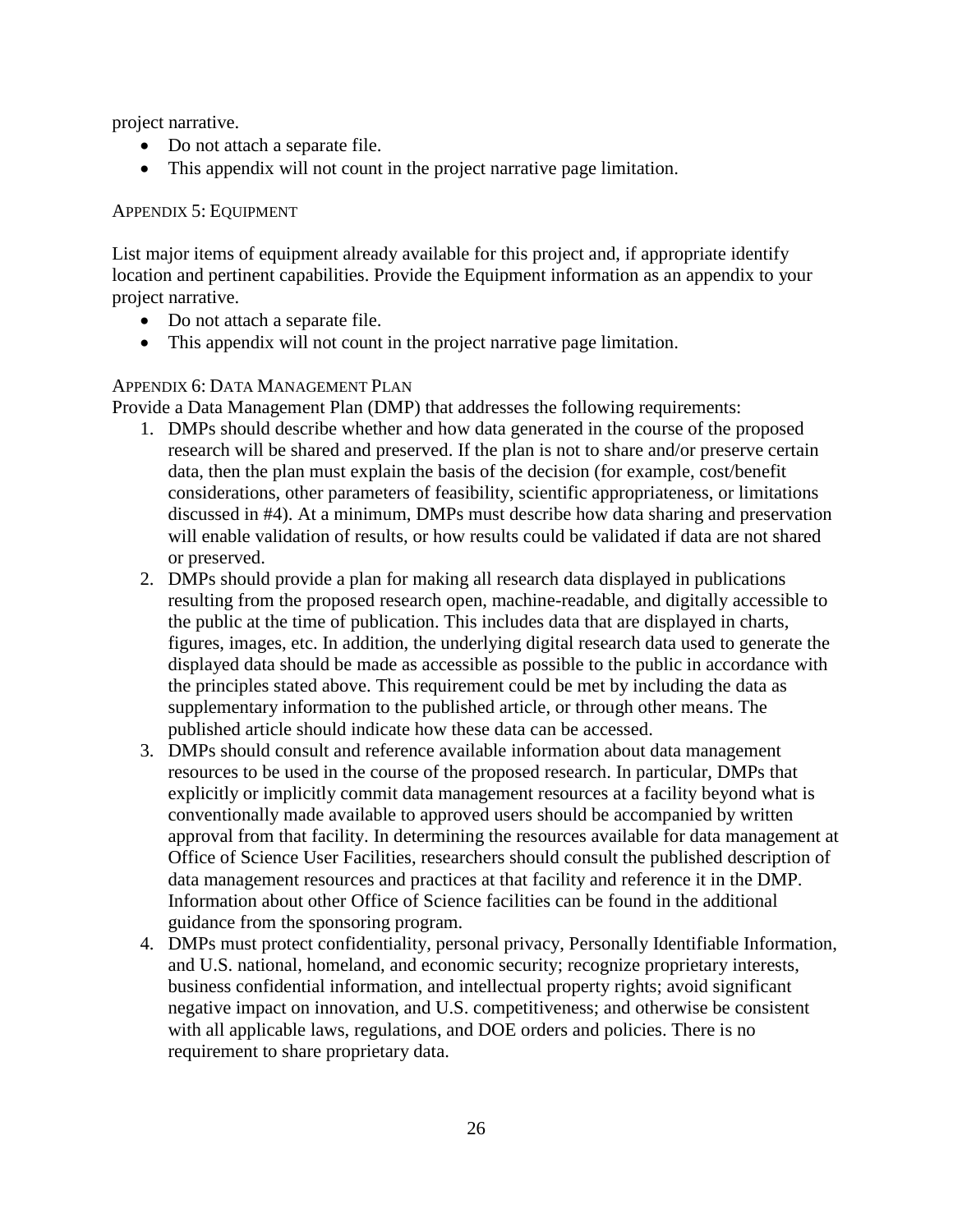**PLEASE NOTE:** One novel and very important purpose of this program is to provide a direct, rapid link between the new nuclear data experiments and procedures being supported and the USNDP, so that new nuclear data generated by the experiment and new "Nuclear Data Pipeline" procedures can be distributed and implemented by USNDP in a timely manner. Accordingly, except in special circumstances, each application to this Announcement should identify and include appropriate support for a named USNDP staff member, the "USNDP POC," who will be associated with the proposed work, participate in the plans for new data generation or the development of new procedures, and be responsible for making the new data available in the appropriate USNDP databases or incorporating the new procedures in the USNDP effort. Information regarding the identity of the USNDP POC and their planned activities should be included in the DMP. For additional information regarding this aspect of the proposal, please contact Ted Barnes, DOE-NP Program Manager for Nuclear Data [\(ted.barnes@science.doe.gov\)](mailto:ted.barnes@science.doe.gov) and Alejandro Sonzogni, NNDC Chair [\(sonzogni@bnl.gov\)](mailto:sonzogni@bnl.gov).

DMPs will be reviewed as part of the overall Office of Science research proposal merit review process. Applicants are encouraged to consult the Office of Science website for further information and suggestions for how to structure a DMP: [https://science.energy.gov/funding](https://science.energy.gov/funding-opportunities/digital-data-management/)[opportunities/digital-data-management/](https://science.energy.gov/funding-opportunities/digital-data-management/)

- This DMP should not exceed 5 pages including charts, graphs, maps, photographs, and other pictorial presentations, when printed using standard 8.5" by 11" paper with 1 inch margins (top, bottom, left, and right)
- Do not attach a separate file.
- This appendix will not count in the project narrative page limitation.

### APPENDIX 7: OTHER ATTACHMENT

If you need to elaborate on your responses to questions 1-6 on the "Other Project Information" document, please provide the Other Attachment information as an appendix to your project narrative. Information not easily accessible to a reviewer may be included in this appendix, but do not use this appendix to circumvent the page limitations of the proposal. Reviewers are not required to consider information in this appendix.

- Do not attach a separate file.
- This appendix will not count in the project narrative page limitation.

# **3. Detailed Instructions for the Budget**

Budgets are required for the entire project period. A budget form should be completed for each budget period of the award, and a cumulative budget form for the entire project period will be populated by PAMS. A detailed budget justification narrative should be included after the budget pages. The justification should cover labor, domestic travel, equipment, materials and supplies, and anything else that will be covered with project funds.

To edit a section on the budget, click the edit icon ( $\heartsuit$ ) for each section on the page. Remember to save all budget periods before moving on to the next section. You can save the budget periods by selecting "Save All Budget Periods" from the dropdown on the lower right corner of the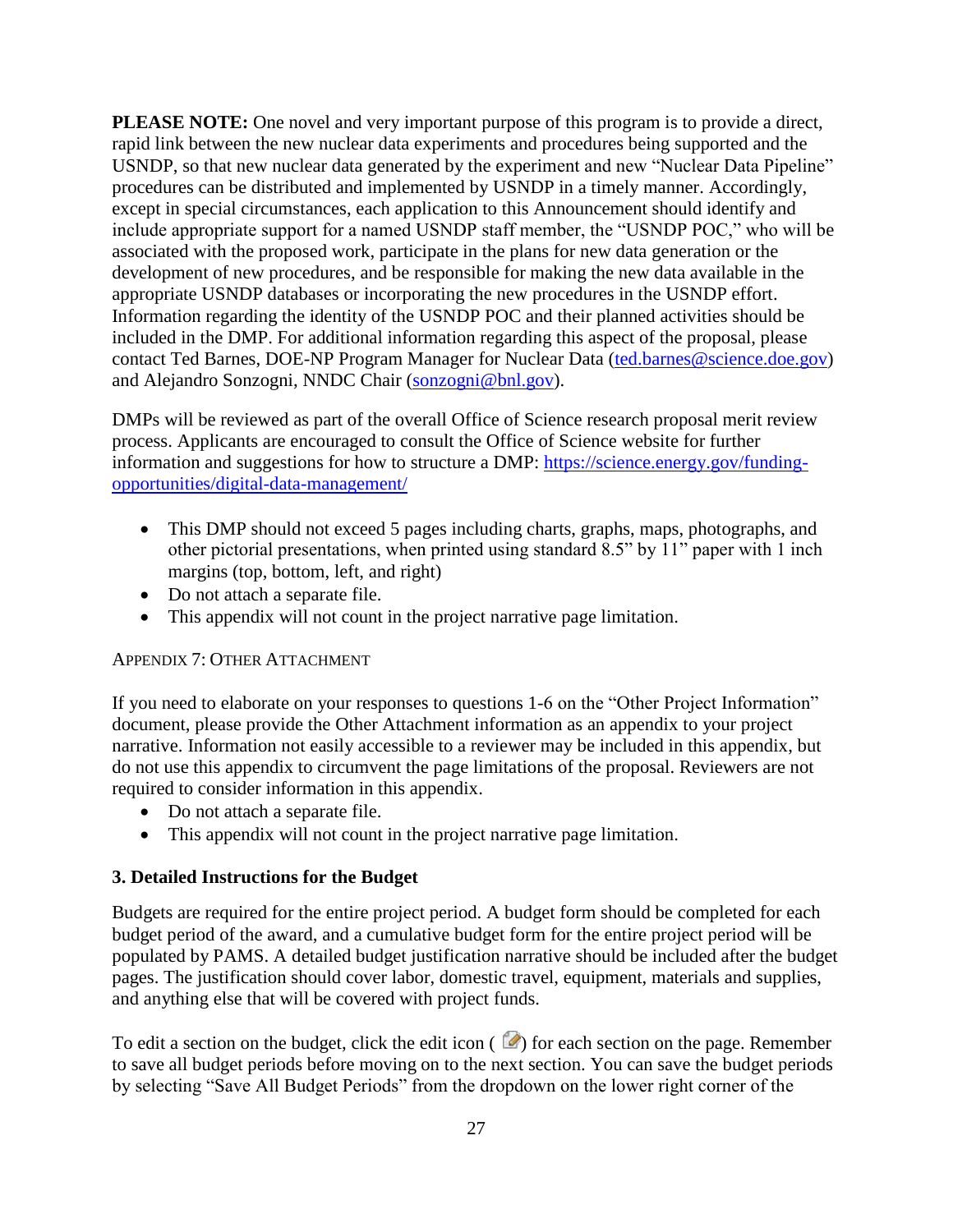PAMS budget entry screen and then clicking the "Go" button. You can also save any data entry page in PAMS using the blue diskette icon  $\sqrt{m}$ ) in the floating toolbar on the bottom of the screen.

#### **Section A. Senior/Key Person (Required)**

For each Senior/Key Person, enter the appropriate information. List personnel, salary funds, and the number of months that person will be allocated to the project. Also include a written narrative in the budget justification that fully justifies the need for requested personnel.

#### **Section B. Other Personnel**

List personnel, salary funds, and the number of months that person will be allocated to the project. Also include a written narrative in the budget justification that fully justifies the need for requested personnel.

#### **Section C. Equipment Description**

For the purpose of this budget, equipment is designated as an item of property that has an acquisition cost of \$5,000 or more and an expected service life of more than one year. (Note that this designation applies for proposal budgeting only and differs from the DOE definition of capital equipment.) List each item of equipment separately and justify each in the budget justification section. Allowable items ordinarily will be limited to research equipment and apparatus not already available for the conduct of the work. General-purpose office equipment, such as a personal computer, is not eligible for support unless primarily or exclusively used in the actual conduct of scientific research.

#### **Section D. Travel**

In the budget justification, list each trip's destination, dates, estimated costs including transportation and subsistence, number of staff traveling, the purpose of the travel, and how it relates to the project. Indicate whether travel cost estimates are based upon quotes from travel agencies; upon past experience of similar number of trips to similar travel destinations; or something else (describe). To qualify for support, attendance at meetings or conferences must enhance the investigator's capability to perform the research, plan extensions of it, or disseminate its results.

#### **Section E. Participant/Trainee Support Costs:**

If applicable, submit training support costs. Educational projects that intend to support trainees (precollege, college, graduate and post graduate) must list each trainee cost that includes stipend levels and amounts, cost of tuition for each trainee, cost of any travel (provide the same information as needed under the regular travel category), and costs for any related training expenses. Participant costs are those costs associated with conferences, workshops, symposia or institutes and breakout items should indicate the number of participants, cost for each participant, purpose of the conference, dates and places of meetings and any related administrative expenses. In the budget justification, indicate whether trainee cost estimates are based upon past experience of support of similar number of trainees on similar projects; past experience of support of similar number of participants attending similar conferences/workshops/symposia; or something else (describe).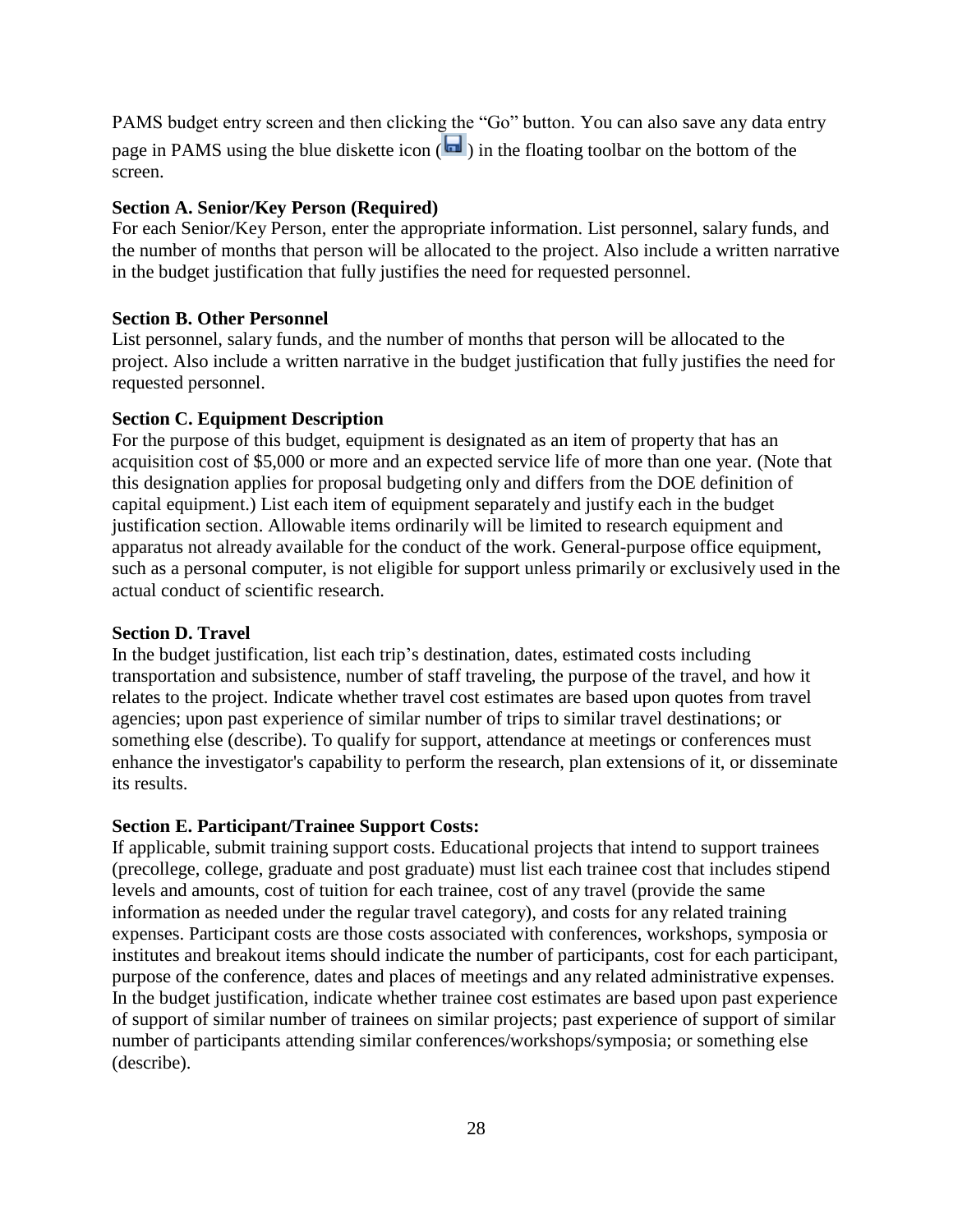# **Section F. Other Direct Costs:**

Enter Other Direct Costs information for each item listed.

- **Materials and Supplies:** Enter total funds requested for materials and supplies in the appropriate fields. In the budget justification, indicate general categories such as glassware, and chemicals, including an amount for each category (items not identified under "Equipment"). Categories less than \$1,000 are not required to be itemized. In the budget justification, indicate whether cost estimates are based upon past experience of purchase of similar or like items; quotes/catalog prices of similar or like items; or something else (describe).
- Publication Costs: Enter the total publication funds requested. The proposal budget may request funds for the costs of documenting, preparing, publishing or otherwise making available to others the findings and products of the work conducted under the award. In the budget justification, include supporting information. In the budget justification, indicate whether cost estimates are based upon past experience of purchase of similar or like items; vendor quotes of similar publication services; or something else (describe).
- **Consultant Services:** Enter total funds requested for all consultant services. In the budget justification, identify each consultant, the services he/she will perform, total number of days, travel costs, and total estimated costs. In the budget justification, indicate whether consultant cost estimate is based upon previous experience/quotes for similar or like services; or something else (describe).
- **ADP/Computer Services:** Enter total funds requested for ADP/Computer Services. The cost of computer services, including computer-based retrieval of scientific, technical and education information may be requested. In the budget justification, include the established computer service rates at the proposing organization if applicable. In the budget justification, indicate whether cost estimates are based upon quotes/past experience of purchase of similar computer services; established computer service rates at the proposing institution; or something else (describe).
- **Subawards/Consortium/Contractual Costs:** Enter total costs for all subawards/consortium organizations and other contractual costs proposed for the project. In the budget justification, justify the details.
- **Equipment or Facility Rental/User Fees:** Enter total funds requested for Equipment or Facility Rental/User Fees. In the budget justification, identify each rental/user fee and justify. In the budget justification, indicate whether cost estimates are based upon past experience with similar or like items; vendor quotes of similar items; or something else (describe).
- **Alterations and Renovations:** Enter total funds requested for Alterations and Renovations.
- **In the budget justification**, itemize by category and justify the costs of alterations and renovations, including repairs, painting, removal or installation of partitions, shielding, or air conditioning. Where applicable, provide the square footage and costs.
- **Other:** Add text to describe any other Direct Costs not requested above. Enter costs associated with "Other" item(s). Use the budget justification to further itemize and justify.

### **Section G. Direct Costs**

This represents Total Direct Costs (Sections A thru F) and will be calculated by PAMS.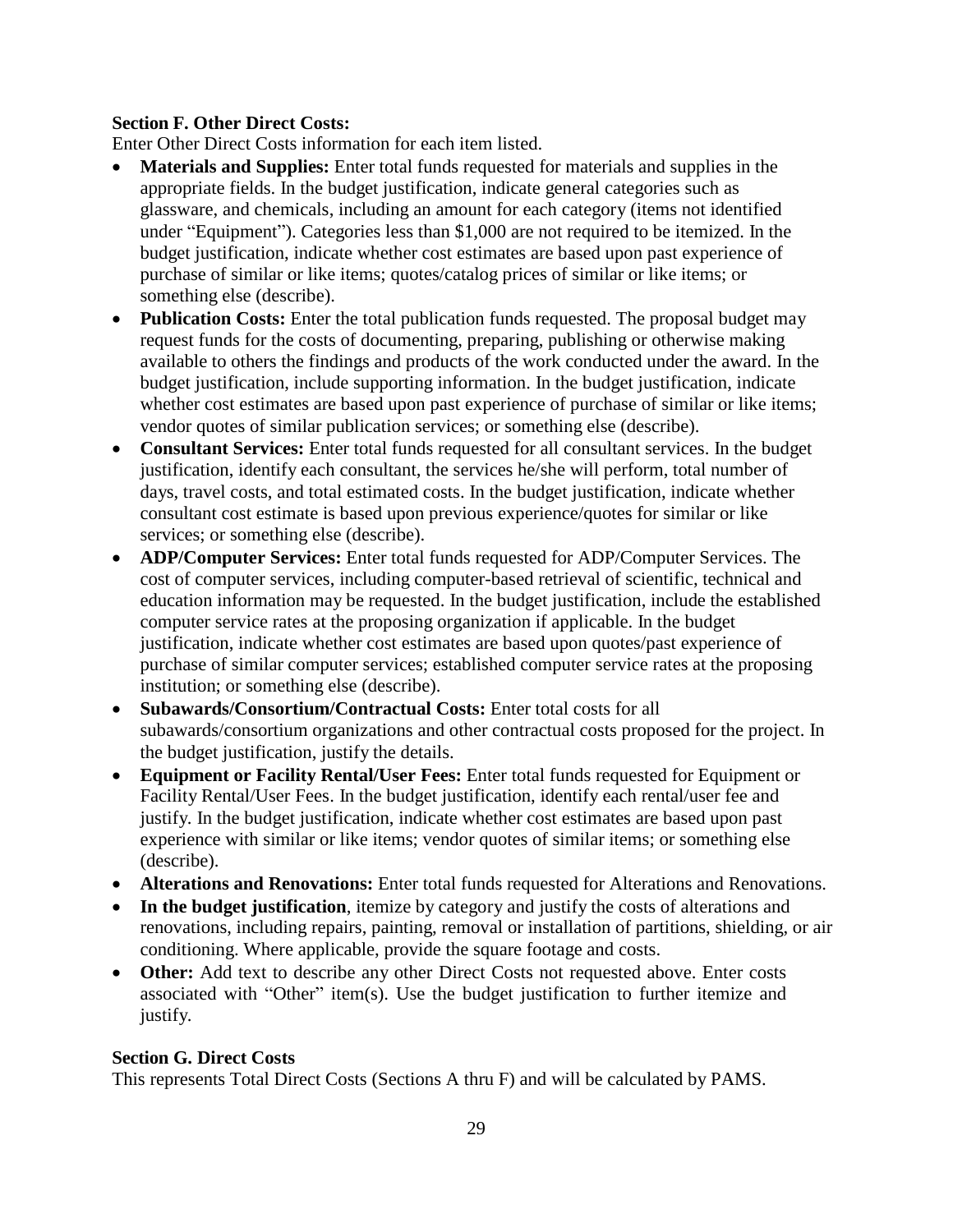### **Section H. Other Indirect Costs**

Enter the Indirect Cost information for each field. Only four general categories of indirect costs are allowed/requested on this form, so please consolidate if needed.

### **Section I. Total Direct and Indirect Costs**

This amount will be calculated by PAMS (Sections  $G + H$ )

# <span id="page-35-0"></span>**D. SUBMISSIONS FROM SUCCESSFUL APPLICANTS**

If selected for award, DOE reserves the right to request additional or clarifying information.

# <span id="page-35-1"></span>**E. SUBMISSION DATES AND TIMES**

# <span id="page-35-4"></span>**1. Letter of Intent Due Date**

# **April 13, 2018, at 5 PM Eastern Time**

You are encouraged to submit your Letter of Intent well before the deadline.

# <span id="page-35-5"></span>**2. Proposal Due Date**

# **June 15, 2018 at 5 PM Eastern Time**

You are encouraged to transmit your proposal well before the deadline.

### **3. Late Submissions**

Proposals received after the deadline will not be reviewed or considered for award.

# <span id="page-35-2"></span>**F. FUNDING RESTRICTIONS**

Funding for all awards and future budget periods are contingent upon the availability of funds appropriated by Congress and the availability of future-year budget authority.

# <span id="page-35-3"></span>**G. OTHER SUBMISSION AND REGISTRATION REQUIREMENTS**

### **1. Where to Submit**

Proposals must be submitted through PAMS to be considered for award.

Please only submit a PAMS lab technical proposal in response to this Announcement; do not submit a DOE Field Work Proposal (FWP) at this time. The Office of Science will request FWPs via the Searchable FWP system later from those selected for funding consideration under this Announcement.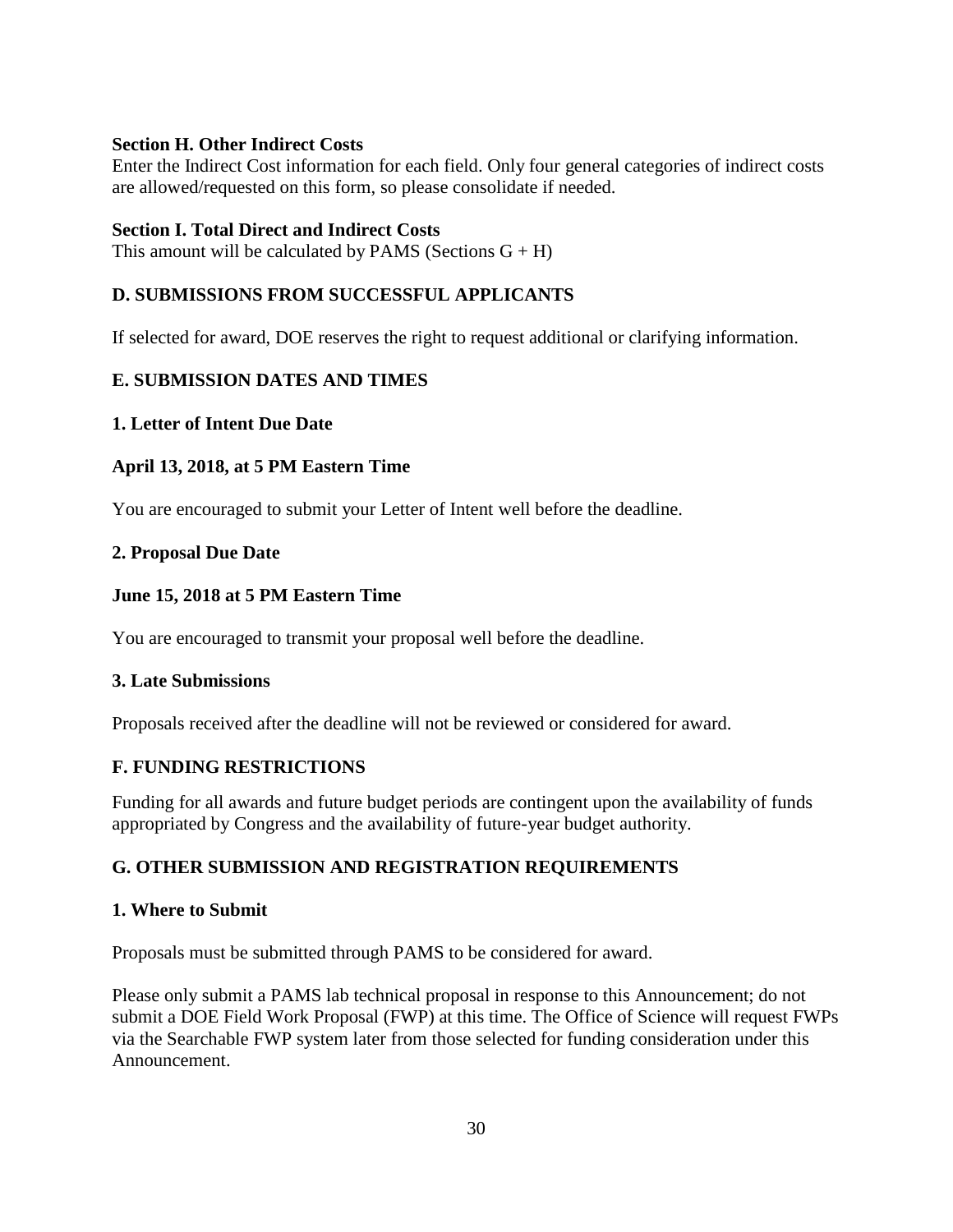# **2. Registration Process**

### ONE-TIME REGISTRATION PROCESS

You must complete the one-time registration process (all steps) before you can submit your first proposal through PAMS. Registration instructions appear in the front matter of this Announcement.

For help with PAMS, click the "PAMS User Guide" link on the PAMS website, [https://pamspublic.science.energy.gov/.](https://pamspublic.science.energy.gov/) You may also contact the PAMS Help Desk, which can be reached Monday through Friday, 9AM – 5:30 PM Eastern Time. Telephone: (855) 818-1846 (toll free) or (301) 903-9610, Email: [sc.pams-helpdesk@science.doe.gov.](mailto:sc.pams-helpdesk@science.doe.gov) All submission and inquiries about this DOE National Laboratory Program Announcement should reference **LAB 18-1903.**

### **3. Proposal Receipt Notices**

Upon submission, the PI will receive an email from the PAMS system [<PAMS.Autoreply@science.doe.gov>](file://///scnas5p.sc.science.doe.gov/blevili/My%20Documents/_Daily%20Business/_SC-2/_Early%20Career%20Research%20Program/FY2014/Solicitations/PAMS.Autoreply@science.doe.gov) acknowledging receipt of the proposal.

### **4. Viewing Submitted Proposals**

Upon submission, the proposal will appear under My Proposals for the PI and the Submitter with a Proposal Status of "Submitted to DOE.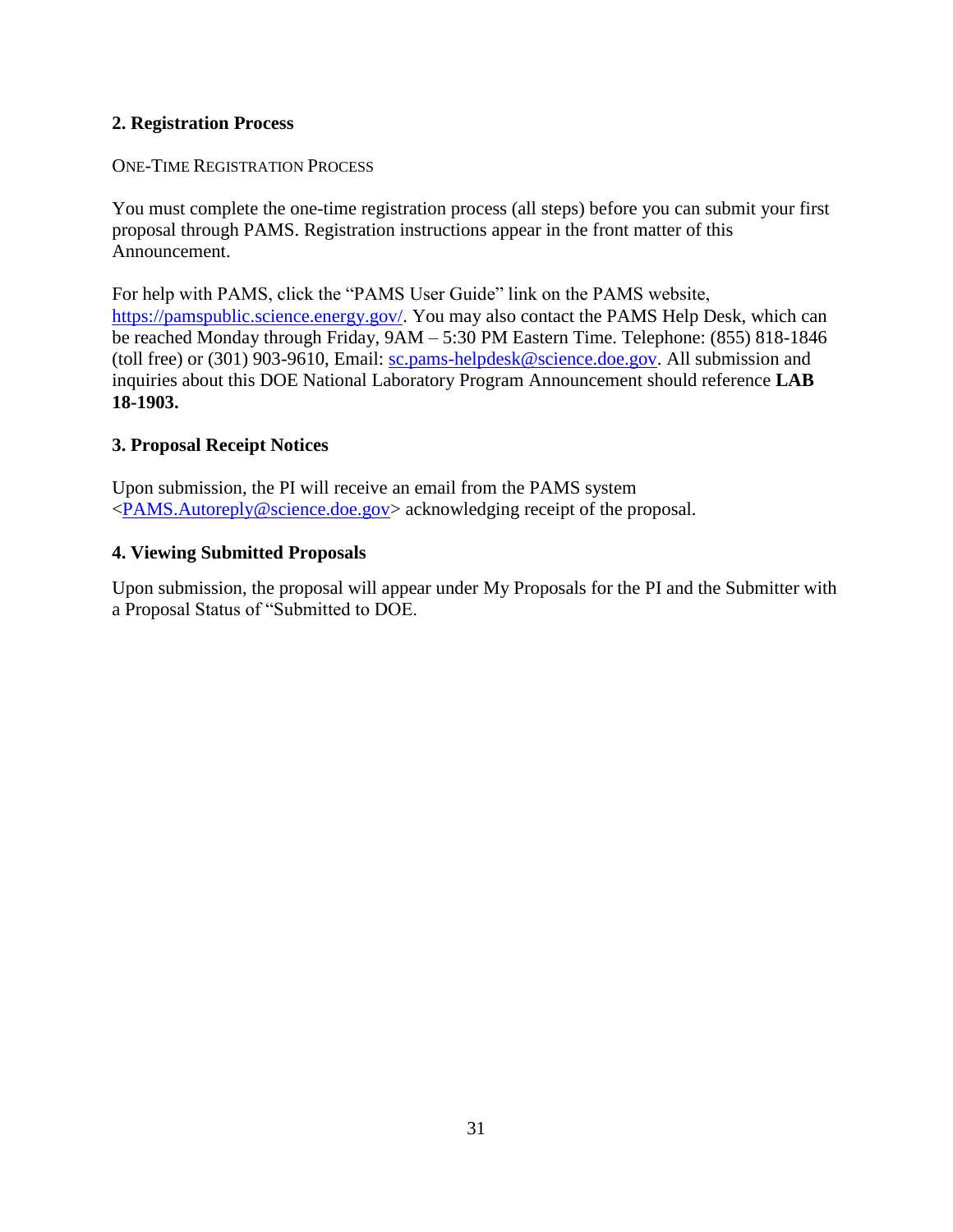# **Section V - PROPOSAL REVIEW INFORMATION**

# <span id="page-37-1"></span><span id="page-37-0"></span>**A. CRITERIA**

# **1. Initial Review Criteria**

Prior to a comprehensive merit evaluation, DOE will perform an initial review to determine that (1) the applicant is eligible for the award; (2) the information required by the Program Announcement has been submitted; (3) all mandatory requirements are satisfied; (4) the proposed project is responsive to the objectives of the Program Announcement, and (5) the proposed project is not duplicative of programmatic work. Proposals that fail to pass the initial review will not be forwarded for merit review and will be eliminated from further consideration.

# **2. Merit Review Criteria**

Proposals will be subjected to scientific merit review (peer review) and will be evaluated against the following criteria:

- Scientific and/or Technical Merit of the Project;
- Appropriateness of the Proposed Method or Approach;
- Competency of Applicant's Personnel and Adequacy of Proposed Resources;
- Reasonableness and Appropriateness of the Proposed Budget; and
- Importance of the Proposed Contribution to Nuclear Data for Applications and Research.

The evaluation process will also include program policy factors such as the relevance of the proposed research to the terms of the DOE National Laboratory Announcement and the agency's programmatic needs, the balance of activities within the program, and the utility of the proposed activities to the broader scientific community. Note that external peer reviewers are selected with regard to both their scientific expertise and the absence of conflict-of-interest issues. Both Federal and non-Federal reviewers may be used, and submission of a proposal constitutes agreement that this is acceptable to the investigator(s) and the submitting institution.

The questions below are provided to the merit reviewers to elaborate the criteria:

SCIENTIFIC AND/OR TECHNICAL MERIT OF THE PROPOSED RESEARCH

- What is the scientific innovation of the proposed effort?
- How does the proposed work compare with other efforts in its field, both in terms of scientific and/or technical merit and originality?
- How might the results of the proposed work impact the direction, progress, and thinking in relevant scientific fields of research?
- What is the likelihood of achieving influential results?
- Is the Data Management Plan suitable for the proposed research and to what extent does it support the validation of research results?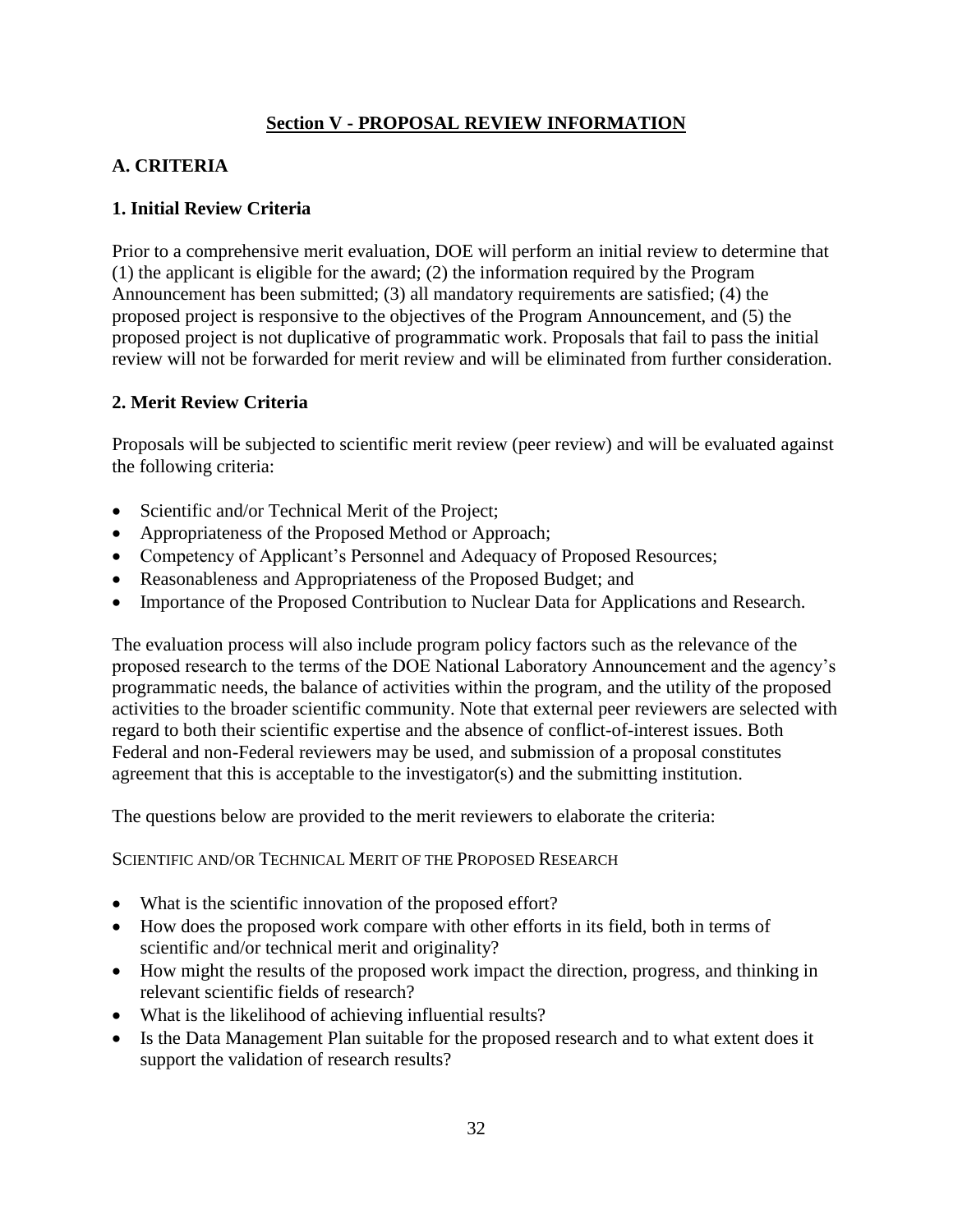### APPROPRIATENESS OF THE PROPOSED METHOD OR APPROACH

- Does the proposed effort employ innovative concepts or methods?
- How logical and feasible are the approaches?
- Are the conceptual framework, methods, and analyses well justified, adequately developed, and likely to lead to scientifically valid conclusions?
- Does the applicant recognize significant potential problems and consider alternative strategies?

COMPETENCY OF APPLICANT'S PERSONNEL AND ADEQUACY OF PROPOSED RESOURCES

- Does the proposed work take advantage of unique facilities and capabilities?
- What is the past performance of the team?
- How well qualified is the team to carry out the proposed work?
- Are the environment and facilities adequate for performing the proposed effort?

### REASONABLENESS AND APPROPRIATENESS OF THE PROPOSED BUDGET

- Are the proposed budget and staffing levels adequate to carry out the proposed work?
- Is the budget reasonable and appropriate for the scope?

# IMPORTANCE OF THE PROPOSED CONTRIBUTION TO NUCLEAR DATA FOR APPLICATIONS AND **RESEARCH**

- What is the level of importance of the proposed contribution to nuclear data that would be provided through this proposal to the applications and/or research communities?
- If an experiment is proposed, has the PI selected the most important nuclear data in the chosen area that can be addressed experimentally using the proposed facilities? Are there additional, related nuclear data needs that the PI should also consider?
- If changes or developments in the "Nuclear Data Pipeline" are proposed, would these be expected to provide a level of improvement in USNDP operations commensurate with the costs incurred?

# <span id="page-38-0"></span>**B. REVIEW AND SELECTION PROCESS**

### **1. Merit Review**

Proposals that pass the initial review will be subjected to a formal merit review, and will be evaluated based on the criteria above.

### **2. Program Policy Factors**

The Selection Official may consider any of the following program policy factors in making the selection, listed in no order of significance: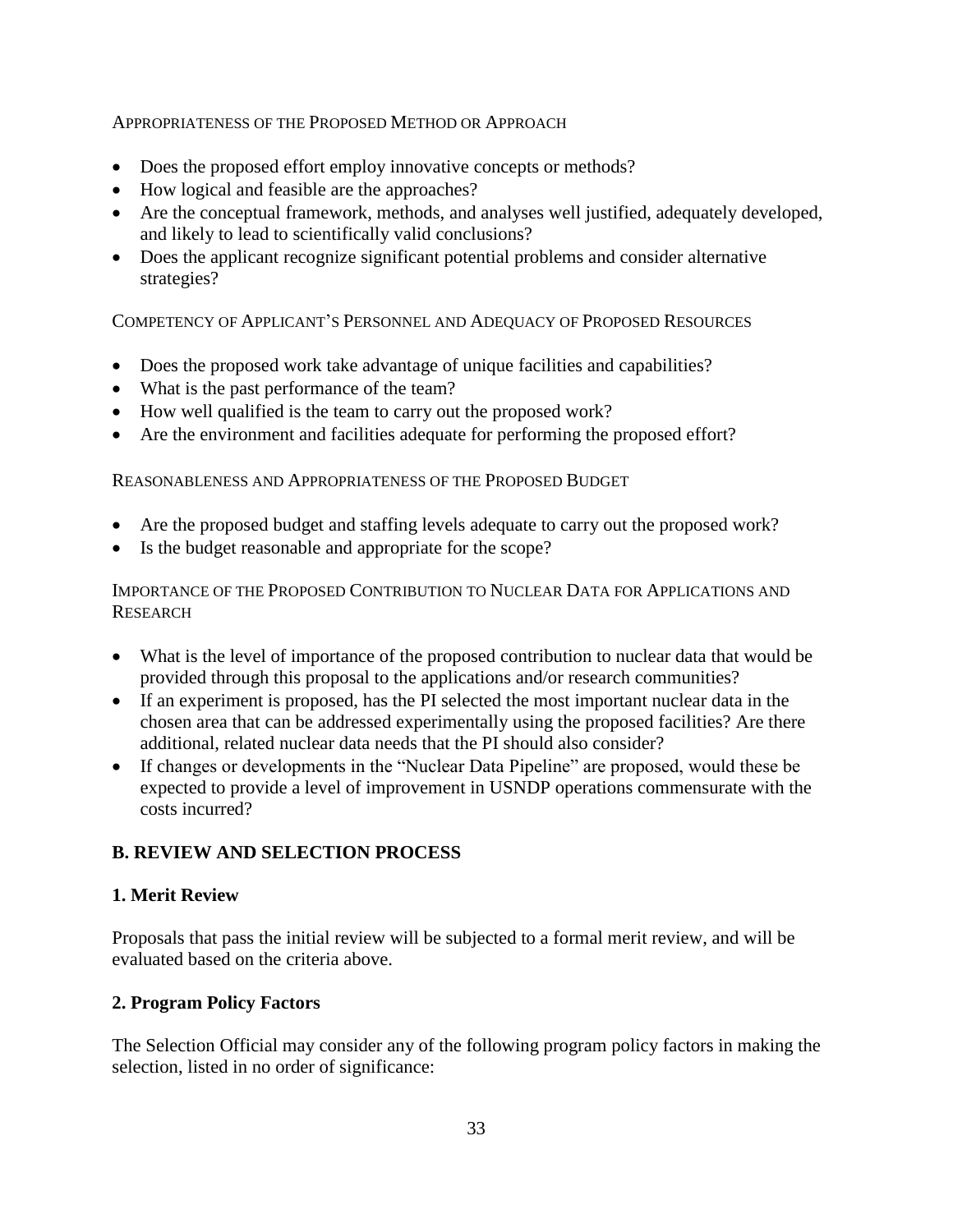- Availability of funds
- Relevance of the proposed activity to Office of Science priorities
- Ensuring an appropriate balance of activities within Office of Science programs
- Performance under current awards

# **3. Selection**

The Selection Official will consider the findings of the merit review and may consider any of the Program Policy Factors described above.

# **4. Discussions and Award**

The Government may enter into discussions with a selected applicant for any reason deemed necessary. Failure to resolve satisfactorily the issues identified by the Government will preclude award to the applicant.

# <span id="page-39-0"></span>**C. ANTICIPATED NOTICE OF SELECTION AND AWARD DATES**

It is expected that awards will be announced in Fiscal Year 2018.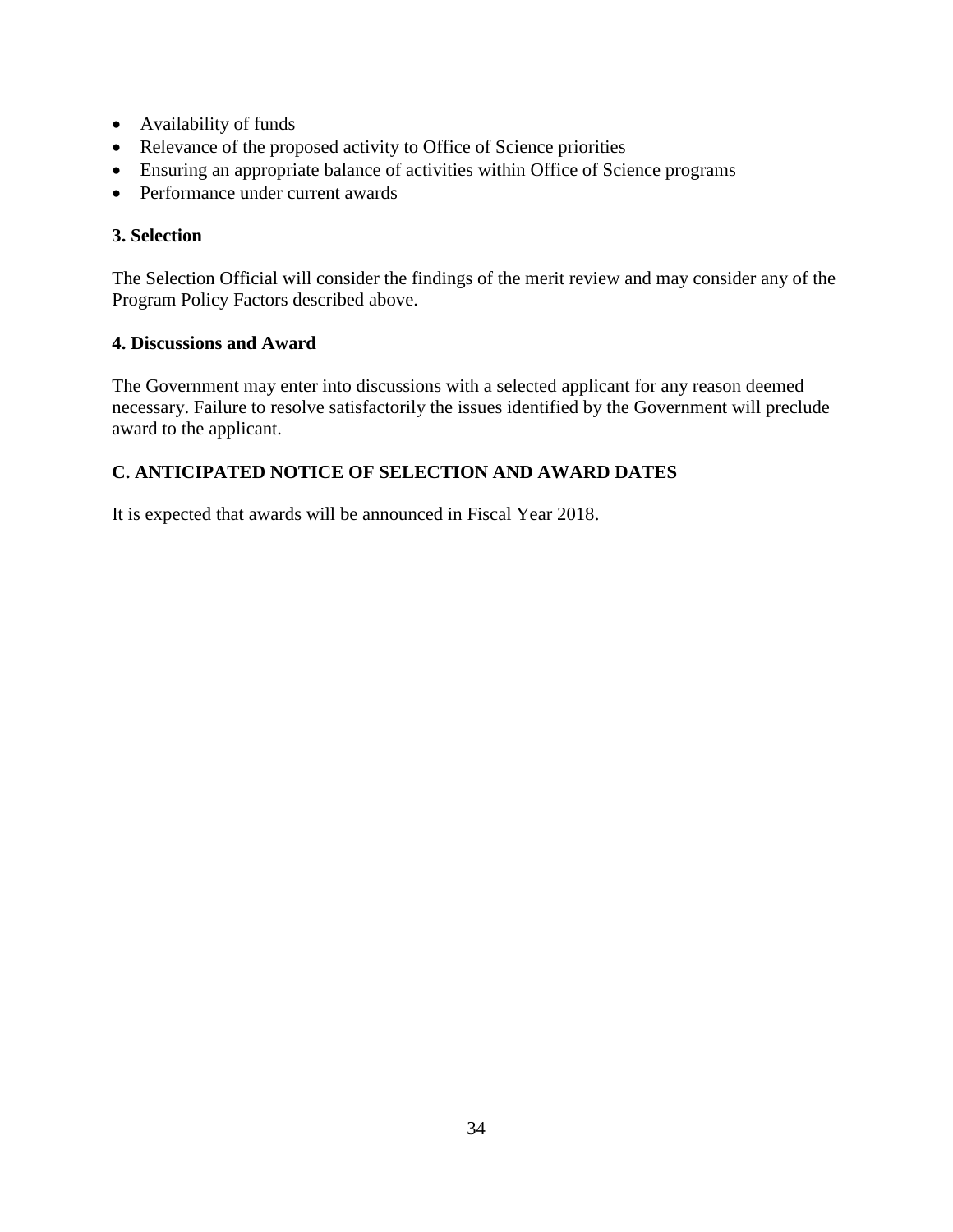# **Section VI - AWARD ADMINISTRATION INFORMATION**

# <span id="page-40-1"></span><span id="page-40-0"></span>**A. AWARD NOTICES**

### **1. Notice of Selection**

**Selected Applicants Notification**: DOE will notify applicants selected for award. This notice of selection is not an authorization to begin performance.

**Non-selected Notification**: Organizations whose proposals have not been selected will be advised as promptly as possible. This notice will explain why the proposal was not selected.

### **2. Notice of Award**

A work authorization/contract modification issued by the contracting officer is the authorizing award document.

### <span id="page-40-2"></span>**B. REPORTING**

Annual progress reports from the award investigator will be required and will be due 90 days before the end of each budget year. Additional reporting requirements may be specified by the offices providing funding if appropriate.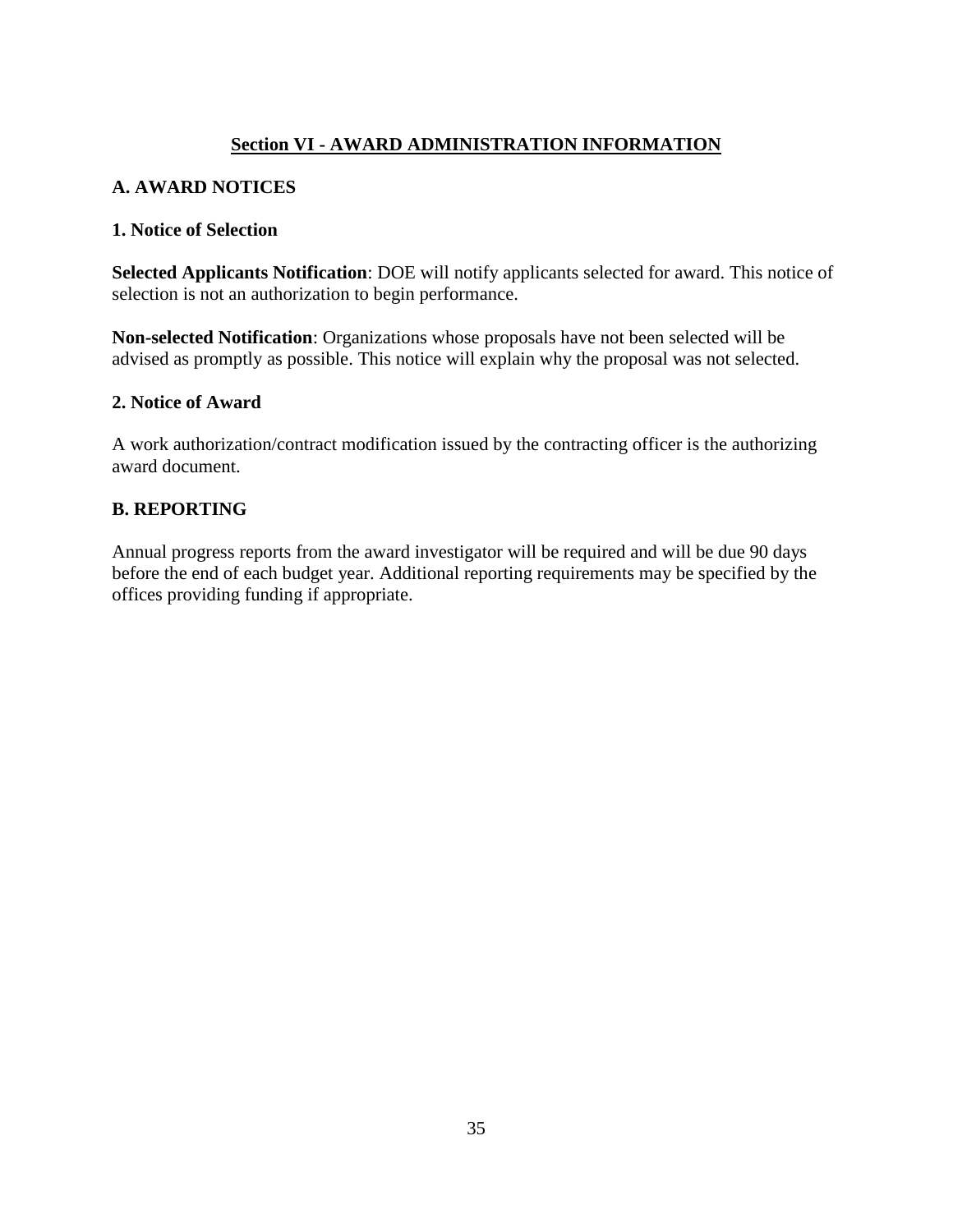# **Section VII - QUESTIONS/AGENCY CONTACTS**

# <span id="page-41-1"></span><span id="page-41-0"></span>**A. QUESTIONS**

For help with PAMS, click the "PAMS User Guide" link on the PAMS website, [https://pamspublic.science.energy.gov/.](https://pamspublic.science.energy.gov/) You may also contact the PAMS Help Desk, which can be reached Monday through Friday, 9AM – 5:30 PM Eastern Time. Telephone: (855) 818-1846 (toll free) or (301) 903-9610, Email: [sc.pams-helpdesk@science.doe.gov.](mailto:sc.pams-helpdesk@science.doe.gov) All submission and inquiries about this DOE National Laboratory Program Announcement should reference **LAB 18-1903.**

Please contact the PAMS help desk for technological issues with the PAMS system.

Questions regarding the specific program areas and technical requirements may be directed to the technical contacts listed for each program within the Announcement or below. Please contact the program staff with all questions not directly related to the PAMS system.

| <b>PAMS</b>               | 855-818-1846 (toll-free)                                |  |
|---------------------------|---------------------------------------------------------|--|
| <b>Customer Support</b>   | 301-903-9610                                            |  |
|                           | sc.pams-helpdesk@science.doe.gov                        |  |
|                           |                                                         |  |
| Program Manager           | DOE Office of Nuclear Physics (and general information) |  |
| <b>Scientific Contact</b> | Dr. Ted Barnes                                          |  |
|                           | 301-903-3212                                            |  |
|                           | ted.barnes@science.doe.gov                              |  |
|                           |                                                         |  |
|                           | DOE Office of Advanced Scientific Computing             |  |
|                           | Dr. Randall Laviolette                                  |  |
|                           | 301-903-5195                                            |  |
|                           | randall.laviolette@science.doe.gov                      |  |
|                           |                                                         |  |
|                           | DOE Office of Nuclear Energy                            |  |
|                           | Dr. Dan Funk                                            |  |
|                           | 301-903-3845                                            |  |
|                           | dan.funk@nuclear.energy.gov                             |  |
|                           |                                                         |  |
|                           | NNSA / Defense Nuclear Nonproliferation R&D (NA-22):    |  |
|                           | Dr. Donald Hornback                                     |  |
|                           | 202-586-6522                                            |  |
|                           | donald.hornback@nnsa.doe.gov                            |  |
|                           |                                                         |  |

# <span id="page-41-2"></span>**B. AGENCY CONTACTS**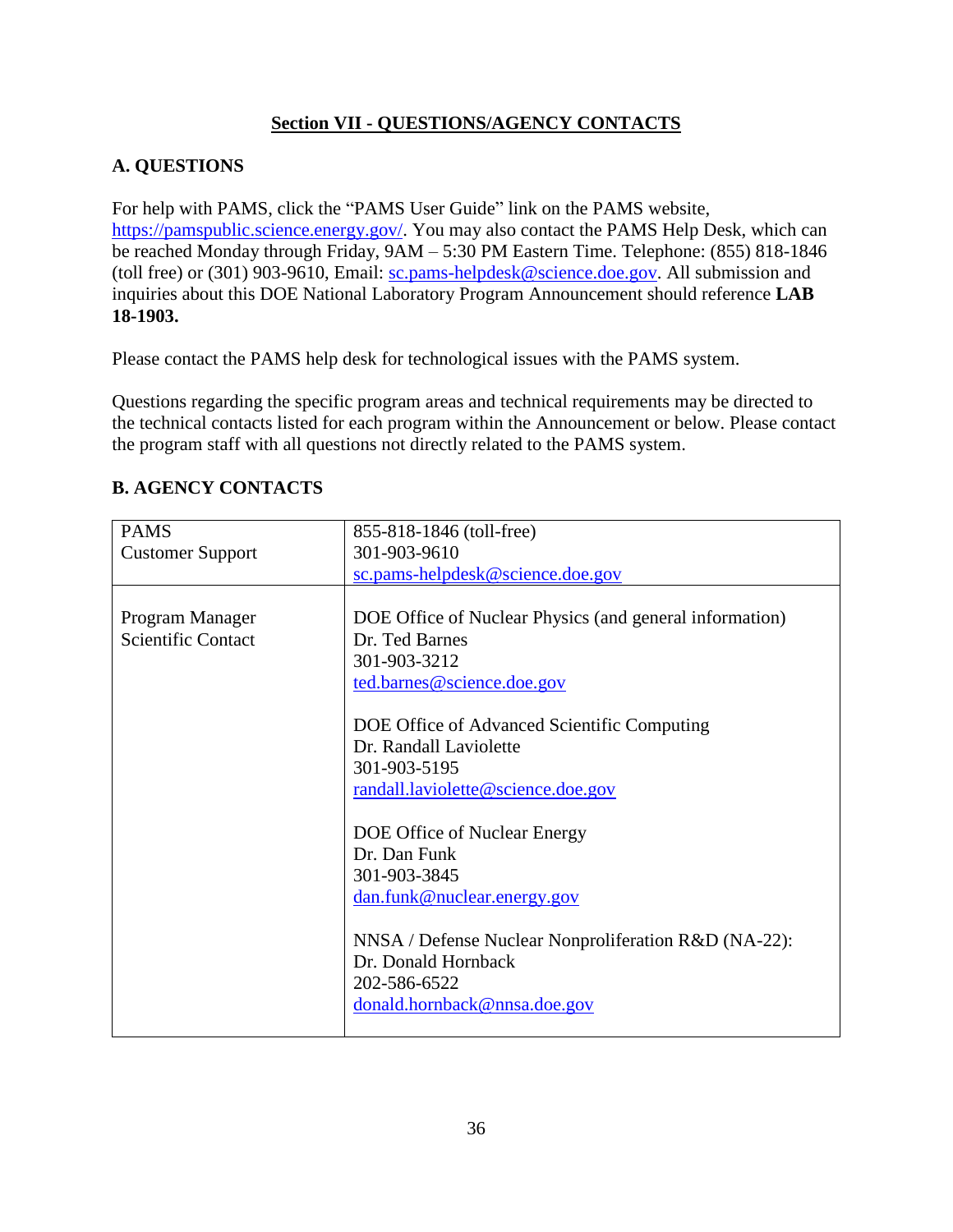# **Section VIII - OTHER INFORMATION**

# <span id="page-42-1"></span><span id="page-42-0"></span>**A. MODIFICATIONS**

Notices of any modifications to this DOE National Laboratory Announcement will be posted on the Grants and Contracts website [\(https://science.energy.gov/grants/\)](https://science.energy.gov/grants/).

# <span id="page-42-2"></span>**B. GOVERNMENT RIGHT TO REJECT OR NEGOTIATE**

DOE reserves the right, without qualification, to reject any or all proposals received in response to this DOE National Laboratory Announcement and to select any proposal, in whole or in part, as a basis for negotiation and/or award.

# <span id="page-42-3"></span>**C. COMMITMENT OF PUBLIC FUNDS**

The Contracting Officer is the only individual who can make awards or commit the Government to the expenditure of public funds. A commitment by other than the Contracting Officer, either explicit or implied, is invalid.

# <span id="page-42-4"></span>**D. PROPRIETARY PROPOSAL INFORMATION**

Patentable ideas, trade secrets, proprietary or confidential commercial or financial information, disclosure of which may harm the applicant, should be included in a proposal only when such information is necessary to convey an understanding of the proposed project. The use and disclosure of such data may be restricted, provided the applicant includes the following legend on the first page of the project narrative and specifies the pages of the proposal which are to be restricted:

"The data contained in pages \_\_\_\_\_ of this proposal have been submitted in confidence and contain trade secrets or proprietary information, and such data shall be used or disclosed only for evaluation purposes."

To protect such data, each line or paragraph on the pages containing such data must be specifically identified and marked with a legend similar to the following:

"The following contains proprietary information that (name of applicant) requests not be released to persons outside the Government, except for purposes of review and evaluation."

# <span id="page-42-5"></span>**E. EVALUATION AND ADMINISTRATION BY NON-FEDERAL PERSONNEL**

In conducting the merit review evaluation, the Government may seek the advice of qualified non-Federal personnel as reviewers. The Government may also use non-Federal personnel to conduct routine, nondiscretionary administrative activities. The applicant, by submitting its proposal, consents to the use of non-Federal reviewers/administrators. Non-Federal reviewers must sign conflict of interest and non-disclosure agreements prior to reviewing a proposal. Non-Federal personnel conducting administrative activities must sign a non-disclosure agreement.